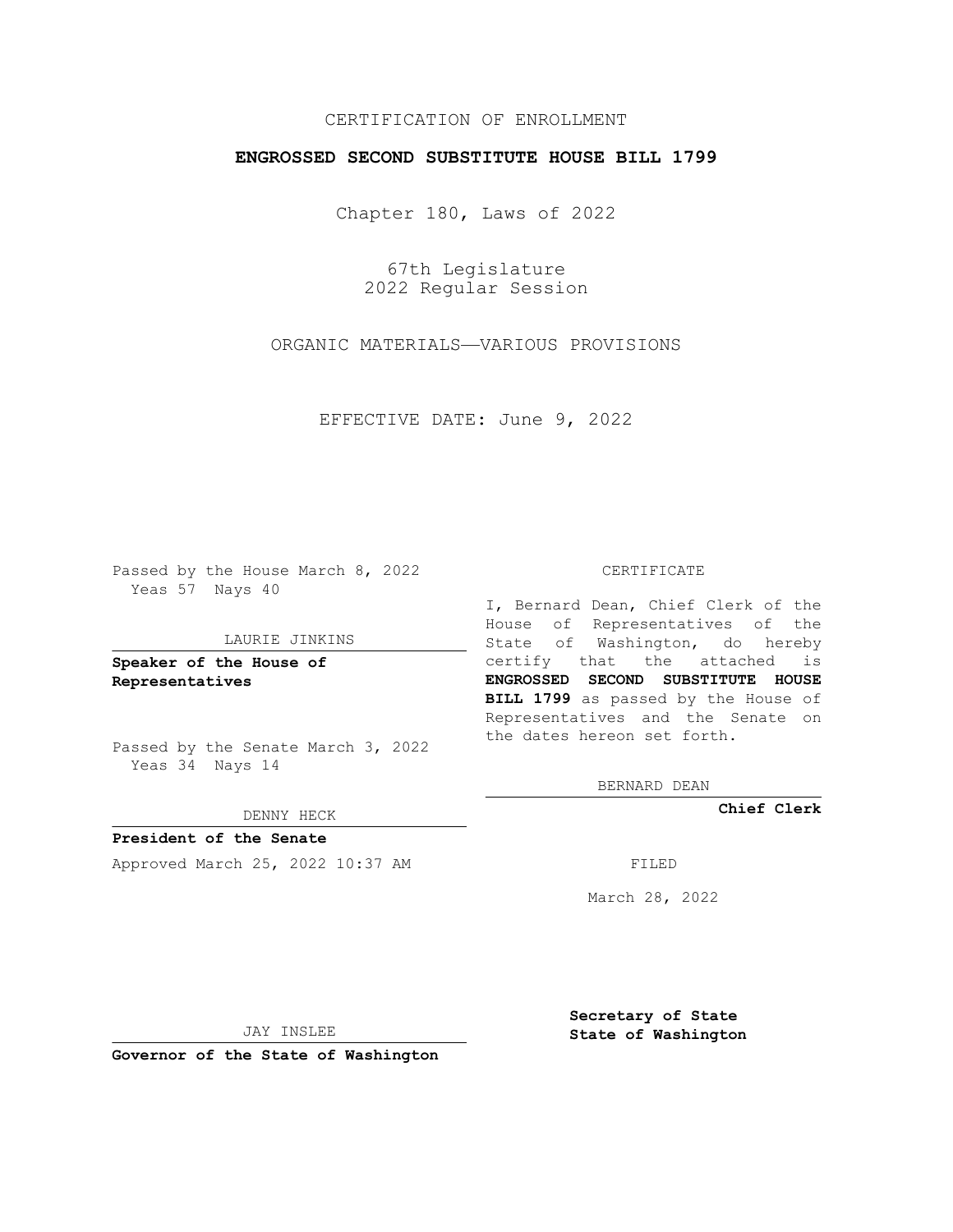### **ENGROSSED SECOND SUBSTITUTE HOUSE BILL 1799**

AS AMENDED BY THE SENATE

Passed Legislature - 2022 Regular Session

# **State of Washington 67th Legislature 2022 Regular Session**

**By** House Appropriations (originally sponsored by Representatives Fitzgibbon, Berry, Duerr, Riccelli, and Harris-Talley)

READ FIRST TIME 02/07/22.

 AN ACT Relating to organic materials management; amending RCW 70A.205.040, 70A.205.015, 69.80.031, 69.80.040, 89.08.615, 43.155.020, 36.70.330, 39.30.040, 70A.455.010, 70A.455.020, 70A.455.040, 70A.455.050, 70A.455.060, 70A.455.070, 70A.455.080, 70A.455.090, 70A.455.100, and 70A.455.030; reenacting and amending RCW 43.21B.110 and 43.21B.300; adding new sections to chapter 70A.205 RCW; adding a new section to chapter 43.21C RCW; adding a new section to chapter 15.04 RCW; adding a new section to chapter 36.70A RCW; adding a new section to chapter 35.63 RCW; adding a new section to chapter 35A.63 RCW; adding new sections to chapter 43.19A RCW; adding a new section to chapter 70A.455 RCW; adding a new chapter to Title 70A RCW; creating new sections; repealing RCW 70A.455.110 and 13 70A.455.900; and prescribing penalties.

BE IT ENACTED BY THE LEGISLATURE OF THE STATE OF WASHINGTON:

 NEW SECTION. **Sec. 1.** (1) The legislature finds that landfills are a significant source of emissions of methane, a potent greenhouse gas. Among other economic and environmental benefits, the diversion of organic materials to productive uses will reduce methane emissions.

 (2) In order to reduce methane emissions associated with organic materials, the legislature finds that it will be beneficial to

p. 1 E2SHB 1799.SL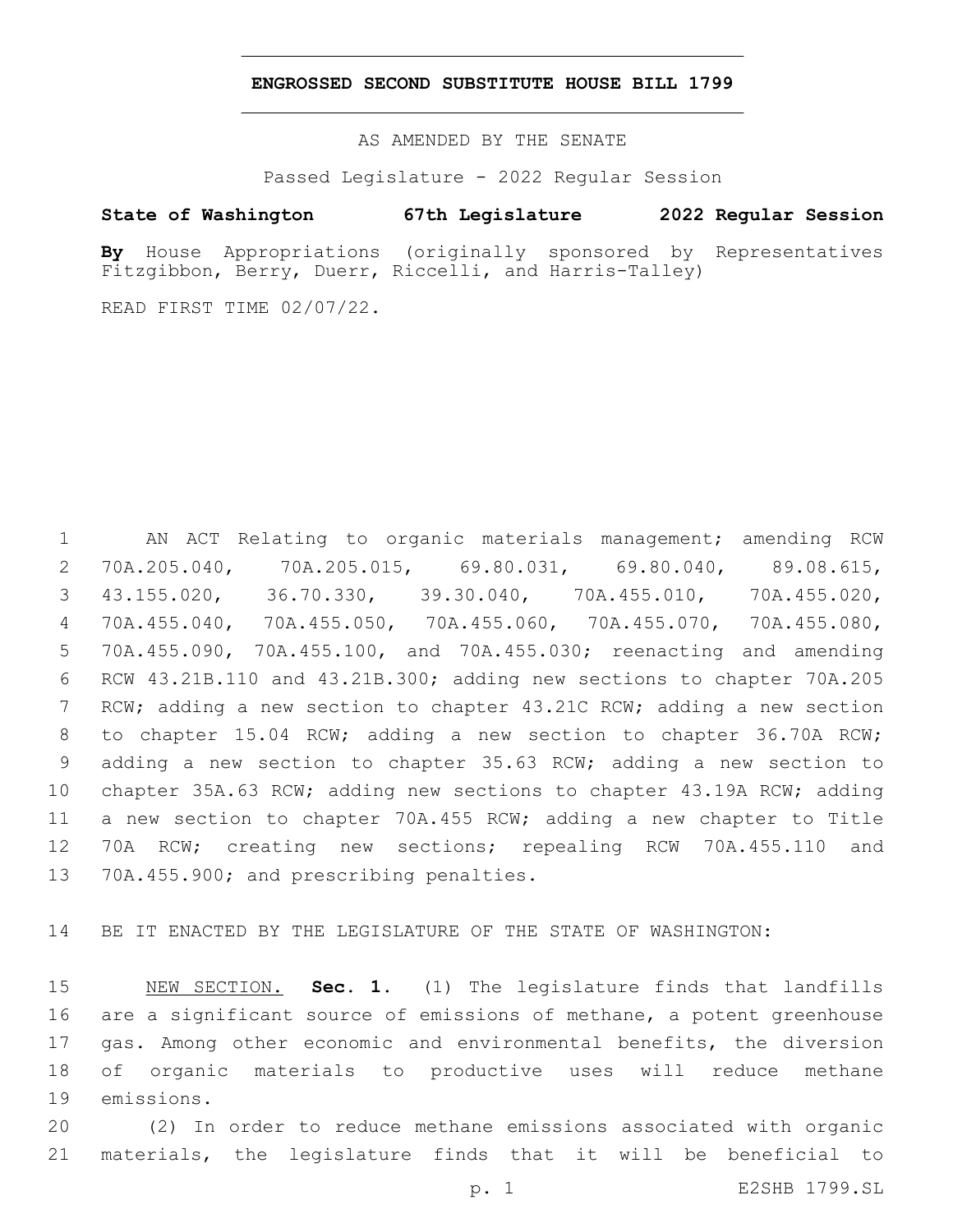improve a variety of aspects of how organic materials and organic material wastes are reduced, managed, incentivized, and regulated under state law. Therefore, it is the intent of the legislature to support the diversion of organic materials from landfills through a variety of interventions to support productive uses of organic material wastes, including by:6

 (a) Requiring some local governments to begin providing separated organic material collection services within their jurisdictions in order to increase volumes of organic materials collected and delivered to composting and other organic material management facilities and reduce the volumes of organic materials collected in conjunction with other solid waste and delivered to landfills;

 (b) Requiring local governments to consider state organic material management goals and requirements in the development of 15 their local solid waste plans;

 (c) Requiring some businesses to manage their organic material wastes in a manner that does not involve landfilling them, in order to address one significant source of organic materials that currently 19 frequently end up in landfills;

 (d) Reducing legal liability risk barriers to the donation of edible food in order to encourage the recovery of foods that might 22 otherwise be landfilled:

 (e) Establishing the Washington center for sustainable food management within the department of ecology in order to coordinate 25 and improve statewide food waste reduction and diversion efforts;

 (f) Establishing various new funding and financial incentives intended to increase composting and other forms of productive organic materials management, helping to make the responsible management of organic materials more cost-competitive with landfilling of organic 30 material wastes;

 (g) Facilitating the siting of organic material management facilities in order to ensure that adequate capacity exists to process organic materials at the volumes necessary to achieve state 34 organic material diversion goals;

 (h) Encouraging cities and counties to procure more of the compost and finished products created from their organic material wastes in order to support the economic viability of processes to turn organic materials into finished products, and increasing the likelihood that composting and other responsible organic material 40 management options are economically viable; and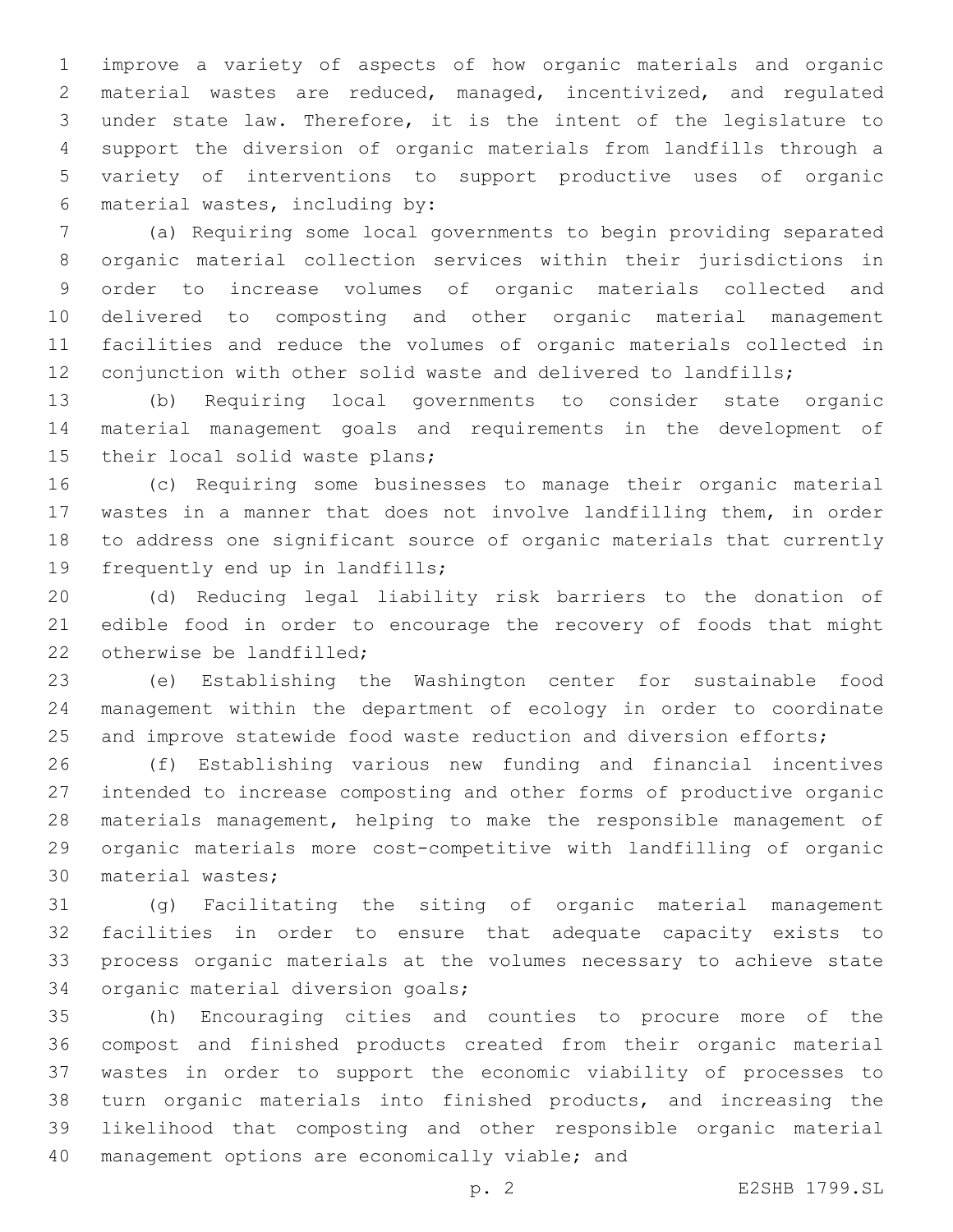(i) Amending standards related to the labeling of plastic and compostable products in order to reduce contamination of the waste streams handled by compost and organic material management facilities and improve the economic viability of those responsible organic 5 material management options.

**PART 1**

# **State Targets and Organic Material Waste Collection Requirements**

 NEW SECTION. **Sec. 101.** A new section is added to chapter 9 70A.205 RCW to read as follows:

 (1)(a) The state establishes a goal for the landfill disposal of organic materials at a level representing a 75 percent reduction by 2030 in the statewide disposal of organic material waste, relative to 2015 levels.13

 (b) The state establishes a goal that no less than 20 percent of the volume of edible food that was disposed of as of 2015 be 16 recovered for human consumption by 2025.

 (2) The provisions of subsection (1) of this section are in addition to the food waste reduction goals of RCW 70A.205.715(1).

 NEW SECTION. **Sec. 102.** A new section is added to chapter 20 70A.205 RCW to read as follows:

 (1) Beginning January 1, 2027, in each jurisdiction that implements a local solid waste plan under RCW 70A.205.040:

 (a) Source-separated organic solid waste collection services must be provided at least every other week or at least 26 weeks annually 25 to:

26 (i) All residents; and

 (ii) Nonresidential customers that generate more than .25 cubic yard per week of organic materials for management; and

 (b) All organic solid waste collected from residents and businesses under (a) of this subsection must be managed through 31 organic materials management.

 (2) A jurisdiction may charge and collect fees or rates for the services provided under subsection (1) of this section, consistent with the jurisdiction's authority to impose fees and rates under 35 chapters 35.21, 35A.21, 36.58, and 36.58A RCW.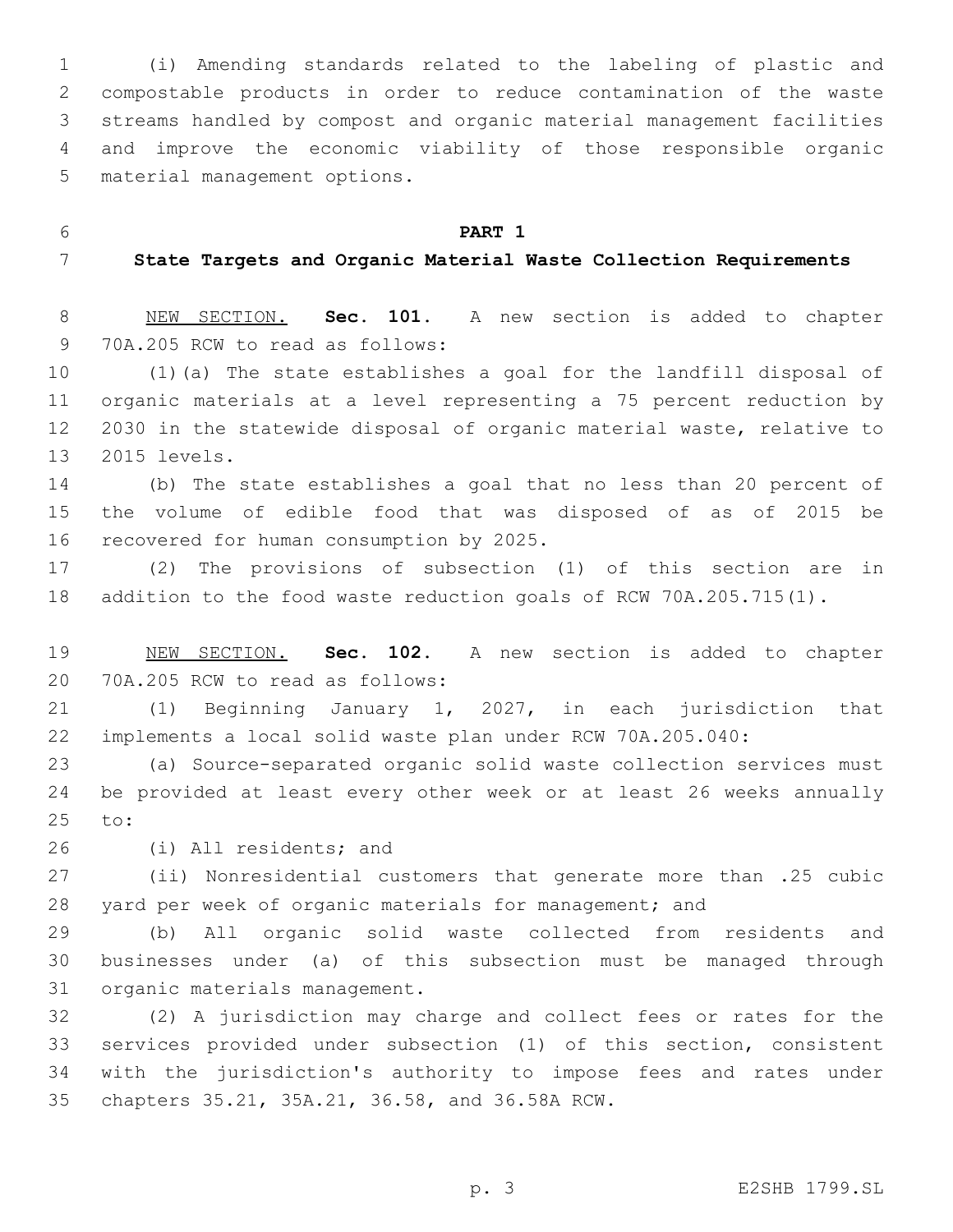(3)(a) Except as provided in (d) of this subsection, the requirements of this section do not apply in a jurisdiction if the 3 department determines that the following apply:

 (i) The jurisdiction disposed of less than 5,000 tons of solid waste in the most recent year for which data is available;

 (ii) The jurisdiction has a total population of less than 25,000 7 people; or

 (iii) The jurisdiction has a total population between 25,000 and 50,000 people and curbside organic solid waste collection services 10 are not offered in any area within the jurisdiction, as of July 1, 11 2022.

(b) The requirements of this section do not apply:

 (i) In census tracts that have a population density of less than 75 people per square mile that are serviced by the jurisdiction and located in unincorporated portions of a county, as determined by the 16 department, in counties not planning under chapter 36.70A RCW; and

 (ii) Outside of urban growth areas designated pursuant to RCW 36.70A.110 in unincorporated portions of a county planning under 19 chapter 36.70A RCW.

 (c) In addition to the exemptions in (a) and (b) of this subsection, the department may issue a renewable waiver to jurisdictions or portions of a jurisdiction under this subsection for up to five years, based on consideration of factors including the distance to organic materials management facilities, the sufficiency of the capacity to manage organic materials at facilities to which organic materials could feasibly and economically be delivered from the jurisdiction, and restrictions in the transport of organic materials under chapter 17.24 RCW. The department may adopt rules to specify the type of information that a waiver applicant must submit to the department and to specify the department's process for 31 reviewing and approving waiver applications.

 (d) Beginning January 1, 2030, the department may adopt a rule to require that the provisions of this section apply in the jurisdictions identified in (b) and (c) of this subsection, but only if the department determines that the goals established in section 101(1) of this act have not or will not be achieved.

 (4) Any city that newly begins implementing an independent solid waste plan under RCW 70A.205.040 after July 1, 2022, must meet the 39 requirements of subsection (1) of this section.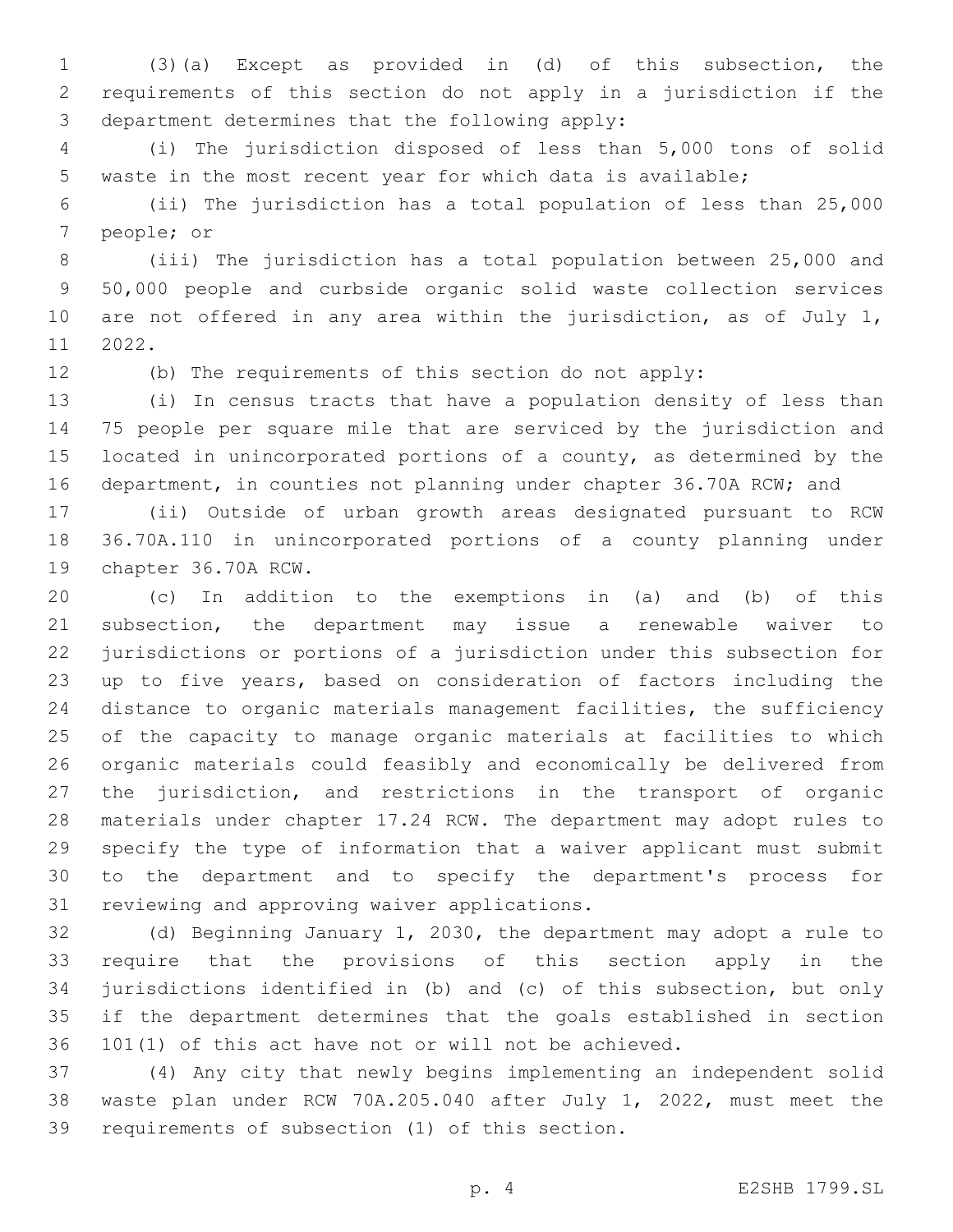**Sec. 103.** RCW 70A.205.040 and 2010 c 154 s 2 are each amended to 2 read as follows:

 (1) Each county within the state, in cooperation with the various cities located within such county, shall prepare a coordinated, comprehensive solid waste management plan. Such plan may cover two or more counties. The purpose is to plan for solid waste and materials reduction, collection, and handling and management services and programs throughout the state, as designed to meet the unique needs of each county and city in the state. When updating a solid waste management plan developed under this chapter, after June 10, 2010, local comprehensive plans must consider and plan for the following 12 handling methods or services:

 (a) Source separation of recyclable materials and products, 14 organic materials, and wastes by generators;

(b) Collection of source separated materials;

 (c) Handling and proper preparation of materials for reuse or 17 recycling;

 (d) Handling and proper preparation of organic materials for ((composting or anaerobic digestion)) organic materials management; 20 and

(e) Handling and proper disposal of nonrecyclable wastes.

 (2) When updating a solid waste management plan developed under this chapter, after June 10, 2010, each local comprehensive plan must, at a minimum, consider methods that will be used to address the 25 following:

(a) Construction and demolition waste for recycling or reuse;

 (b) Organic material including yard debris, food waste, and food 28 contaminated paper products for ((composting or anaerobic digestion)) 29 organic materials management;

30 (c) Recoverable paper products for recycling;

(d) Metals, glass, and plastics for recycling; and

32 (e) Waste reduction strategies.

33 (3)(a) When newly developing, updating, or amending a comprehensive solid waste management plan developed under this chapter, after July 1, 2024, each local comprehensive solid waste management plan must consider the transition to the requirements of 37 section 102 of this act, and each comprehensive solid waste management plan implemented by a county must identify:

 (i) The priority areas within the county for the establishment of organic materials management facilities. Priority areas must be in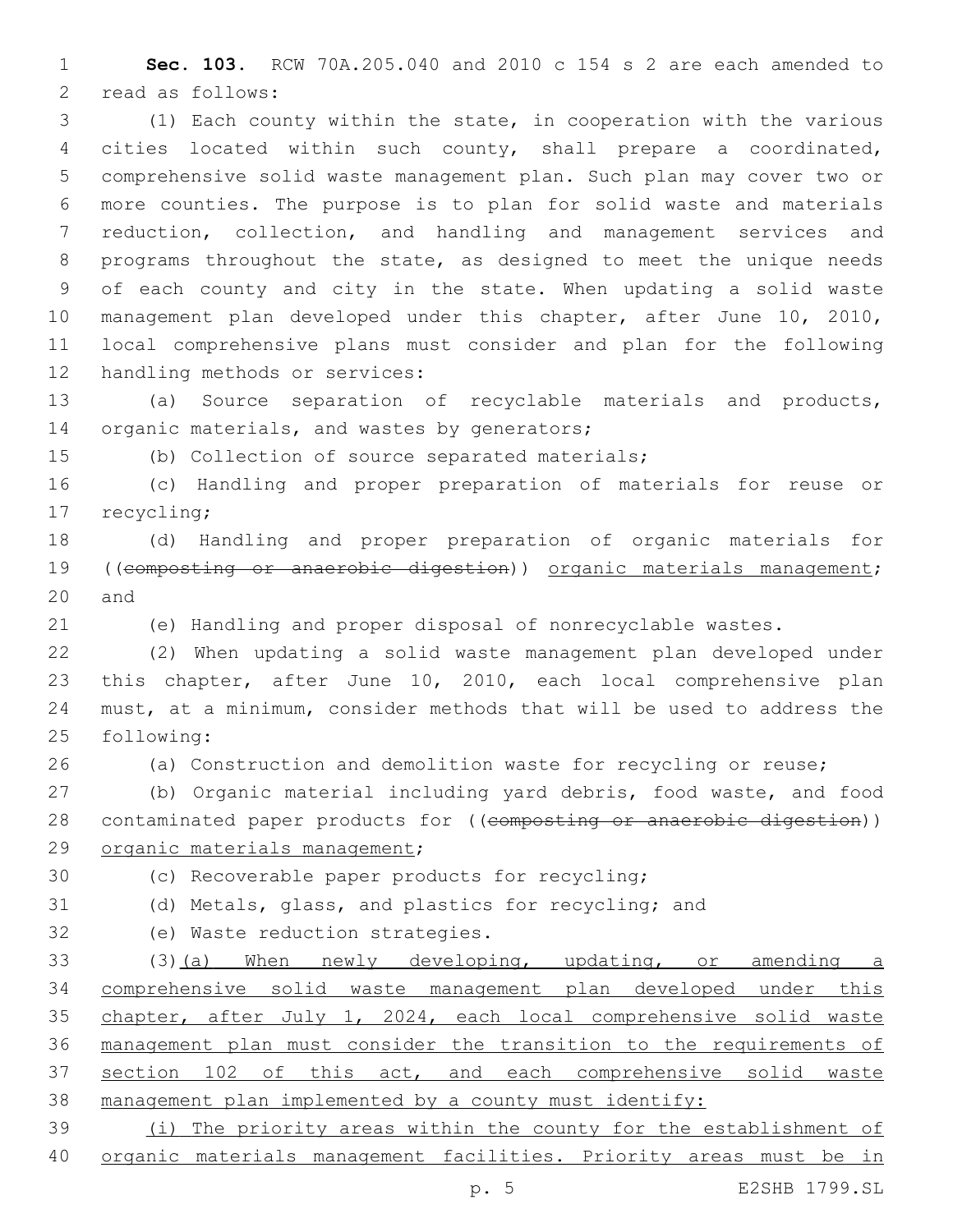industrial zones, agricultural zones, or rural zones, and may not be located in overburdened communities identified by the department of ecology under chapter 70A.02 RCW. Priority areas should be designated with an attempt to minimize incompatible uses and potential impacts 5 on residential areas; and

 (ii) Organic materials management facility volumetric capacity required to manage the county's organic materials in a manner consistent with the goals of section 101 of this act.

 (b) When newly developing, updating, or amending a comprehensive solid waste management plan developed under this chapter, after 11 January 1, 2027, each local comprehensive solid waste management plan 12 must be consistent with the requirements of section 102 of this act.

13 (c)(i) Notwithstanding (a) and (b) of this subsection, and except as provided in (c)(ii) of this subsection, a jurisdiction implementing a local comprehensive solid waste management plan under 16 this chapter may not site the increase or expansion of any existing organic materials management facility that processed more than 200,000 tons of material, relative to 2019 levels.

 (ii) The limitation in (c)(i) of this subsection does not apply to the siting of any anaerobic digester or anaerobic digestion facility.

(4) Each city shall:22

 (a) Prepare and deliver to the county auditor of the county in which it is located its plan for its own solid waste management for 25 integration into the comprehensive county plan;

 (b) Enter into an agreement with the county pursuant to which the city shall participate in preparing a joint city-county plan for 28 solid waste management; or

 (c) Authorize the county to prepare a plan for the city's solid waste management for inclusion in the comprehensive county plan.

 ( $(44)$ )) (5) Two or more cities may prepare a plan for inclusion in the county plan. With prior notification of its home county of its intent, a city in one county may enter into an agreement with a city in an adjoining county, or with an adjoining county, or both, to prepare a joint plan for solid waste management to become part of the 36 comprehensive plan of both counties.

 $(1)(\overline{5})$  (( $(\overline{5})$ ) (6) After consultation with representatives of the cities and counties, the department shall establish a schedule for the development of the comprehensive plans for solid waste management. In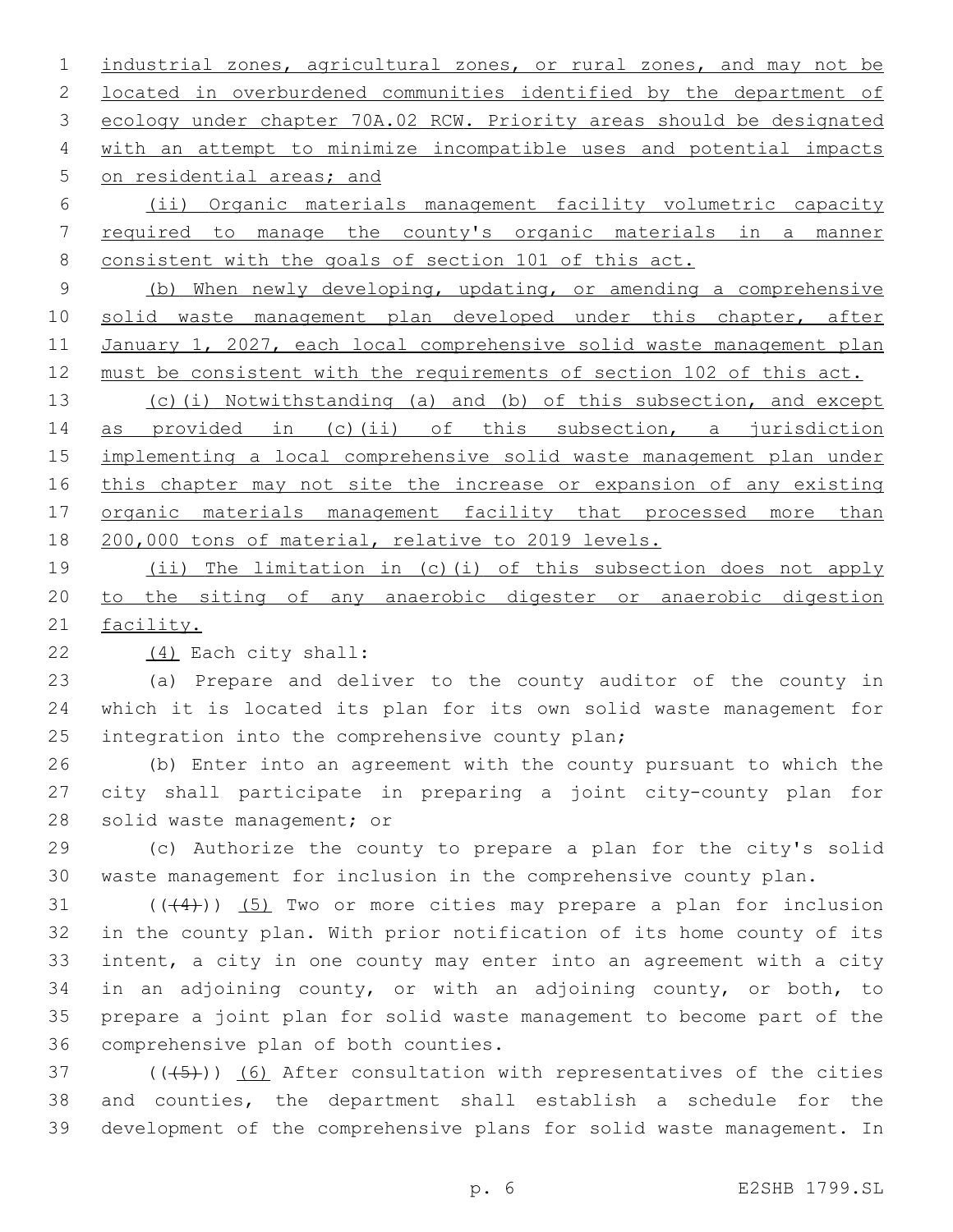preparing such a schedule, the department shall take into account the probable cost of such plans to the cities and counties.

3 (((6)) (7) Local governments shall not be required to include a hazardous waste element in their solid waste management plans.

 NEW SECTION. **Sec. 104.** (1) The department of ecology must contract with a third-party consultant to conduct a study of the adequacy of local government solid waste management funding, including options and recommendations to provide funding for solid waste programs in the future if significant statewide policy changes are enacted. The department must include the Washington association of county solid waste managers, the association of Washington cities, an association that represents the private sector solid waste industry, and other stakeholders in scoping the study and reviewing the consultant's findings and recommendations prior to submittal to the legislature.

16 (2) The study must include:

 (a) Consideration for jurisdictional type, location, size, service level, and other relevant differences between cities and 19 counties;

 (b) A review and update of current funding types and levels 21 available, and their rate of adoption;

 (c) The funding needs to implement the solid waste core services model developed by the Washington association of county solid waste 24 managers;

 (d) Alternative funding models utilized by other publicly managed solid waste programs in other states or countries that may be 27 relevant to Washington; and

 (e) An evaluation of the impacts on solid waste funding resources available to cities and counties from statewide solid waste management policy proposals considered by the legislature or enacted 31 in the last four years, including proposals to:

(i) Reduce the quantity of organic waste to landfills;

 (ii) Manage products through product stewardship or extended 34 producer responsibility programs;

(iii) Improve or install new or updated methane capture systems;

 (iv) Increase postconsumer content requirements for materials 37 collected in solid waste programs; and

 (v) Other related proposals that may impact solid waste funding 39 resources.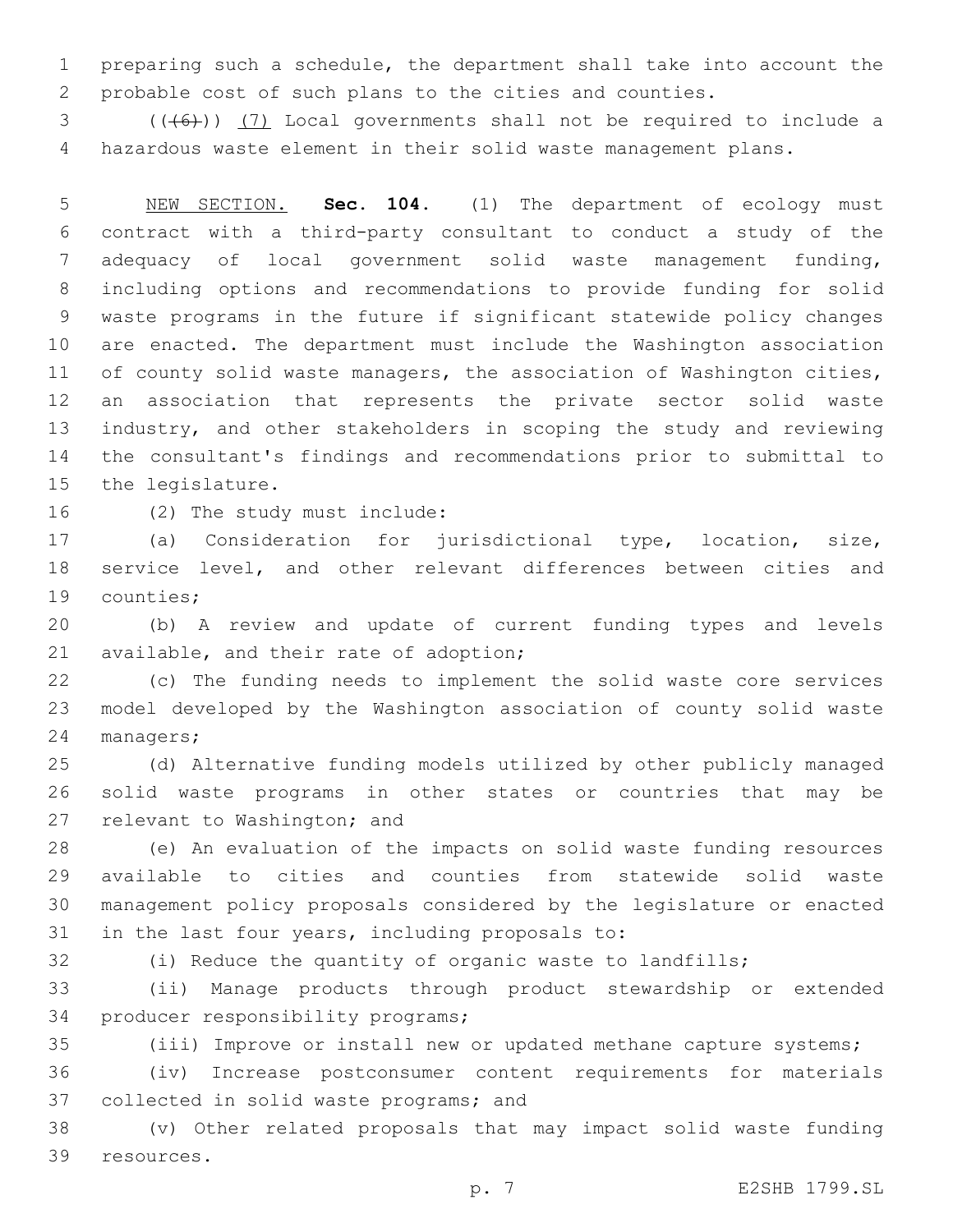(3) The study must evaluate a range of forecasted fiscal impacts for each type of policy change on local government solid waste management programs, including:3

(a) The level of service provided by local government;

5 (b) Costs to the local government;

- (c) Existing revenue levels; and6
- 7 (d) The need for additional revenue.

 (4) The department must submit the report, including findings and any recommendations, to the appropriate committees of the legislature 10 by July 1, 2023.

 **Sec. 105.** RCW 70A.205.015 and 2020 c 20 s 1161 are each amended 12 to read as follows:

 ((As used in this chapter, unless the context indicates 14 otherwise:)) The definitions in this section apply throughout this 15 chapter unless the context clearly requires otherwise.

(1) "City" means every incorporated city and town.

 (2) "Commission" means the utilities and transportation 18 commission.

 (3) "Composted material" means organic solid waste that has been subjected to controlled aerobic degradation at a solid waste facility in compliance with the requirements of this chapter. Natural decay of organic solid waste under uncontrolled conditions does not result in 23 composted material.

(4) "Department" means the department of ecology.

(5) "Director" means the director of the department of ecology.

 (6) "Disposal site" means the location where any final treatment, utilization, processing, or deposit of solid waste occurs.

 (7) "Energy recovery" means a process operating under federal and state environmental laws and regulations for converting solid waste into usable energy and for reducing the volume of solid waste.

 (8) "Functional standards" means criteria for solid waste handling expressed in terms of expected performance or solid waste 33 handling functions.

 (9) "Incineration" means a process of reducing the volume of solid waste operating under federal and state environmental laws and regulations by use of an enclosed device using controlled flame combustion.37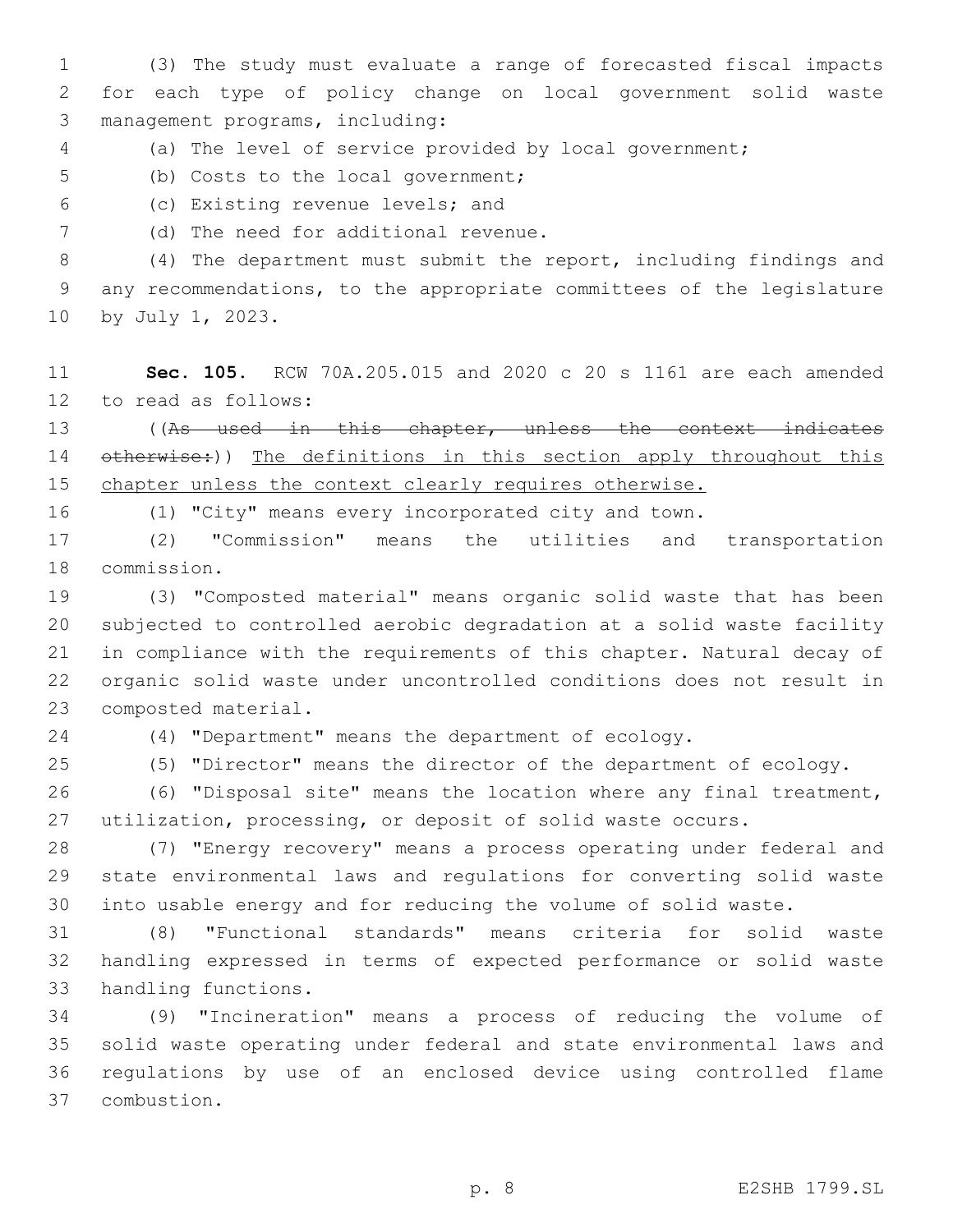(10) "Inert waste landfill" means a landfill that receives only inert waste, as determined under RCW 70A.205.030, and includes facilities that use inert wastes as a component of fill.

 (11) "Jurisdictional health department" means city, county, city-5 county, or district public health department.

 (12) "Landfill" means a disposal facility or part of a facility at which solid waste is placed in or on land and which is not a land 8 treatment facility.

(13) "Local government" means a city, town, or county.

 (14) "Modify" means to substantially change the design or operational plans including, but not limited to, removal of a design element previously set forth in a permit application or the addition of a disposal or processing activity that is not approved in the 14 permit.

 (15) "Multiple-family residence" means any structure housing two 16 or more dwelling units.

 (16) "Person" means individual, firm, association, copartnership, political subdivision, government agency, municipality, industry, public or private corporation, or any other entity whatsoever.

 (17) "Recyclable materials" means those solid wastes that are separated for recycling or reuse, such as papers, metals, and glass, that are identified as recyclable material pursuant to a local comprehensive solid waste plan. Prior to the adoption of the local comprehensive solid waste plan, adopted pursuant to RCW 70A.205.075(2), local governments may identify recyclable materials 26 by ordinance from July 23, 1989.

 (18) "Recycling" means transforming or remanufacturing waste materials into usable or marketable materials for use other than 29 landfill disposal or incineration.

 (19) "Residence" means the regular dwelling place of an 31 individual or individuals.

 (20) "Sewage sludge" means a semisolid substance consisting of settled sewage solids combined with varying amounts of water and dissolved materials, generated from a wastewater treatment system, that does not meet the requirements of chapter 70A.226 RCW.

 (21) "Soil amendment" means any substance that is intended to improve the physical characteristics of the soil, except composted material, commercial fertilizers, agricultural liming agents, unmanipulated animal manures, unmanipulated vegetable manures, food wastes, food processing wastes, and materials exempted by rule of the

p. 9 E2SHB 1799.SL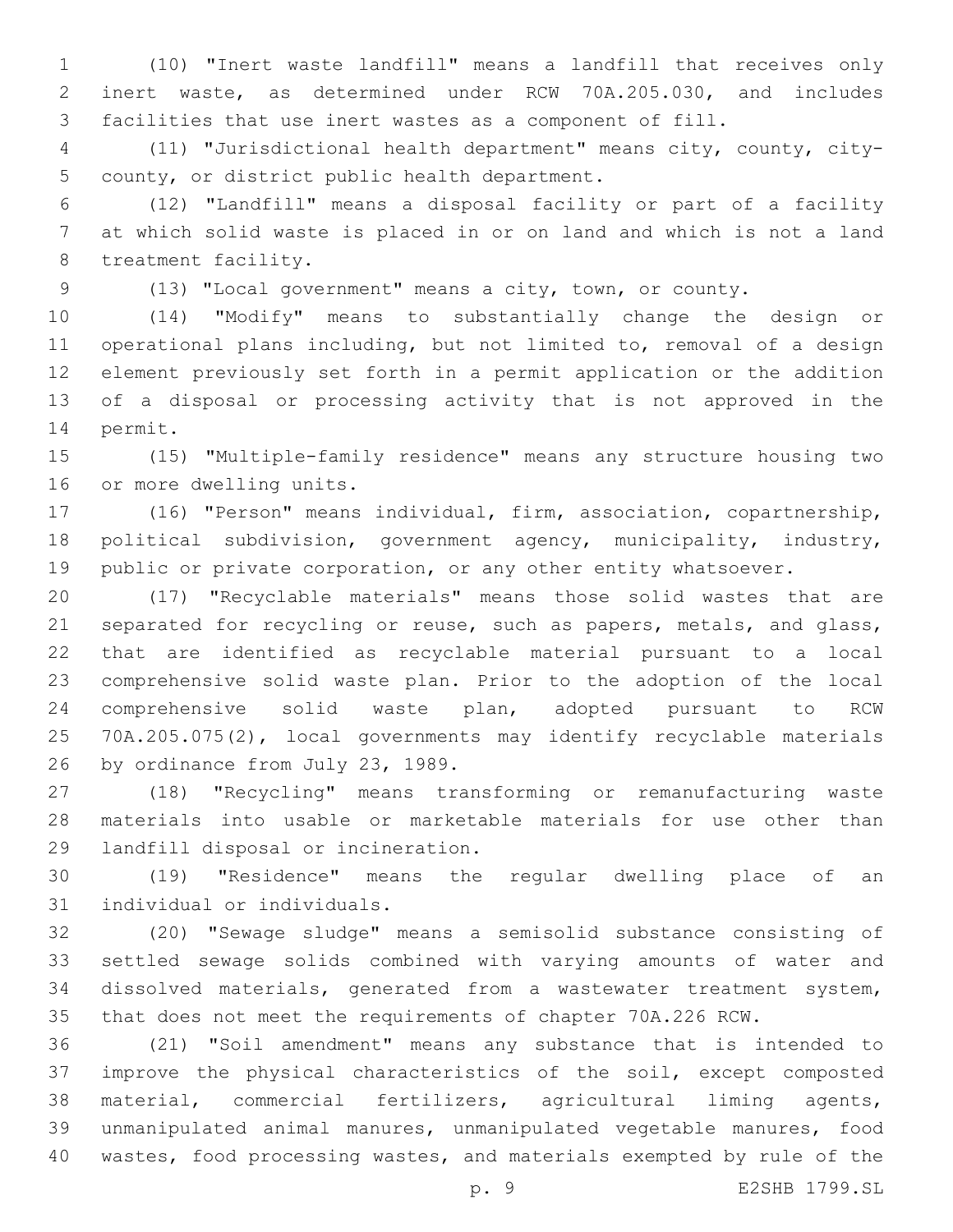department, such as biosolids as defined in chapter 70A.226 RCW and 2 wastewater as regulated in chapter 90.48 RCW.

 (22) "Solid waste" or "wastes" means all putrescible and nonputrescible solid and semisolid wastes including, but not limited to, garbage, rubbish, ashes, industrial wastes, swill, sewage sludge, demolition and construction wastes, abandoned vehicles or parts 7 thereof, and recyclable materials.

 (23) "Solid waste handling" means the management, storage, 9 collection, transportation, treatment, utilization, processing, and final disposal of solid wastes, including the recovery and recycling 11 of materials from solid wastes, the recovery of energy resources from solid wastes or the conversion of the energy in solid wastes to more 13 useful forms or combinations thereof.

 (24) "Source separation" means the separation of different kinds of solid waste at the place where the waste originates.

 (25) "Vehicle" includes every device physically capable of being moved upon a public or private highway, road, street, or watercourse and in, upon, or by which any person or property is or may be transported or drawn upon a public or private highway, road, street, or watercourse, except devices moved by human or animal power or used 21 exclusively upon stationary rails or tracks.

 (26) "Waste-derived soil amendment" means any soil amendment as defined in this chapter that is derived from solid waste as defined in this section, but does not include biosolids or biosolids products regulated under chapter 70A.226 RCW or wastewaters regulated under 26 chapter 90.48 RCW.

 (27) "Waste reduction" means reducing the amount or toxicity of 28 waste generated or reusing materials.

 (28) "Yard debris" means plant material commonly created in the course of maintaining yards and gardens, and through horticulture, gardening, landscaping, or similar activities. Yard debris includes but is not limited to grass clippings, leaves, branches, brush, weeds, flowers, roots, windfall fruit, vegetable garden debris, holiday trees, and tree prunings four inches or less in diameter.

 (29)(a)(i) "Organic materials" means any solid waste that is a biological substance of plant or animal origin capable of microbial degradation.

 (ii) Organic materials include, but are not limited to, manure, yard debris, food waste, food processing waste, wood waste, and garden waste.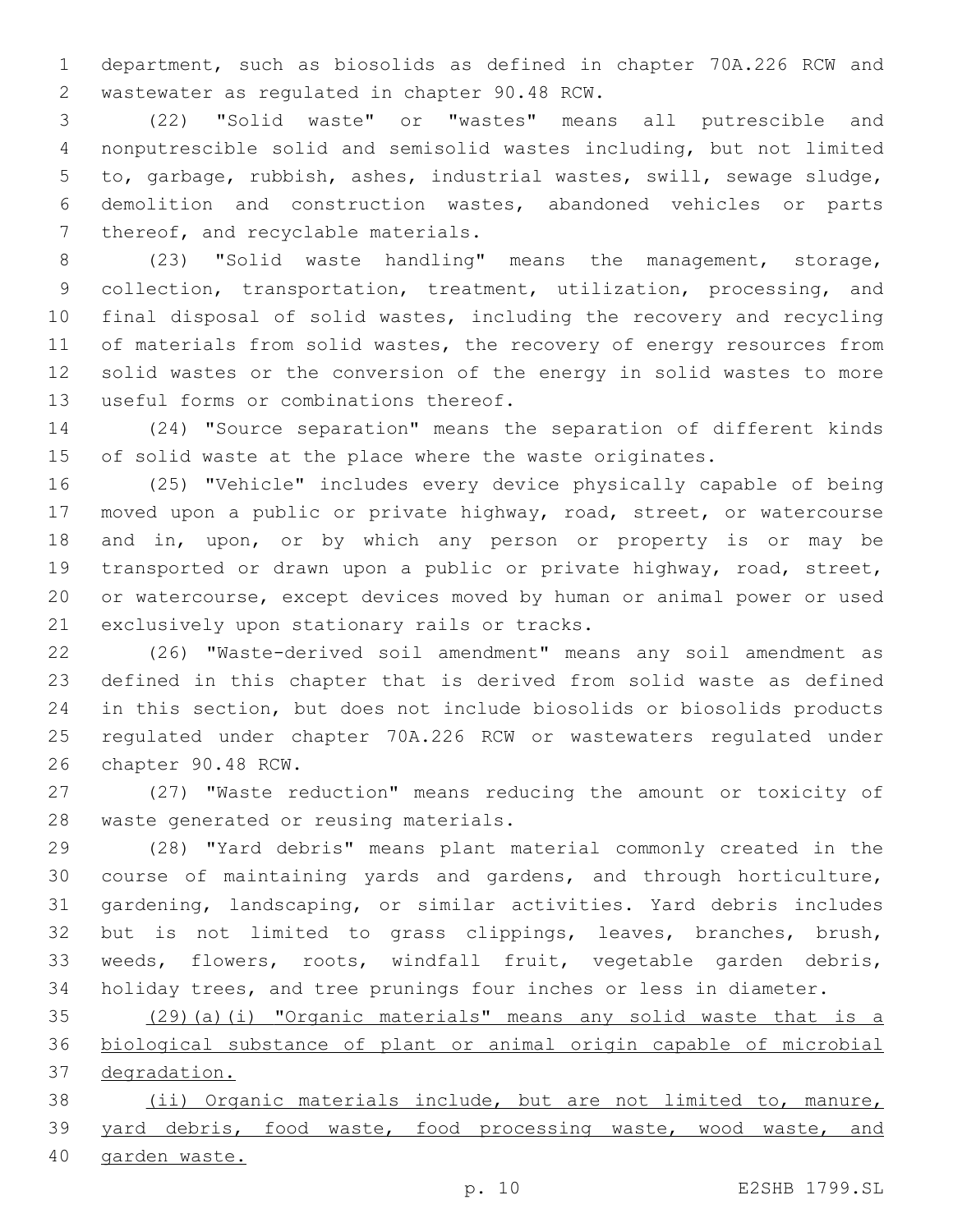(b) "Organic materials" does not include any materials 2 contaminated by herbicides, pesticides, pests, or other sources of chemical or biological contamination that would render a finished product of an organic material management process unsuitable for general public or agricultural use.

 (30) "Organic materials management" means management of organic materials through composting, anaerobic digestion, vermiculture, 8 black soldier fly, or similar technologies.

**PART 2**

# **Requirements for Organics Management by Businesses**

 NEW SECTION. **Sec. 201.** A new section is added to chapter 12 70A.205 RCW to read as follows:

 (1)(a) Beginning July 1, 2023, and each July 1st thereafter, the department must determine which counties and any cities preparing 15 independent solid waste management plans:

 (i) Provide for businesses to be serviced by providers that collect food waste and organic material waste for delivery to solid waste facilities that provide for the organic materials management of 19 organic material waste and food waste; and

 (ii) Are serviced by solid waste facilities that provide for the organic materials management of organic material waste and food waste and have capacity to accept increased volumes of organic materials 23 deliveries.

 (b)(i) The department must determine and designate that the restrictions of this section apply to businesses in a jurisdiction unless the department determines that the businesses in some or all 27 portions of the city or county have:

 (A) No available businesses that collect and deliver organic materials to solid waste facilities that provide for the organic materials management of organic material waste and food waste; or

 (B) No available capacity at the solid waste facilities to which businesses that collect and deliver organic materials could feasibly and economically deliver organic materials from the jurisdiction.

 (ii)(A) In the event that a county or city provides written notification to the department indicating that the criteria of 36 (b)(i)(A) of this subsection are met, then the restrictions of this section apply only in those portions of the jurisdiction that have 38 available service-providing businesses.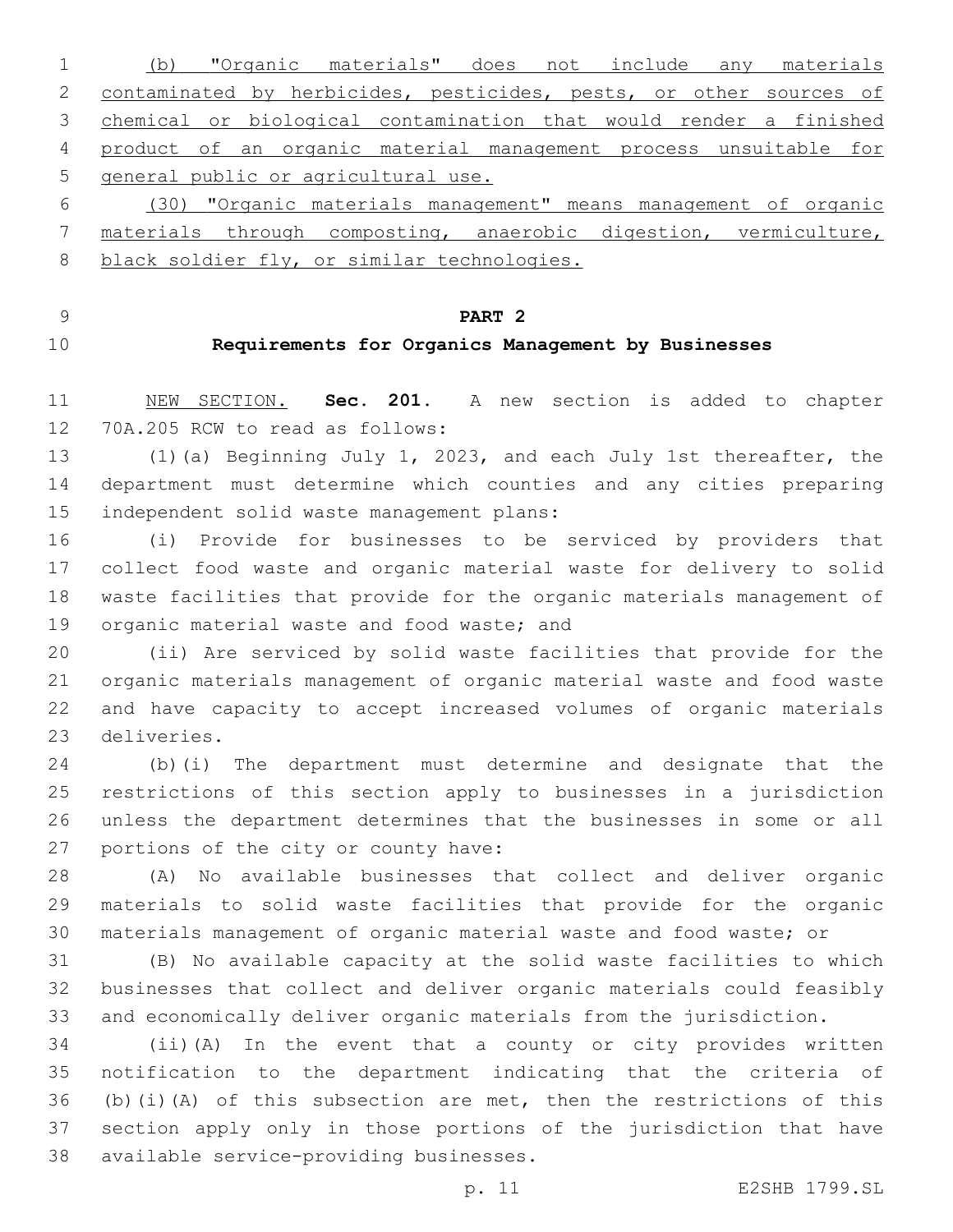(B) In the event that a county or city provides written notification to the department indicating that the criteria of (b)(i)(B) of this subsection are met, then the restrictions of this 4 section do not apply to the jurisdiction.

 (c) The department must make the result of the annual determinations required under this section available on its website.

 (d) The requirements of this section may be enforced by jurisdictional health departments consistent with this chapter, 9 except that:

 (i) A jurisdictional health department may not charge a fee to permit holders to cover the costs of the jurisdictional health department's administration or enforcement of the requirements of 13 this section; and

 (ii) Prior to issuing a penalty under this section, a jurisdictional health department must provide at least two written notices of noncompliance with the requirements of this section to the owner or operator of a business subject to the requirements of this 18 section.

 (2)(a)(i) Beginning January 1, 2024, a business that generates at least eight cubic yards of organic material waste per week must arrange for organic materials management services specifically for 22 organic material waste;

 (ii) Beginning January 1, 2025, a business that generates at least four cubic yards of organic material waste per week must arrange for organic materials management services specifically for 26 organic material waste; and

 (iii) Beginning January 1, 2026, a business that generates at least four cubic yards of solid waste per week shall arrange for organic materials management services specifically for organic material waste, unless the department determines, by rule, that additional reductions in the landfilling of organic materials would be more appropriately and effectively achieved, at reasonable cost to regulated businesses, through the establishment of a different volumetric threshold of solid waste or organic material waste than the threshold of four cubic yards of solid waste per week.

 (b) The following wastes do not count for purposes of determining 37 waste volumes in (a) of this subsection:

(i) Wastes that are managed on-site by the generating business;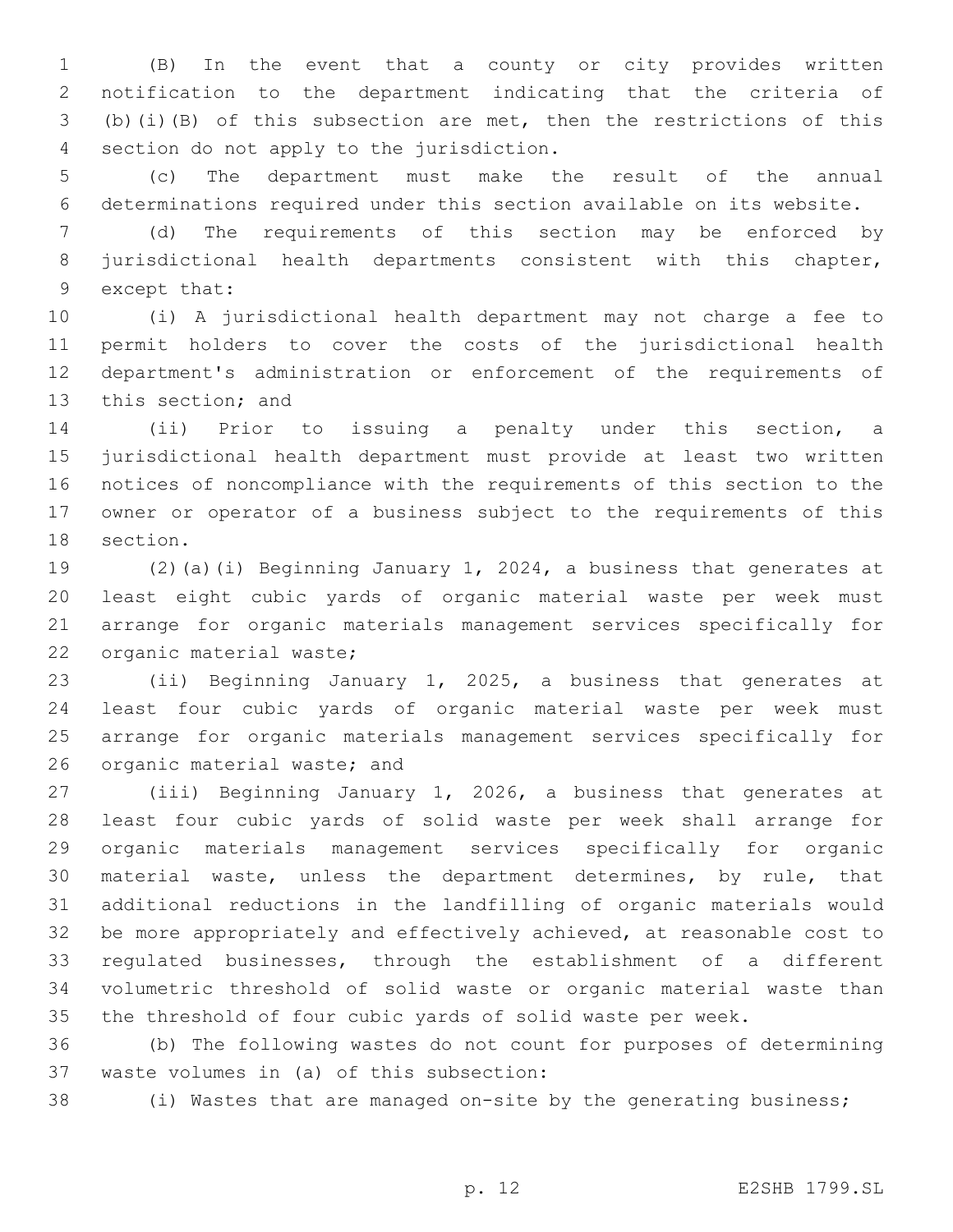(ii) Wastes generated from the growth and harvest of food or fiber that are managed off-site by another business engaged in the 3 growth and harvest of food or fiber;

 (iii) Wastes that are managed by a business that enters into a voluntary agreement to sell or donate organic materials to another 6 business for off-site use; and

 (iv) Wastes generated in exceptional volumes as a result of a 8 natural disaster or other infrequent and unpreventable event.

(3) A business may fulfill the requirements of this section by:

 (a) Source separating organic material waste from other waste, subscribing to a service that includes organic material waste collection and organic materials management, and using such a service for organic material waste generated by the business;

 (b) Managing its organic material waste on-site or self-hauling 15 its own organic material waste for organic materials management;

 (c) Qualifying for exclusion from the requirements of this section consistent with subsection (1)(b) of this section; or

 (d) For a business engaged in the growth, harvest, or processing of food or fiber, entering into a voluntary agreement to sell or donate organic materials to another business for off-site use.

 (4)(a) A business generating organic material waste shall arrange for any services required by this section in a manner that is consistent with state and local laws and requirements applicable to the collection, handling, or recycling of solid and organic material 25 waste.

 (b) Nothing in this section requires a business to dispose of materials in a manner that conflicts with federal or state public health or safety requirements. Nothing in this section requires businesses to dispose of wastes generated in exceptional volumes as a result of a natural disaster or other infrequent and unpreventable event through the options established in subsection (3) of this 32 section.

 (5) When arranging for gardening or landscaping services, the contract or work agreement between a business subject to this section and a gardening or landscaping service must require that the organic material waste generated by those services be managed in compliance 37 with this chapter.

 (6)(a) This section does not limit the authority of a local governmental agency to adopt, implement, or enforce a local organic material waste recycling requirement, or a condition imposed upon a

p. 13 E2SHB 1799.SL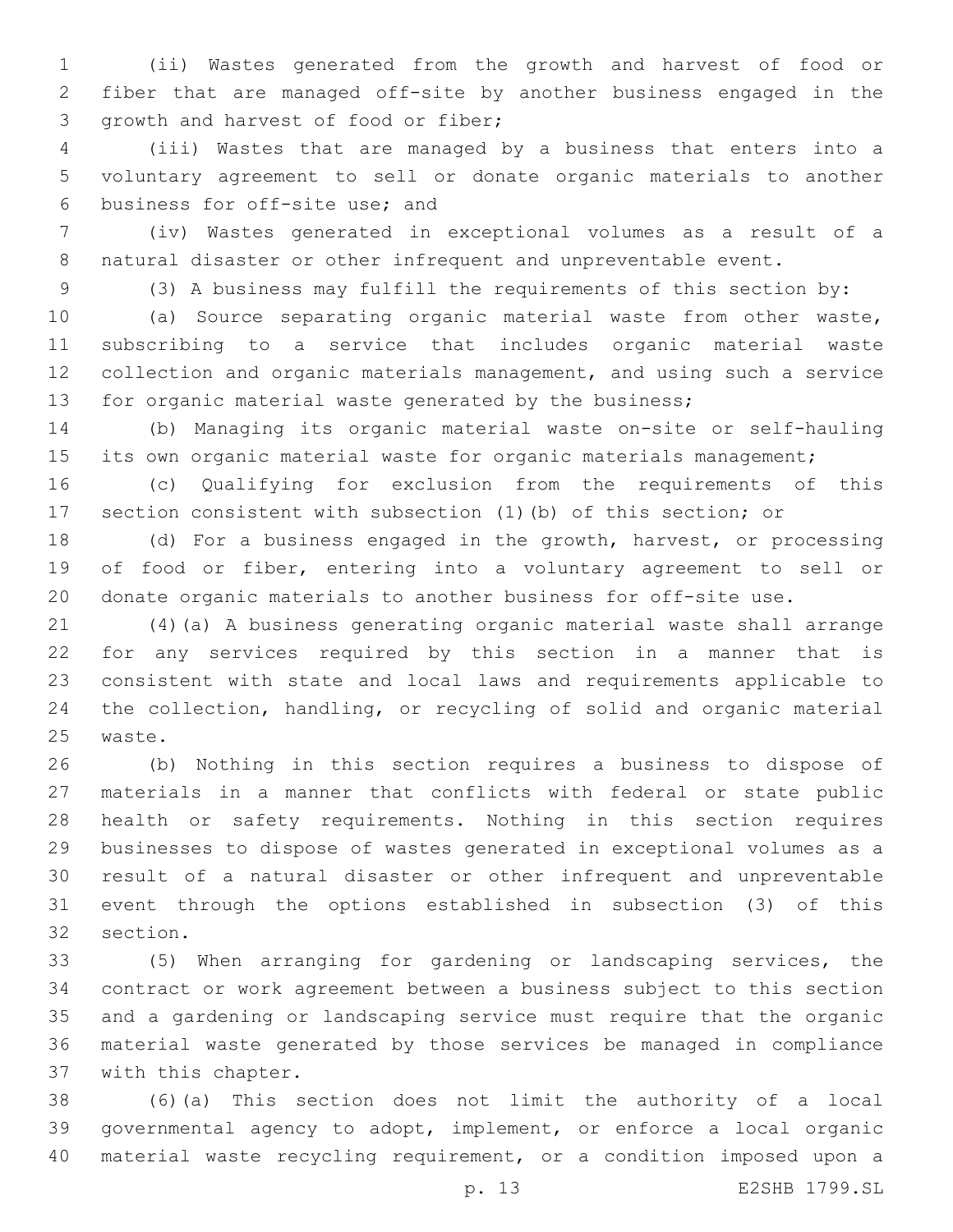self-hauler, that is more stringent or comprehensive than the 2 requirements of this chapter.

 (b) This section does not modify, limit, or abrogate in any 4 manner any of the following:

 (i) A franchise granted or extended by a city, county, city and 6 county, or other local governmental agency;

 (ii) A contract, license, certificate, or permit to collect solid waste previously granted or extended by a city, county, city and 9 county, or other local governmental agency;

 (iii) The right of a business to sell or donate its organic 11 materials; and

 (iv) A certificate of convenience and necessity issued to a solid 13 waste collection company under chapter 81.77 RCW.

 (c) Nothing in this section modifies, limits, or abrogates the authority of a local jurisdiction with respect to land use, zoning, or facility siting decisions by or within that local jurisdiction.

 (d) Nothing in this section changes or limits the authority of the Washington utilities and transportation commission to regulate collection of solid waste, including curbside collection of residential recyclable materials, nor does this section change or limit the authority of a city or town to provide the service itself 22 or by contract under RCW 81.77.020.

 (7) The definitions in this subsection apply throughout this section unless the context clearly indicates otherwise.

 (a)(i) "Business" means a commercial or public entity including, but not limited to, a firm, partnership, proprietorship, joint stock company, corporation, or association that is organized as a for-28 profit or nonprofit entity.

 (ii) "Business" does not include a multifamily residential 30 entity.

 (b) "Food waste" has the same meaning as defined in RCW 32 70A.205.715.

# **PART 3**

## **Updates to the Washington Good Samaritan Act**

 **Sec. 301.** RCW 69.80.031 and 1994 c 299 s 36 are each amended to 36 read as follows:

 (1) This section may be cited as the "good samaritan food 38 donation act."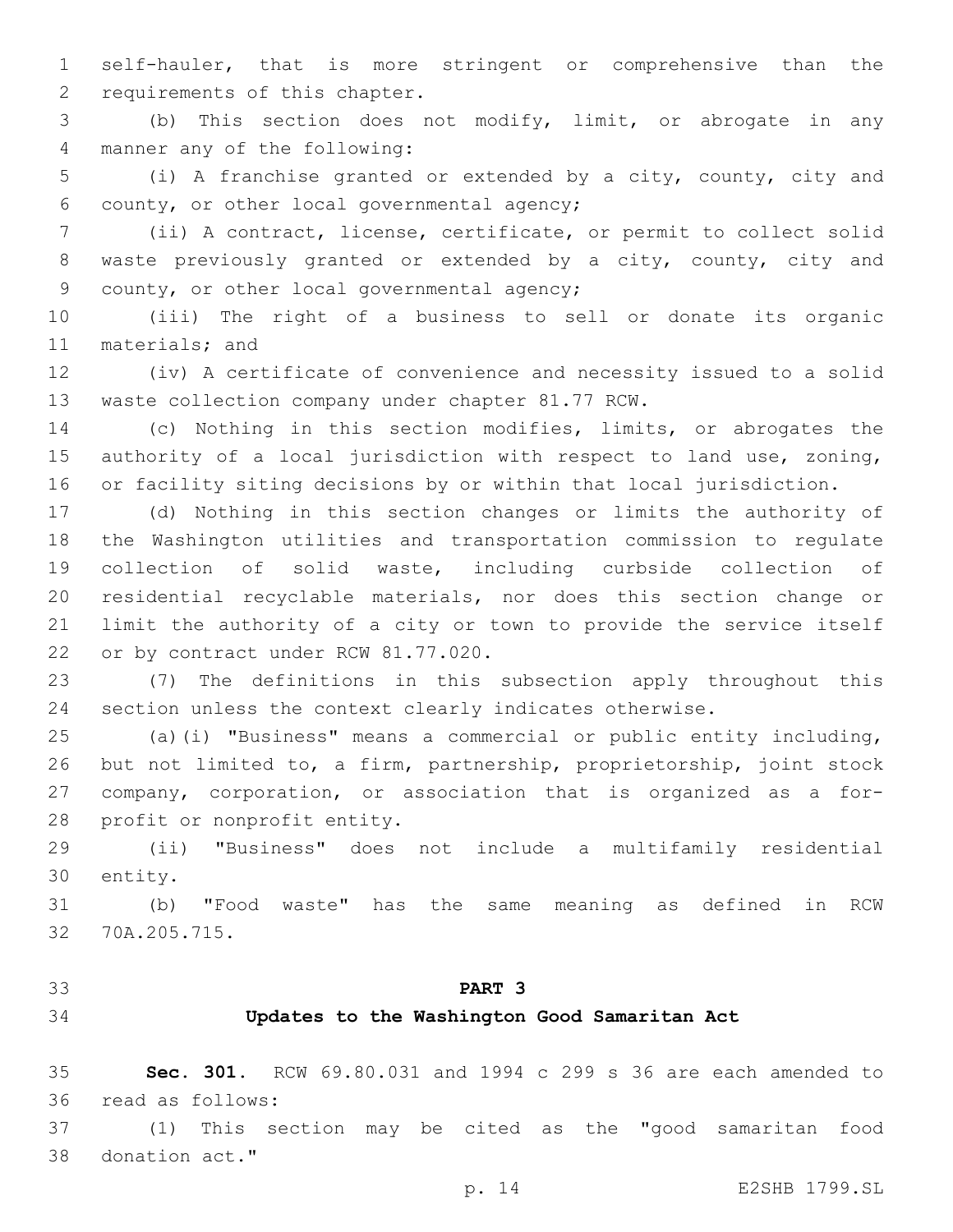(2) ((As used in this section:)) The definitions in this 2 subsection apply throughout this section unless the context clearly requires otherwise.

 (a) "Apparently fit grocery product" means a grocery product that meets ((all quality and)) safety and safety-related labeling standards imposed by federal, state, and local laws and regulations even though the product may not be readily marketable due to appearance, age, freshness, grade, size, surplus, passage of a date on a date label other than a safety or safety-related labeling of a 10 date, or other conditions.

11 (b) "Apparently wholesome food" means food that meets ((all 12 <del>quality and</del>)) safety and safety-related labeling standards imposed by federal, state, and local laws and regulations even though the food may not be readily marketable due to appearance, age, freshness, 15 grade, size, surplus, passage of a date on a date label other than a 16 safety or safety-related labeling of a date, or other conditions.

 (c) "Donate" means to give without requiring anything of monetary value from the recipient, except that the term shall include giving by a nonprofit organization to another nonprofit organization, notwithstanding that the donor organization has charged a nominal fee to the donee organization, if the ultimate recipient or user is not 22 required to give anything of monetary value.

 (d) "Food" means a raw, cooked, processed, or prepared edible substance, ice, beverage, or ingredient used or intended for use in 25 whole or in part for human consumption.

 (e) "Gleaner" means a person who harvests for free distribution to the needy, or for donation to a nonprofit organization for ultimate distribution to the needy, an agricultural crop that has 29 been donated by the owner.

 (f) "Grocery product" means a nonfood grocery product, including a disposable paper or plastic product, household cleaning product, laundry detergent, cleaning product, or miscellaneous household item.

 (g) "Gross negligence" means voluntary and conscious conduct by a person with knowledge, at the time of the conduct, that the conduct is likely to be harmful to the health or well-being of another 36 person.

 (h) "Intentional misconduct" means conduct by a person with knowledge, at the time of the conduct, that the conduct is harmful to 39 the health or well-being of another person.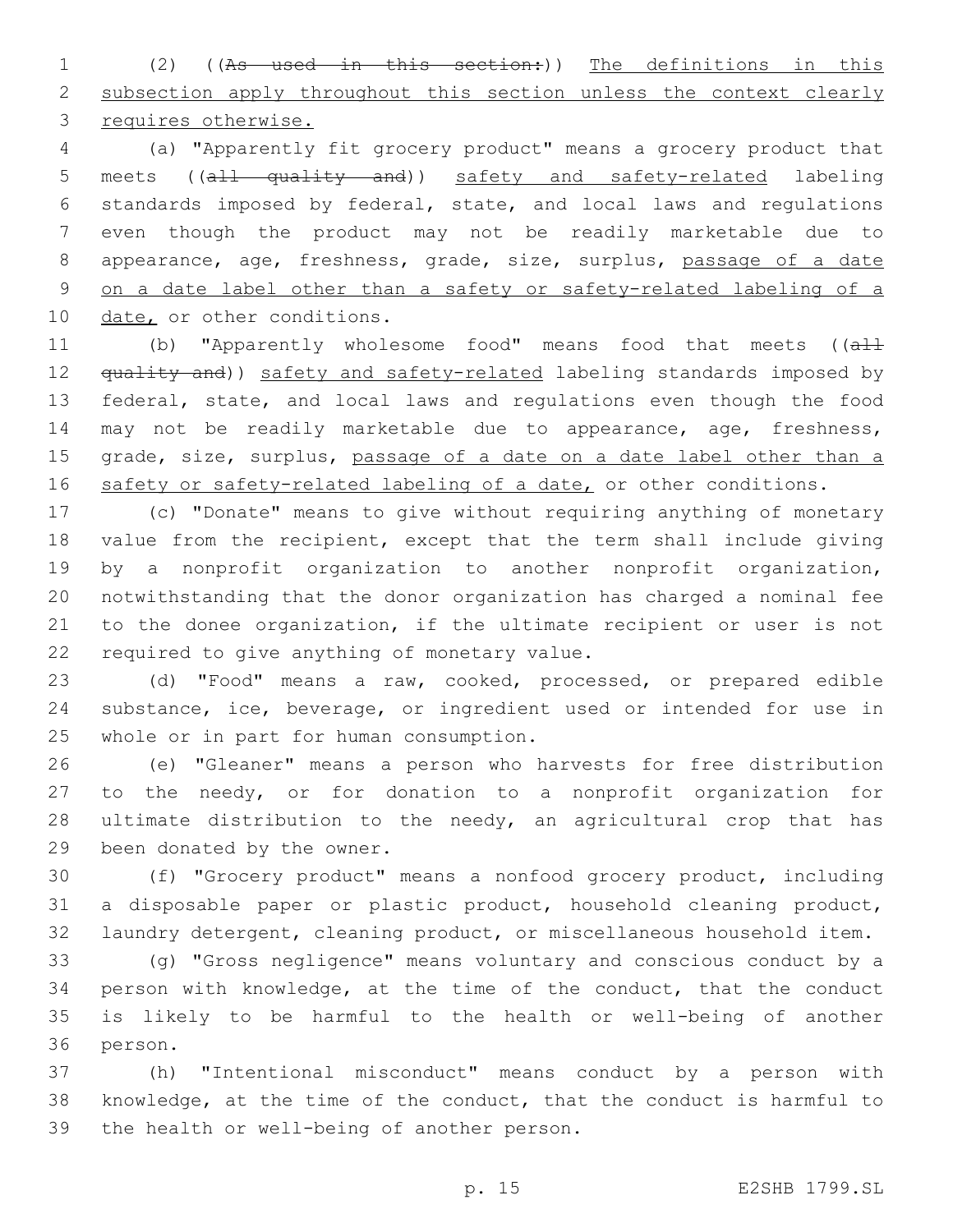(i) "Nonprofit organization" means an incorporated or 2 unincorporated entity that:

 (i) Is operating for religious, charitable, or educational 4 purposes; and

 (ii) Does not provide net earnings to, or operate in any other manner that inures to the benefit of, any officer, employee, or 7 shareholder of the entity.

 (j) "Person" means an individual, corporation, partnership, organization, association, or governmental entity, including a retail grocer, wholesaler, hotel, motel, manufacturer, restaurant, caterer, farmer, and nonprofit food distributor or hospital. In the case of a corporation, partnership, organization, association, or governmental 13 entity, the term includes an officer, director, partner, deacon, trustee, councilmember, or other elected or appointed individual 15 responsible for the governance of the entity.

16 (k) "Qualified direct donor" means any person required to obtain 17 a food establishment permit under chapter 246-215 WAC, as it existed 18 as of January 1, 2022, including a retail grocer, wholesaler, 19 agricultural producer, restaurant, caterer, school food authority, or institution of higher education as defined in RCW 28B.10.016.

21 (1)(i) "Safety and safety-related labeling" means a marking intended to communicate information to a consumer related to a food 23 product's safety. "Safety and safety-related labeling" includes any marking that federal or state law requires to be affixed to a food 25 product including, but not limited to, markings placed on infant formula consistent with 21 C.F.R. Sec. 107.20, as that regulation 27 existed as of January 1, 2021.

 (ii) "Safety and safety-related labeling" does not include a pull date required to be placed on perishable packaged food under RCW 15.130.300 or a "best by," "best if used by," "use by," or "sell by" date or similarly phrased date intended to communicate information to a consumer regarding the freshness or quality of a food product.

33 (3)(a) A person or gleaner is not subject to civil or criminal liability arising from the nature, age, packaging, or condition of apparently wholesome food or an apparently fit grocery product that the person or gleaner donates in good faith to a nonprofit organization for ultimate distribution to needy individuals, except that this subsection does not apply to an injury to or death of an ultimate user or recipient of the food or grocery product that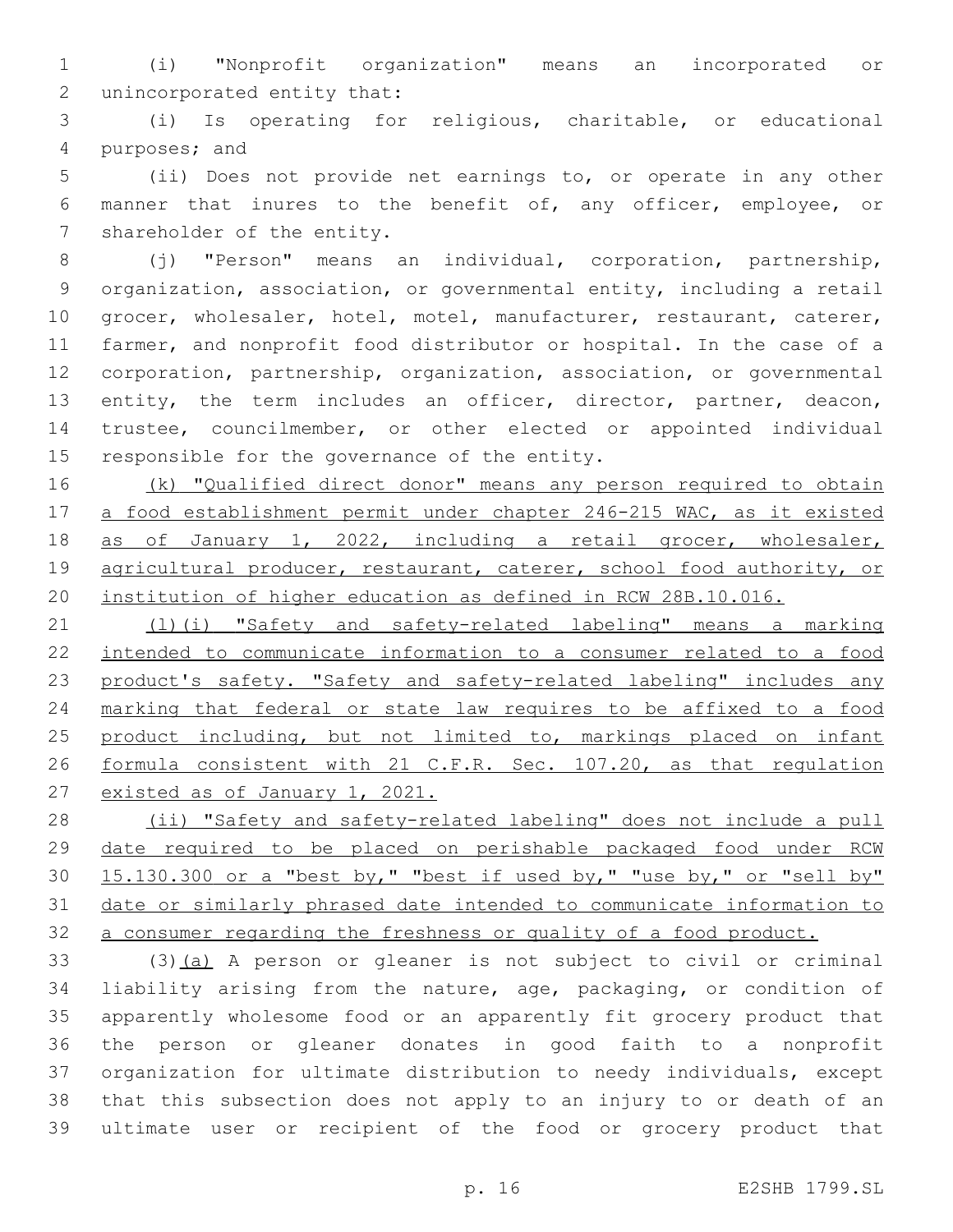results from an act or omission of the donor constituting gross 2 negligence or intentional misconduct.

 (b) A qualified direct donor may donate food directly to end recipients for consumption. A qualified direct donor is not subject to civil or criminal liability arising from the nature, age, packaging, or condition of apparently wholesome food or an apparently fit grocery product that the qualified direct donor donates in good faith to a needy individual. The donation of nonperishable food that 9 is fit for human consumption, but that has exceeded the labeled 10 shelf-life date recommended by the manufacturer, is an activity covered by the exclusion from civil or criminal liability under this section.

 (c) The donation of perishable food that is fit for human consumption, but that has exceeded the labeled shelf-life date 15 recommended by the manufacturer, is an activity covered by the exclusion from civil or criminal liability under this section if the person that distributes the food to the end recipient makes a good faith evaluation that the food to be donated is wholesome.

 (4) A person who allows the collection or gleaning of donations on property owned or occupied by the person by gleaners, or paid or unpaid representatives of a nonprofit organization, for ultimate distribution to needy individuals is not subject to civil or criminal liability that arises due to the injury or death of the gleaner or representative, except that this subsection does not apply to an injury or death that results from an act or omission of the person constituting gross negligence or intentional misconduct.

 (5) If some or all of the donated food and grocery products do 28 not meet ((all quality and)) safety and safety-related labeling standards imposed by federal, state, and local laws and regulations, the person or gleaner who donates the food and grocery products is not subject to civil or criminal liability in accordance with this 32 section if the nonprofit organization or other end recipient that 33 receives the donated food or grocery products:

 (a) Is informed by the donor of the distressed or defective condition of the donated food or grocery products;

 (b) Agrees to recondition the donated food or grocery products to 37 comply with all the ((quality and)) safety and safety-related 38 labeling standards prior to distribution; and

 (c) Is knowledgeable of the standards to properly recondition the 40 donated food or grocery product.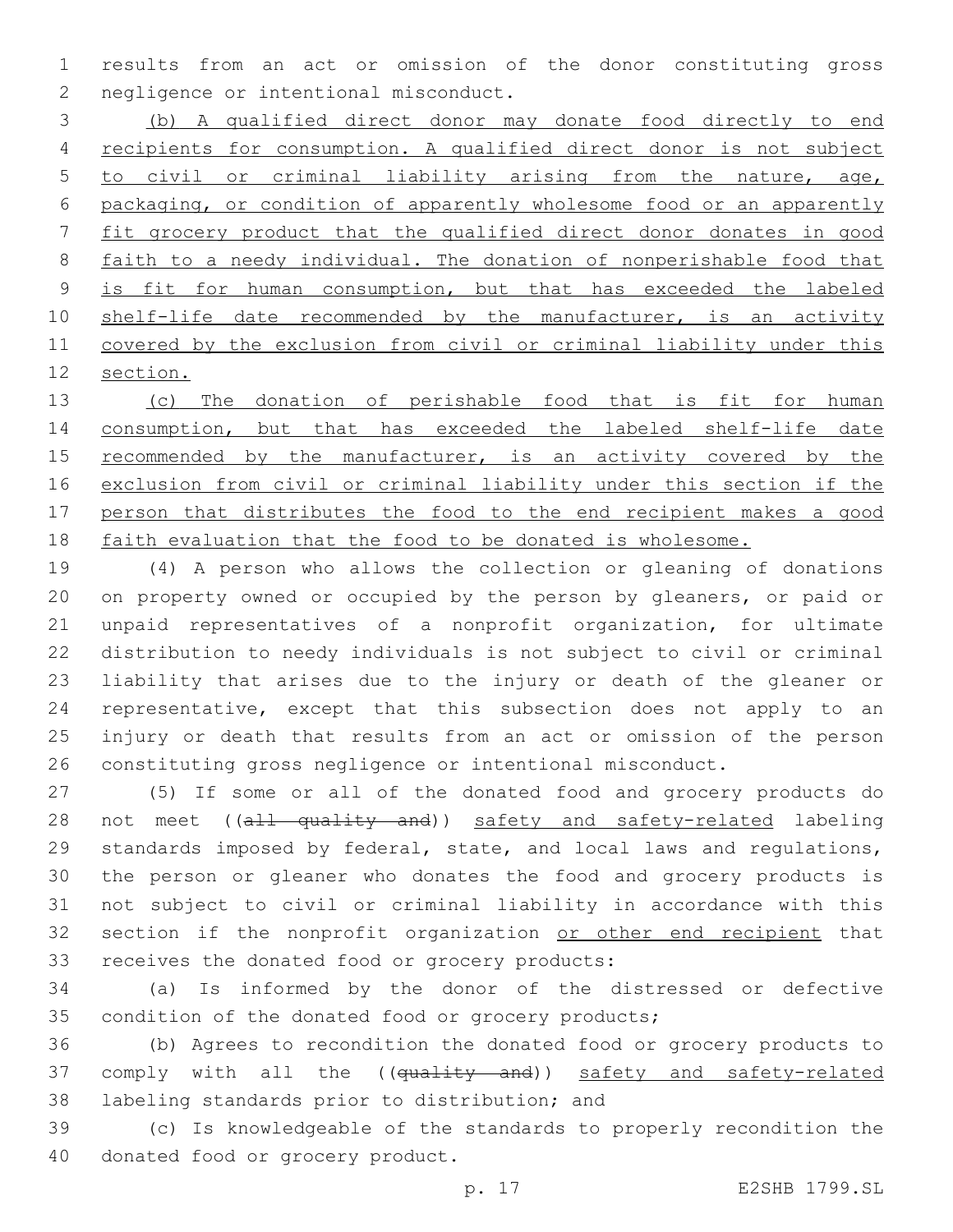(6) This section may not be construed to create liability.

**PART 4**

# **Washington Center for Sustainable Food Management**

 NEW SECTION. **Sec. 401.** The definitions in this section apply throughout this chapter unless the context clearly requires otherwise.

 (1) "Center" means the Washington center for sustainable food 8 management.

(2) "Department" means the department of ecology.

 (3) "Organic material" has the same definition as provided in RCW 11 70A.205.015.

 (4) "Plan" means the use food well Washington plan developed 13 under RCW 70A.205.715.

 NEW SECTION. **Sec. 402.** (1) The Washington center for sustainable food management is established within the department, to begin operations by January 1, 2024.

 (2) The purpose of the center is to help coordinate statewide 18 food waste reduction.

(3) The center may perform the following activities:

(a) Coordinate the implementation of the plan;

 (b) Draft plan updates and measure progress towards actions, strategies, and the statewide goals established in section 101 of 23 this act and RCW 70A.205.715(1);

 (c) Maintain a website with current food waste reduction information and guidance for food service establishments, consumers, food processors, hunger relief organizations, and other sources of 27 food waste;

 (d) Provide staff support to multistate food waste reduction 29 initiatives in which the state is participating;

 (e) Maintain the consistency of the plan and other food waste reduction activities with the work of the Washington state 32 conservation commission's food policy forum;

 (f) Facilitate and coordinate public-private and nonprofit partnerships focused on food waste reduction, including through 35 voluntary working groups;

 (g) Collaborate with federal, state, and local government 37 partners on food waste reduction initiatives;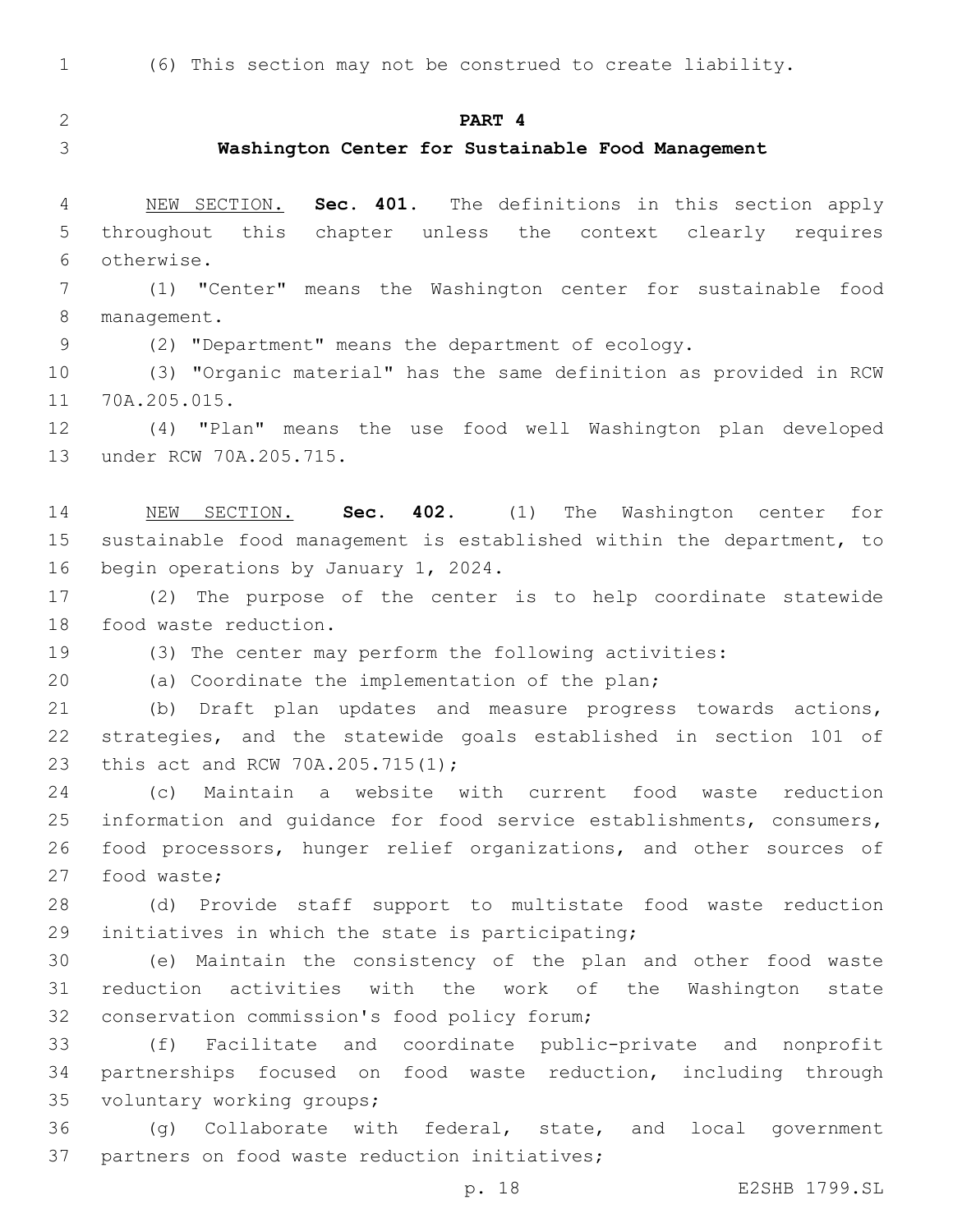(h) Develop and maintain maps or lists of locations of the food systems of Washington that identify food flows, where waste occurs, 3 and opportunities to prevent food waste;

 (i)(i) Collect and maintain data on food waste and wasted food in a manner that is generally consistent with the methods of collecting and maintaining such data used by federal agencies or in other jurisdictions, or both, to the greatest extent practicable;

 (ii) Develop measurement methodologies and tools to uniformly track food donation data, food waste prevention data, and associated climate impacts resultant from food waste reduction efforts;

 (j) Research and develop emerging organic materials and food 12 waste reduction markets;

 (k)(i) Develop and maintain statewide food waste reduction and food waste contamination reduction campaigns, in consultation with 15 other state agencies and other stakeholders, including the development of waste prevention and food waste recovery promotional materials for distribution. These promotional materials may include online information, newsletters, bulletins, or handouts that inform food service establishment operators about the protections from civil and criminal liability under federal law and under RCW 69.80.031 when 21 donating food; and

 (ii) Develop guidance to support the distribution of promotional 23 materials, including distribution by:

 (A) Local health officers, at no cost to regulated food service establishments, including as part of normal, routine inspections of 26 food service establishments; and

 (B) State agencies, including the department of health and the department of agriculture, in conjunction with their statutory roles and responsibilities in regulating, monitoring, and supporting safe 30 food supply chains and systems;

 (l) Distribute and monitor grants dedicated to food waste 32 prevention, rescue, and recovery; and

 (m) Research and provide education, outreach, and technical assistance to local governments in support of the adoption of solid waste ordinances or policies that establish a financial disincentive for the generation of organic waste and for the ultimate disposal of 37 organic materials in landfills.

 (4) The department may enter into an interagency agreement with the department of health, the department of agriculture, or other

p. 19 E2SHB 1799.SL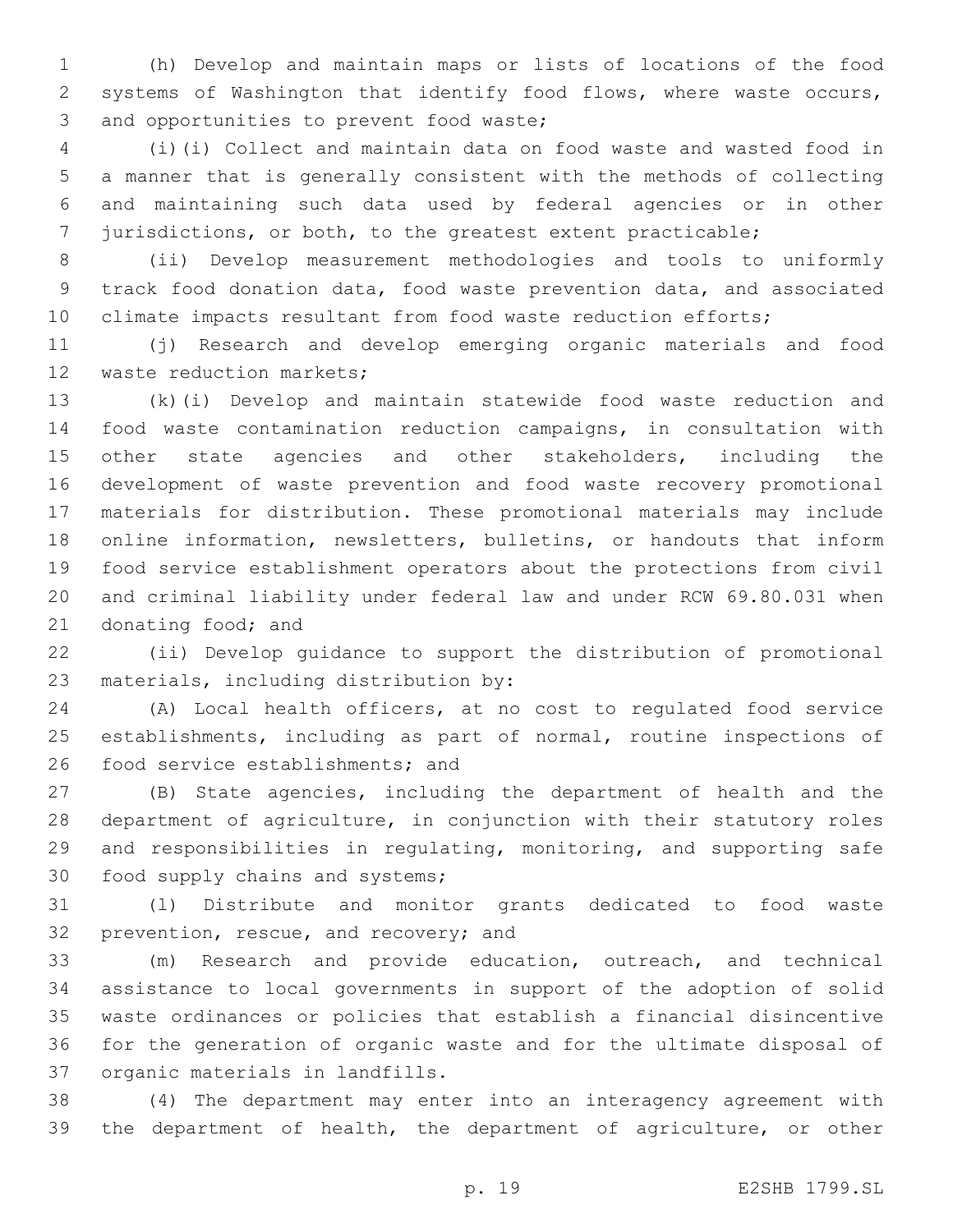state agencies as necessary to fulfill the responsibilities of the 2 center.

 (5) The department may adopt any rules necessary to implement this chapter including, but not limited to, measures for the center's 5 performance.

 NEW SECTION. **Sec. 403.** A new section is added to chapter 7 70A.205 RCW to read as follows:

 (1) In order to obtain data as necessary to support the goals of the Washington center for sustainable food management created in section 402 of this act and to achieve the goals of RCW 70A.205.715(1), the department may establish a voluntary reporting protocol for the receipt of reports by businesses that donate food under RCW 69.80.031 and recipients of the donated food, and may encourage the use of this voluntary reporting protocol by the businesses and recipients. The department may also request that a donating business or recipient of donated food provide information to the department regarding the volumes, types, and timing of food managed by the donating facility or business, and food waste and wasted food generated by the donating facility or business. To the extent practicable, the department must seek to obtain information under this section in a manner compatible with any information reported to the department of agriculture under RCW 43.23.290, and in a manner that minimizes the reporting and information-provision 24 burdens of donating businesses and recipients.

 (2) For the purposes of this subsection, "food waste" and "wasted food" have the same meaning as defined in RCW 70A.205.715.

 **Sec. 404.** RCW 69.80.040 and 1983 c 241 s 4 are each amended to 28 read as follows:

 The department of agriculture shall maintain an information and referral service for persons and organizations that have notified the department of their desire to participate in the food donation program under this chapter. The department must coordinate with the 33 department of ecology to ensure that the information and referral service required under this section is implemented in a manner consistent with the activities of sections 402 and 403 of this act.

 NEW SECTION. **Sec. 405.** (1) By January 1, 2025, and in consultation with the office of the attorney general, the department p. 20 E2SHB 1799.SL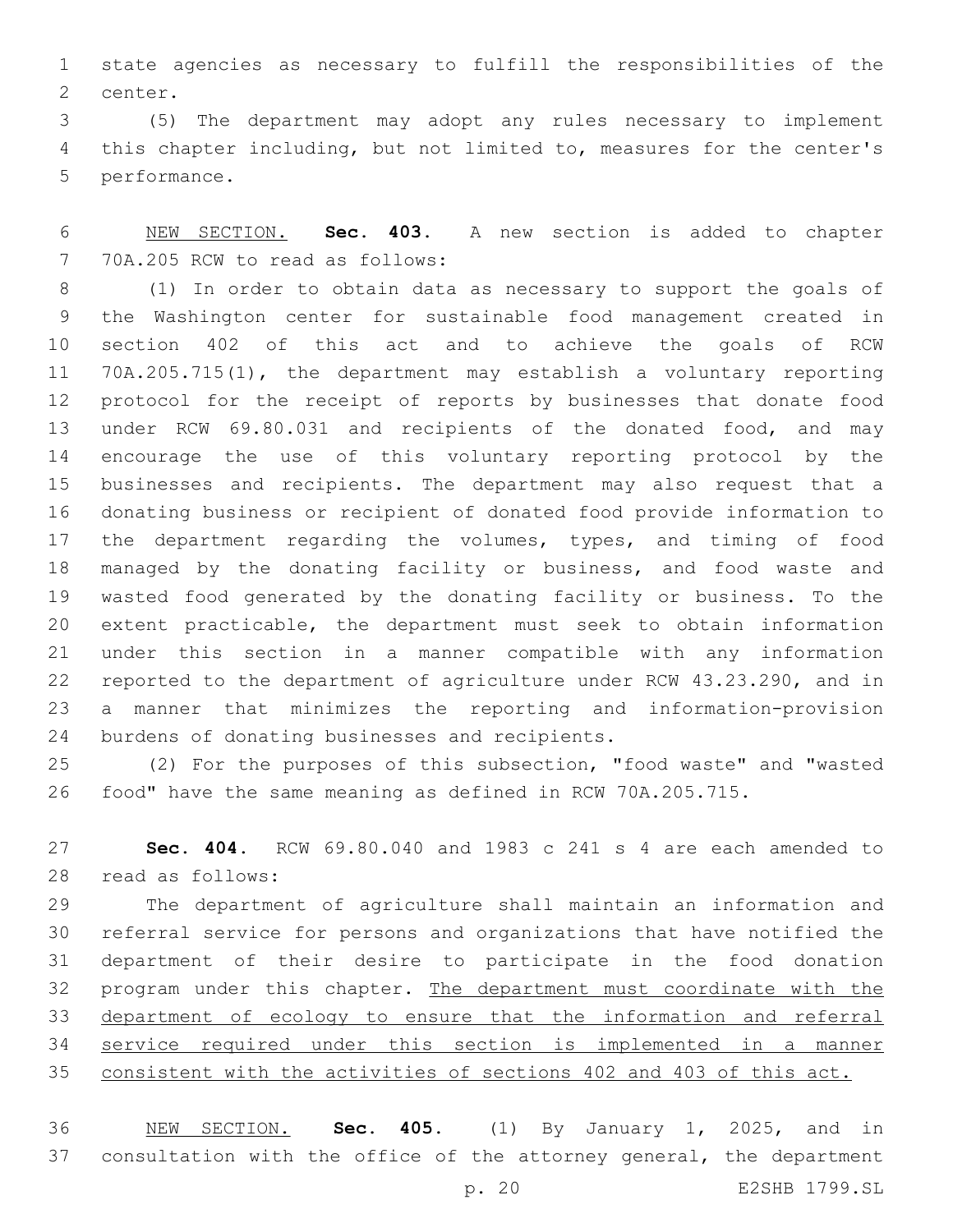must research and adopt several model ordinances for optional use by counties and cities that provide for model mechanisms for commercial solid waste collection and disposal that are designed, in part, to establish a financial disincentive or other disincentives for the generation of organic waste and for the ultimate disposal of organic materials in landfills. The model ordinances must be designed to provide options that might be preferred by jurisdictions of different sizes and consider other key criteria applicable to local solid waste 9 management circumstances.

 (2)(a) The department must review the model ordinances created in this section under the provisions of chapter 43.21C RCW.

 (b) A county or city that adopts a model ordinance created by the department under this section and that has been reviewed by the department under the provisions of chapter 43.21C RCW is not required to review the ordinance under the provisions of chapter 43.21C RCW.

 (3) No city, town, or county is required to adopt the model 17 ordinances created in this section.

 NEW SECTION. **Sec. 406.** A new section is added to chapter 43.21C 19 RCW to read as follows:

 Amendments to regulations and other nonproject actions taken by a city or county to adopt or implement the model ordinance created by the department under section 405 of this act is not subject to the 23 requirements of this chapter.

### **PART 5**

# **Funding and Incentives for Methane Emissions Reduction Activities Associated with Organic Materials Management**

 **Sec. 501.** RCW 89.08.615 and 2020 c 351 s 3 are each amended to read as follows:28

 (1) The commission shall develop a sustainable farms and fields grant program in consultation with the department of agriculture, Washington State University, and the United States department of agriculture natural resources conservation service.

 (2) As funding allows, the commission shall distribute funds, as appropriate, to conservation districts and other public entities to help implement the projects approved by the commission.

36 (3) No more than  $($  ( $f$ ifteen)) 15 percent of the funds may be used by the commission to develop, or to consult or contract with private

p. 21 E2SHB 1799.SL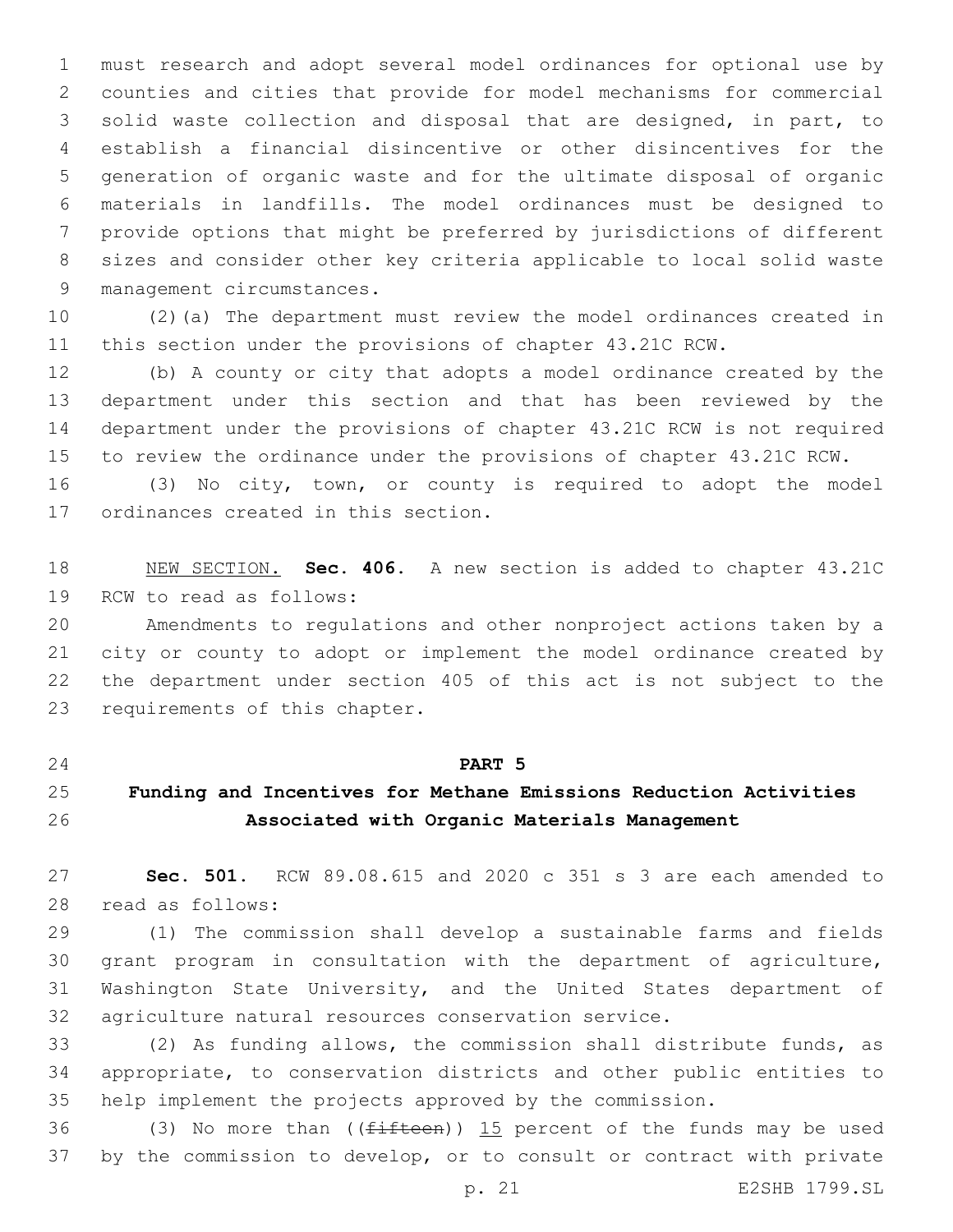or public entities, such as universities or conservation districts, 2 to develop:

 (a) An educational public awareness campaign and outreach about 4 the sustainable farm and field program; or

 (b) The grant program, including the production of analytical tools, measurement estimation and verification methods, cost-benefit 7 measurements, and public reporting methods.

 (4) No more than five percent of the funds may be used by the commission to cover the administrative costs of the program.

10 (5) No more than ((twenty)) 20 percent of the funds may be 11 awarded to any single grant applicant.

12 (6) Allowable uses of grant funds include:

 (a) Annual payments to enrolled participants for successfully 14 delivered carbon storage or reduction;

(b) Up-front payments for contracted carbon storage;

16 (c) Down payments on equipment;

17 (d) Purchases of equipment;

 (e) Purchase of seed, seedlings, spores, animal feed, and 19 amendments;

 (f) Services to landowners, such as the development of site- specific conservation plans to increase soil organic levels or to increase usage of precision agricultural practices, or design and implementation of best management practices to reduce livestock emissions; ((and))

 (g) The purchase of compost spreading equipment, or financial assistance to farmers to purchase compost spreading equipment, for the annual use for at least three years of volumes of compost determined by the commission to be significant from materials composted at a site that is not owned or operated by the farmer;

 (h) Scientific studies to evaluate and quantify the greenhouse gas emissions avoided as a result of using crop residues as a biofuel feedstock or to identify management practices that increase the greenhouse gas emissions avoided as a result of using crop residues as a biofuel feedstock;

 (i) Efforts to support the farm use of anaerobic digester digestate, including scientific studies, education and outreach to 37 farmers, and the purchase or lease of digestate spreading equipment; and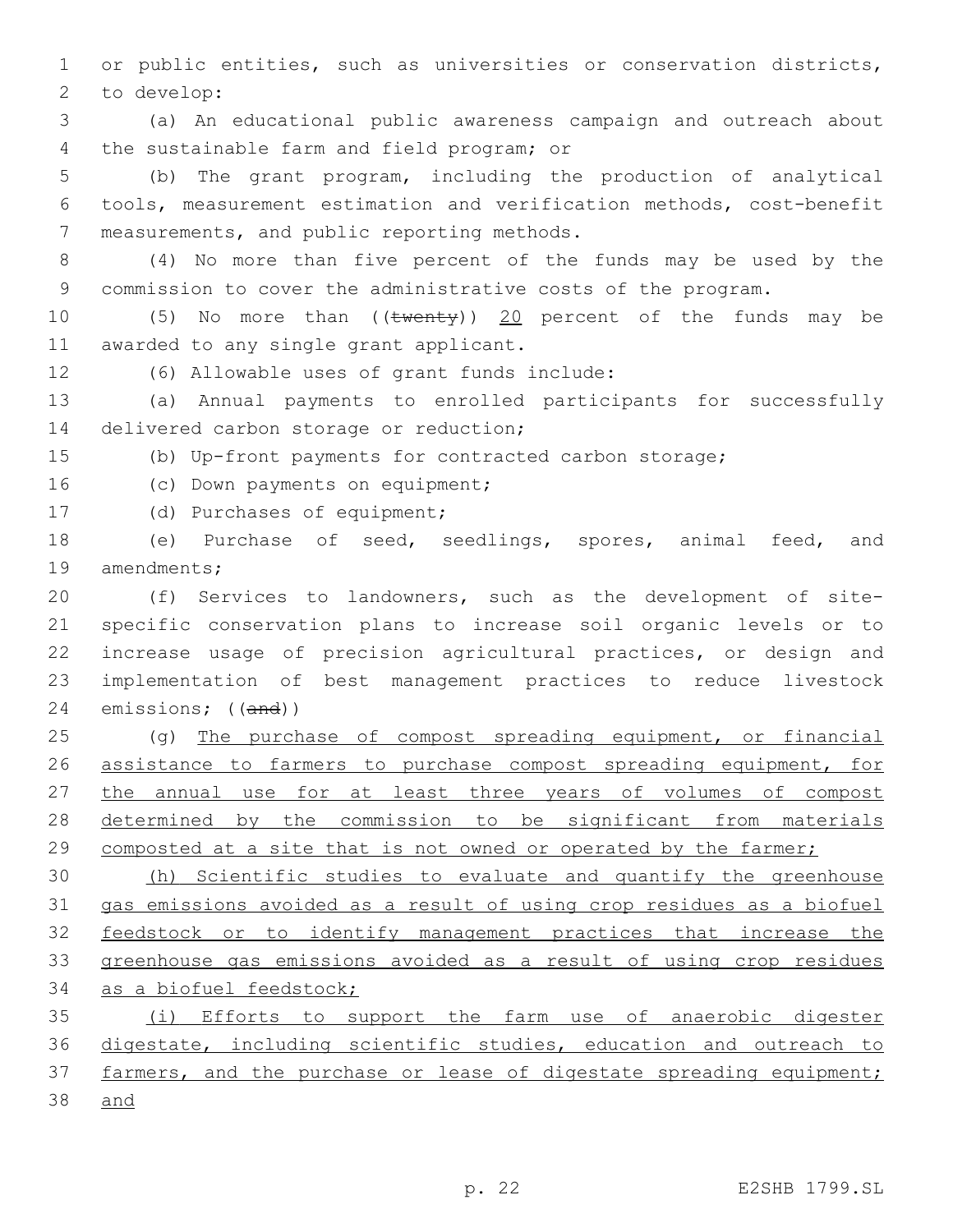(j) Other equipment purchases or financial assistance deemed appropriate by the commission to fulfill the intent of RCW 89.08.610 3 through 89.08.635.

 (7) Grant applications are eligible for costs associated with 5 technical assistance.

 (8) Conservation districts and other public entities may apply for a single grant from the commission that serves multiple farmers.

 (9) Grant applicants may apply to share equipment purchased with grant funds. Applicants for equipment purchase grants issued under 10 this grant program may be farm, ranch, or aquaculture operations coordinating as individual businesses or as formal cooperative ventures serving farm, ranch, or aquaculture operations. Conservation districts, separately or jointly, may also apply for grant funds to 14 operate an equipment sharing program.

 (10) No contract for carbon storage or changes to management 16 practices may exceed ((twenty-five)) 25 years. Grant contracts that include up-front payments for future benefits must be conditioned to include penalties for default due to negligence on the part of the 19 recipient.

 (11) The commission shall attempt to achieve a geographically fair distribution of funds across a broad group of crop types, soil 22 management practices, and farm sizes.

 (12) Any applications involving state lands leased from the department of natural resources must include the department's 25 approval.

 NEW SECTION. **Sec. 502.** A new section is added to chapter 15.04 27 RCW to read as follows:

 (1)(a) Subject to the availability of amounts appropriated for this specific purpose, the department must establish and implement a compost reimbursement program to reimburse farming operations in the state for purchasing and using compost products that were not generated by the farming operation, including transportation, spreading equipment, labor, fuel, and maintenance costs associated with spreading equipment. The grant reimbursements under the program 35 begin July 1, 2023.

 (b) For the purposes of this program, "farming operation" means: A commercial agricultural, silvicultural, or aquacultural facility or pursuit, including the care and production of livestock and livestock products, poultry and poultry products, apiary products, and plant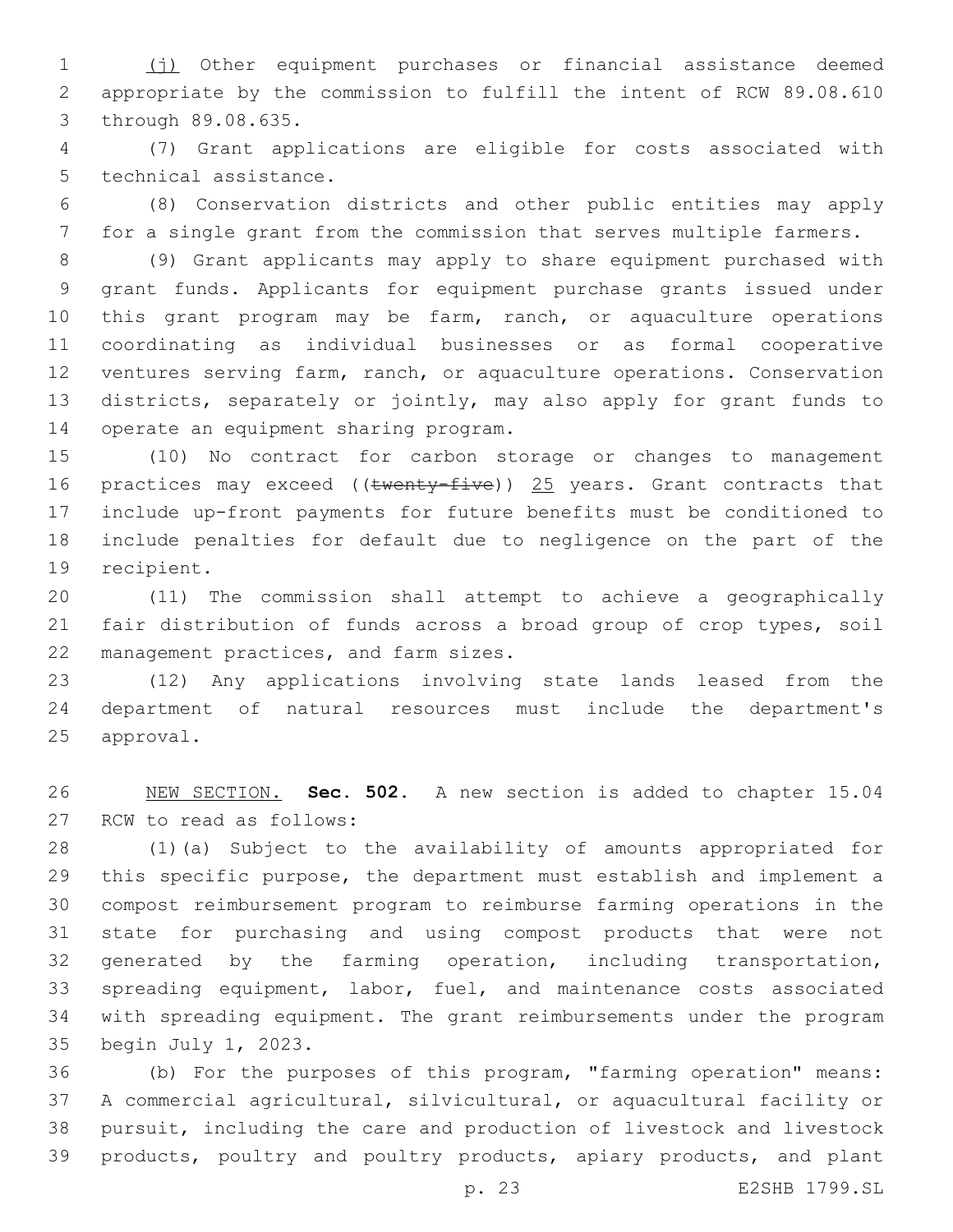and animal production for nonfood uses; the planting, cultivating, harvesting, and processing of crops; and the farming or ranching of any plant or animal species in a controlled salt, brackish, or 4 freshwater environment.

 (2) To be eligible to participate in the reimbursement program, a farming operation must complete an eligibility review with the department prior to transporting or applying any compost products for which reimbursement is sought under this section. The purpose of the review is for the department to ensure that the proposed transport and application of compost products is consistent with the department's agricultural pest control rules established under chapter 17.24 RCW. A farming operation must also verify that it will allow soil sampling to be conducted by the department upon request before compost application and until at least 10 years after the last 15 grant funding is used by the farming operation, as necessary to establish a baseline of soil quality and carbon storage and for subsequent department evaluations to assist the department's reporting requirements under subsection (8) of this section.

 (3) The department must create a form for eligible farming operations to apply for cost reimbursement for costs from purchasing and using compost from facilities with solid waste handling permits, including transportation, equipment, spreading, and labor costs. All applications for cost reimbursement must be submitted on the form along with invoices, receipts, or other documentation acceptable to the department of the costs of purchasing and using compost products 26 for which the applicant is requesting reimbursement, as well as a brief description of what each purchased item will be used for. The department may request that an applicant provide information to 29 verify the source, size, sale weight, or amount of compost products purchased and the cost of transportation, equipment, spreading, and labor. The applicant must also declare that it is not seeking 32 reimbursement for purchase or labor costs for:

33 (a) Its own compost products; or

 (b) Compost products that it has transferred, or intends to transfer, to another individual or entity, whether or not for 36 compensation.

 (4) A farming operation may submit only one application per fiscal year in which the program is in effect for purchases made and usage costs incurred during the fiscal year that begins on July 1st and ends on June 30th. Applications for reimbursement must be filed

p. 24 E2SHB 1799.SL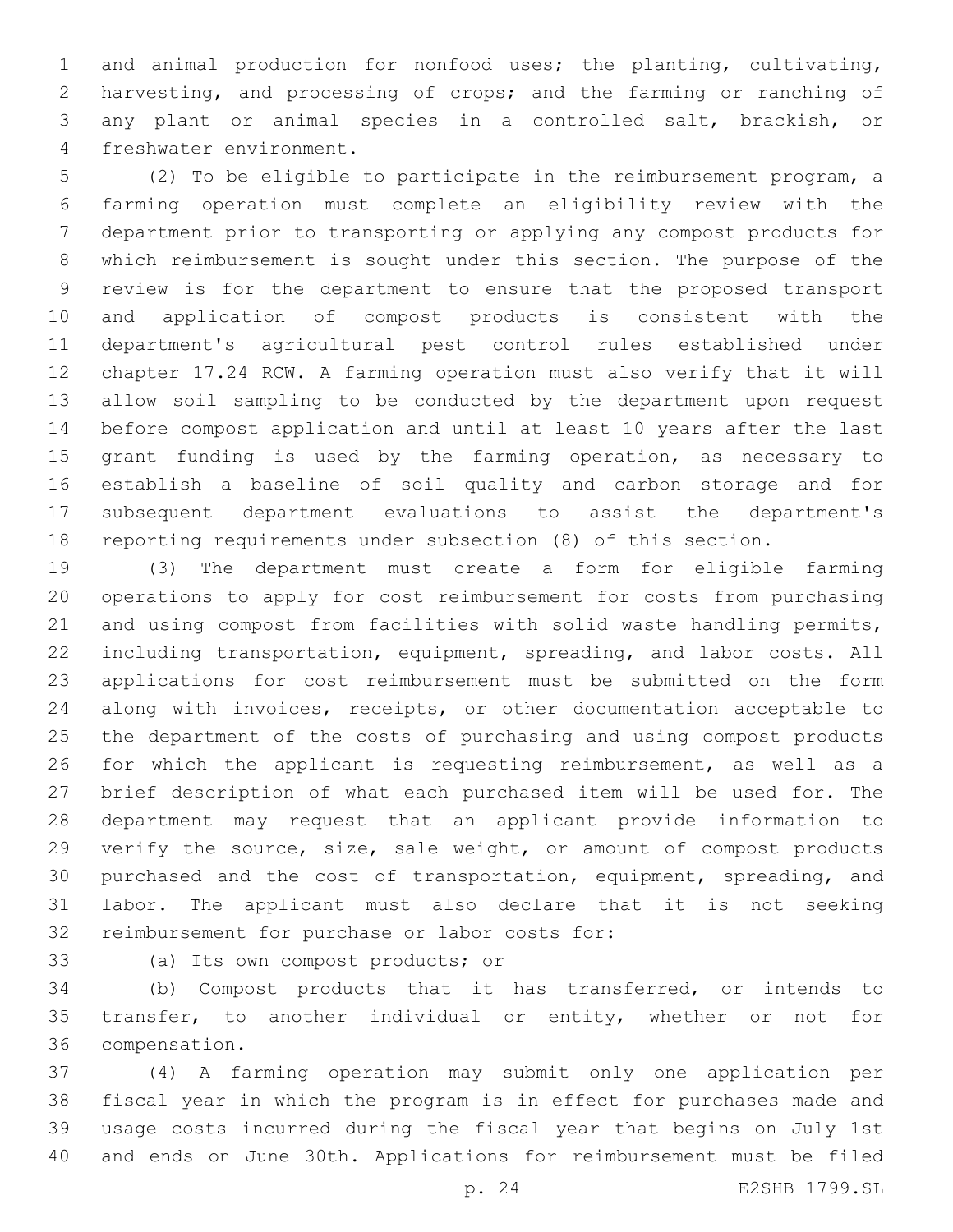before the end of the fiscal year in which purchases were made and 2 usage costs incurred.

 (5) The department must distribute reimbursement funds, subject 4 to the following limitations:

 (a) A farming operation is not eligible to receive reimbursement if the farming operation's application was not found eligible for reimbursement by the department under subsection (2) of this section 8 prior to the transport or use of compost;

 (b) A farming operation is not eligible to receive reimbursement for more than 50 percent of the costs it incurs each fiscal year for 11 the purchase and use of compost products, including transportation, 12 equipment, spreading, and labor costs;

 (c) A farming operation is not eligible to receive more than 14 \$10,000 per fiscal year;

 (d) A farming operation is not eligible to receive reimbursement for its own compost products or compost products that it has transferred, or intends to transfer, to another individual or entity, 18 whether or not for compensation; and

 (e) A farming operation is not eligible to receive reimbursement for compost products that were not purchased from a facility with a 21 solid waste handling permit.

 (6) The applicant shall indemnify and hold harmless the state and its officers, agents, and employees from all claims arising out of or resulting from the compost products purchased that are subject to the 25 compost reimbursement program under this section.

 (7) There is established within the department a compost reimbursement program manager position. The compost reimbursement program manager must possess knowledge and expertise in the area of program management necessary to carry out the duties of the position, 30 which are to:

 (a) Facilitate the division and distribution of available costs 32 for reimbursement; and

 (b) Manage the day-to-day coordination of the compost 34 reimbursement program.

 (8) In compliance with RCW 43.01.036, the department must submit an annual report to the appropriate committees of the legislature by January 15th of each year of the program in which grants have been 38 issued or completed. The report must include:

 (a) The amount of compost for which reimbursement was sought 40 under the program;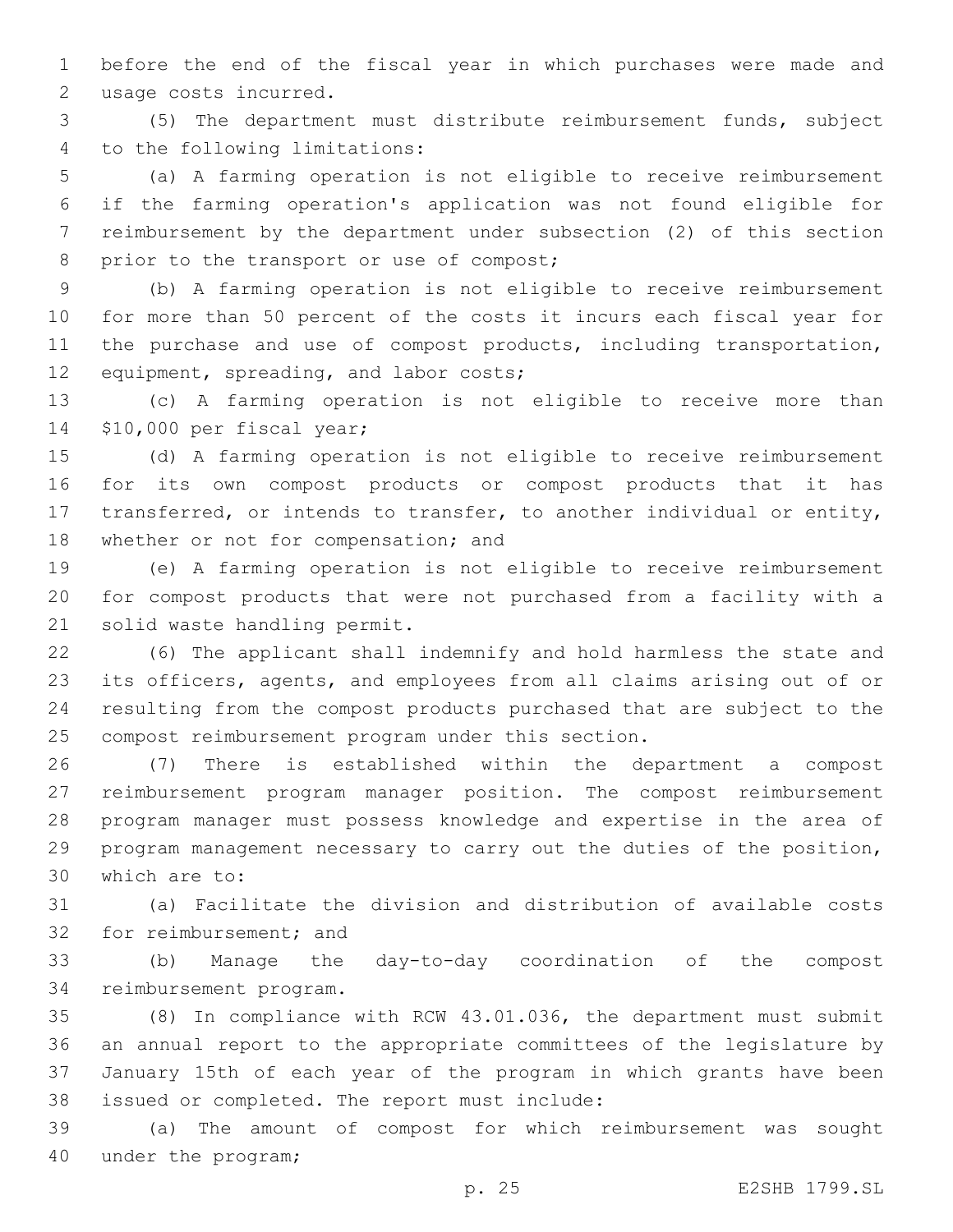(b) The qualitative or quantitative effects of the program on 2 soil quality and carbon storage; and

 (c) A periodically updated evaluation of the benefits and costs to the state of expanding or furthering the strategies promoted in 5 the program.

 **Sec. 503.** RCW 43.155.020 and 2017 3rd sp.s. c 10 s 2 are each 7 amended to read as follows:

 The definitions in this section apply throughout this chapter 9 unless the context clearly requires otherwise.

 (1) "Board" means the public works board created in RCW 11 43.155.030.

 (2) "Capital facility plan" means a capital facility plan required by the growth management act under chapter 36.70A RCW or, for local governments not fully planning under the growth management  $act, a plan required by the public works board.$ 

(3) "Department" means the department of commerce.

 (4) "Financing guarantees" means the pledge of money in the public works assistance account, or money to be received by the public works assistance account, to the repayment of all or a portion of the principal of or interest on obligations issued by local 21 governments to finance public works projects.

 (5) "Local governments" means cities, towns, counties, special purpose districts, and any other municipal corporations or quasi- municipal corporations in the state excluding school districts and 25 port districts.

 (6) "Public works project" means a project of a local government for the planning, acquisition, construction, repair, reconstruction, replacement, rehabilitation, or improvement of streets and roads, 29 bridges, water systems, or storm and sanitary sewage systems, lead remediation of drinking water systems, and solid waste facilities, 31 including recycling facilities and composting and other organic materials management facilities. A planning project may include the compilation of biological, hydrological, or other data on a county, drainage basin, or region necessary to develop a base of information 35 for a capital facility plan.

 (7) "Solid waste or recycling project" means remedial actions necessary to bring abandoned or closed landfills into compliance with regulatory requirements and the repair, restoration, and replacement of existing solid waste transfer, recycling facilities, and landfill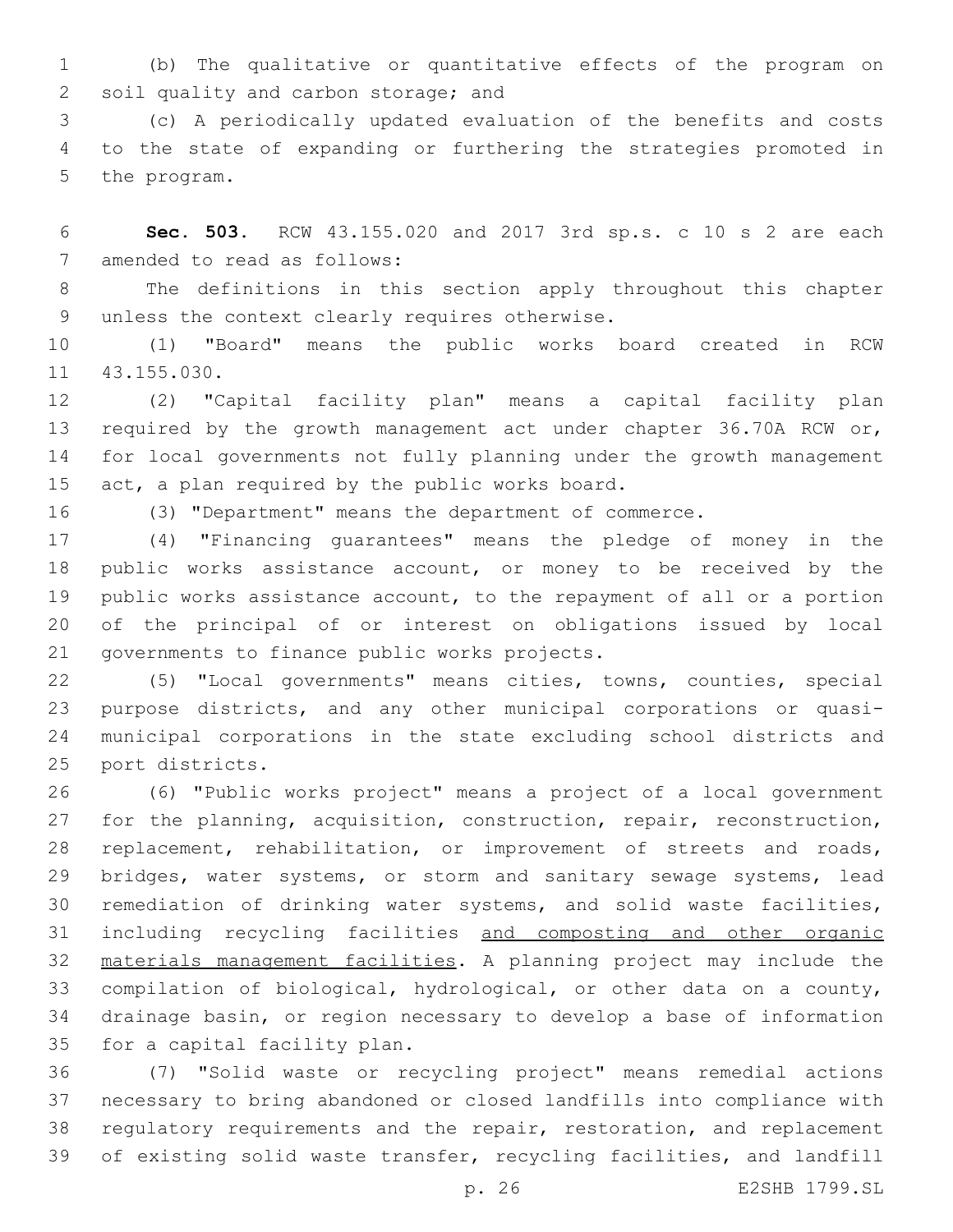projects limited to the opening of landfill cells that are in 2 existing and permitted landfills.

 (8) "Technical assistance" means training and other services provided to local governments to: (a) Help such local governments plan, apply, and qualify for loans, grants, and financing guarantees from the board, and (b) help local governments improve their ability to plan for, finance, acquire, construct, repair, replace, 8 rehabilitate, and maintain public facilities.

 (9) "Value planning" means a uniform approach to assist in decision making through systematic evaluation of potential 11 alternatives to solving an identified problem.

# **PART 6**

# **Organic Materials Management Facility Siting**

 **Sec. 601.** RCW 36.70.330 and 1985 c 126 s 3 are each amended to 15 read as follows:

 The comprehensive plan shall consist of a map or maps, and descriptive text covering objectives, principles and standards used to develop it, and shall include each of the following elements:

 (1) A land use element which designates the proposed general distribution and general location and extent of the uses of land for agriculture, housing, commerce, industry, recreation, education, public buildings and lands, and other categories of public and private use of land, including a statement of the standards of population density and building intensity recommended for the various areas in the jurisdiction and estimates of future population growth in the area covered by the comprehensive plan, all correlated with the land use element of the comprehensive plan. The land use element shall also provide for protection of the quality and quantity of groundwater used for public water supplies and shall review drainage, flooding, and stormwater runoff in the area and nearby jurisdictions and provide guidance for corrective actions to mitigate or cleanse those discharges that pollute Puget Sound or waters entering Puget 33 Sound. Development regulations to implement comprehensive plans under 34 this chapter that are newly developed, updated, or amended after January 1, 2025, must allow for the siting of organic materials management facilities in the areas identified in RCW 70A.205.040(3)(a)(i) to the extent necessary to provide for the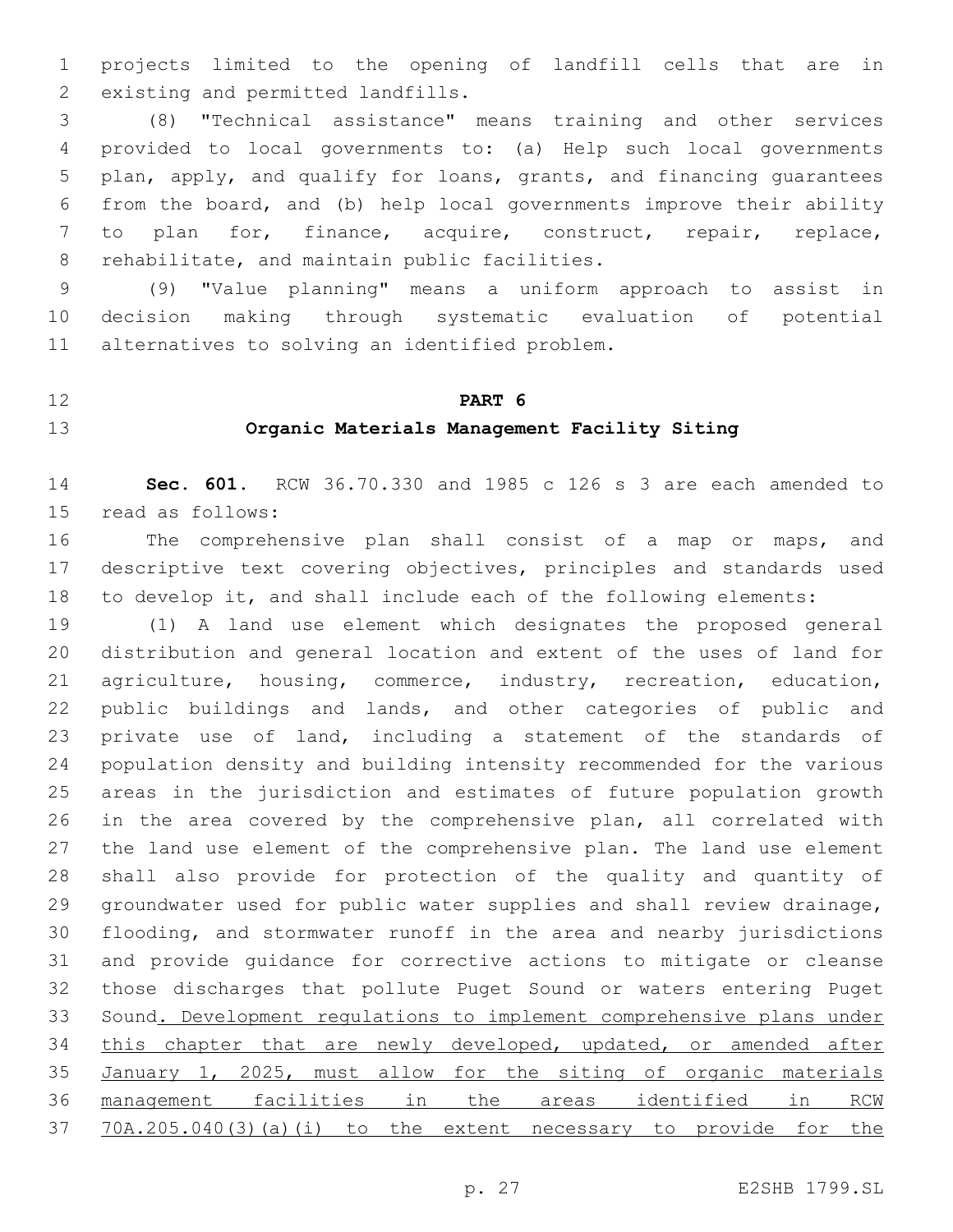establishment of the organic materials management volumetric capacity 2 identified under RCW 70A.205.040(3)(a)(ii);

 (2) A circulation element consisting of the general location, alignment and extent of major thoroughfares, major transportation routes, trunk utility lines, and major terminal facilities, all of which shall be correlated with the land use element of the 7 comprehensive plan;

 (3) Any supporting maps, diagrams, charts, descriptive material and reports necessary to explain and supplement the above elements.

 NEW SECTION. **Sec. 602.** A new section is added to chapter 36.70A 11 RCW to read as follows:

 Development regulations to implement comprehensive plans under this chapter that are newly developed, updated, or amended after January 1, 2025, must allow for the siting of organic materials management facilities in the areas identified in RCW 70A.205.040(3)(a)(i) to the extent necessary to provide for the establishment of the organic materials management volumetric capacity 18 identified under RCW 70A.205.040(3)(a)(ii).

 NEW SECTION. **Sec. 603.** A new section is added to chapter 35.63 20 RCW to read as follows:

 For cities not planning under RCW 36.70A.040, development regulations to implement comprehensive plans under RCW 35.63.100 that are newly developed, updated, or amended after January 1, 2025, must allow for the siting of organic materials management facilities in the areas identified by the county in which the city is located under RCW 70A.205.040(3)(a)(i) to the extent necessary to provide for the establishment of the organic materials management volumetric capacity identified under RCW 70A.205.040(3)(a)(ii).28

 NEW SECTION. **Sec. 604.** A new section is added to chapter 35A.63 30 RCW to read as follows:

 For cities not planning under RCW 36.70A.040, development regulations to implement comprehensive plans required under RCW 35A.63.060 that are newly developed, updated, or amended after January 1, 2025, must allow for the siting of organic materials management facilities in the areas identified by the county in which the city is located under RCW 70A.205.040(3)(a)(i) to the extent necessary to provide for the establishment of the organic materials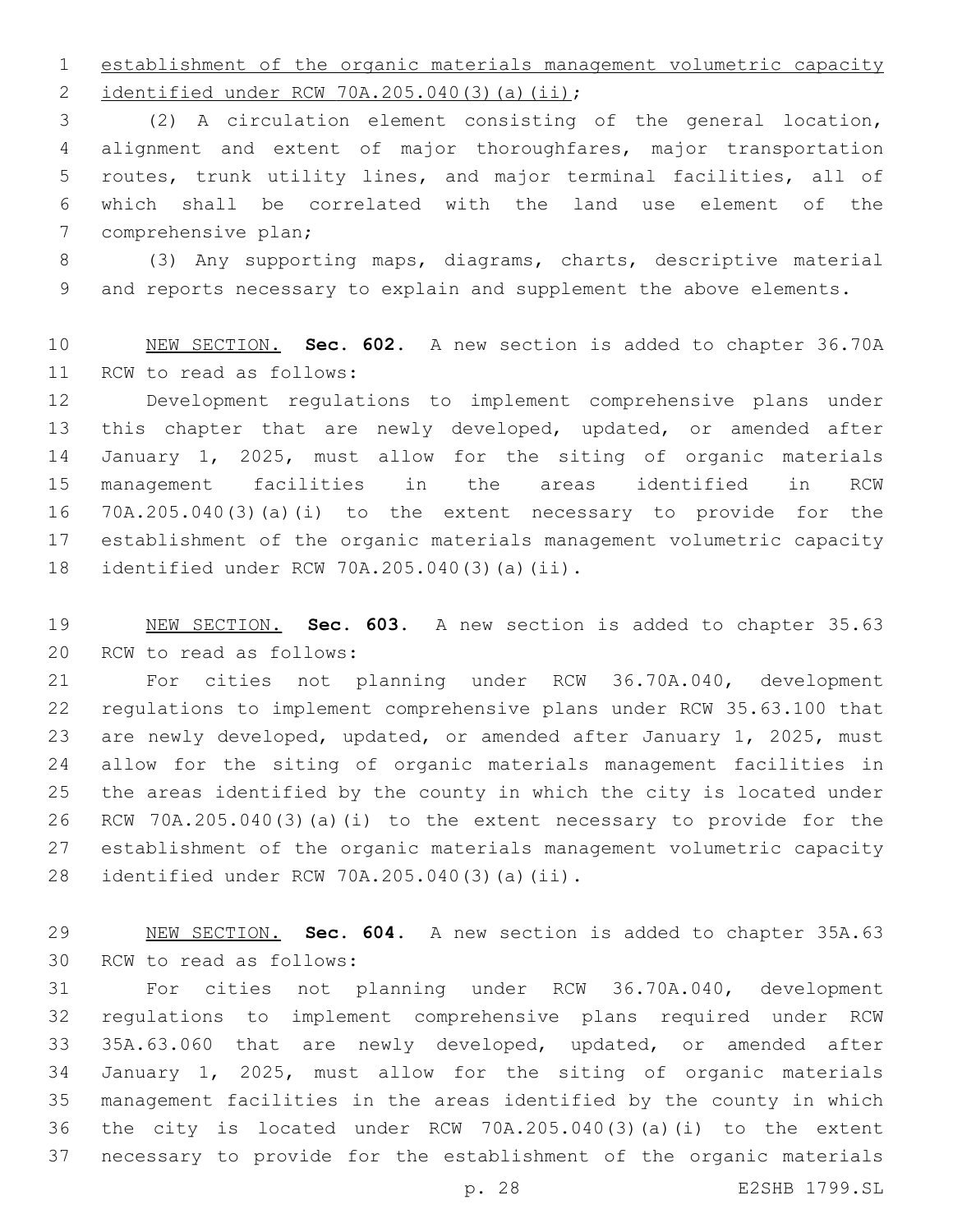management volumetric capacity identified under RCW 70A.205.040(3)(a)(ii).2

# **PART 7 Organic Materials Procurement**

 NEW SECTION. **Sec. 701.** A new section is added to chapter 43.19A 6 RCW to read as follows:

 (1) By January 1, 2023, the following cities or counties shall adopt a compost procurement ordinance to implement RCW 43.19A.120:

 (a) Each city or county with a population greater than 25,000 residents as measured by the office of financial management using the 11 most recent population data available; and

 (b) Each city or county in which organic material collection 13 services are provided under chapter 70A.205 RCW.

 (2) A city or county that newly exceeds a population of 25,000 residents after January 1, 2023, as measured by the office of financial management, must adopt an ordinance under this subsection no later than 12 months after the office of financial management's determination that the local government's population has exceeded 19 25,000.

 (3) In developing a compost procurement ordinance, each city and county shall plan for the use of compost in the following categories:

22 (a) Landscaping projects;

(b) Construction and postconstruction soil amendments;

 (c) Applications to prevent erosion, filter stormwater runoff, promote vegetation growth, or improve the stability and longevity of 26 roadways; and

 (d) Low-impact development and green infrastructure to filter 28 pollutants or keep water on-site, or both.

 (4) Each city or county that adopts an ordinance under subsection (1) or (2) of this section must develop strategies to inform residents about the value of compost and how the jurisdiction uses compost in its operations in the jurisdiction's comprehensive solid waste management plan pursuant to RCW 70A.205.045.

 (5) By December 31, 2024, and each December 31st of even-numbered years thereafter, each city or county that adopts an ordinance under subsection (1) or (2) of this section must submit a report covering the previous year's compost procurement activities to the department of ecology that contains the following information: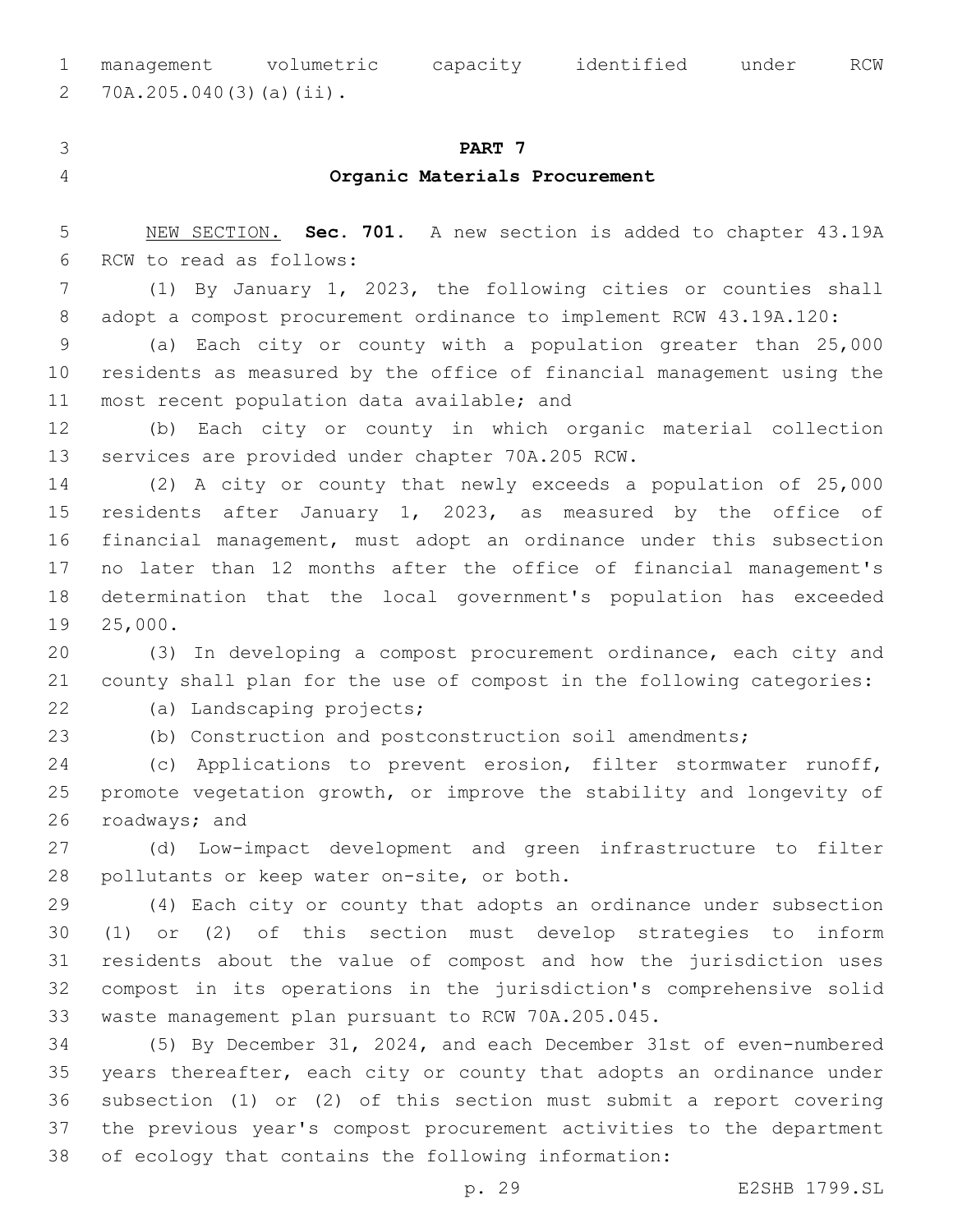(a) The total tons of organic material diverted throughout the 2 year;

 (b) The volume and cost of compost purchased throughout the year; 4 and

5 (c) The source or sources of the compost.

 (6) Cities and counties that are required to adopt an ordinance under subsection (1) or (2) of this section shall give priority to purchasing compost products from companies that produce compost products locally, are certified by a nationally recognized organization, and produce compost products that are derived from municipal solid waste compost programs and meet quality standards comparable to standards adopted by the department of transportation 13 or adopted by rule by the department of ecology.

 (7) Cities and counties may enter into collective purchasing agreements if doing so is more cost-effective or efficient.

(8) Nothing in this section requires a compost processor to:

(a) Enter into a purchasing agreement with a city or county;

(b) Sell finished compost to meet this requirement; or

(c) Accept or process food waste or compostable products.

 **Sec. 702.** RCW 39.30.040 and 2013 c 24 s 1 are each amended to 21 read as follows:

 (1) Whenever a unit of local government is required to make purchases from the lowest bidder or from the supplier offering the lowest price for the items desired to be purchased, the unit of local government may, at its option when awarding a purchase contract, take into consideration tax revenue it would receive from purchasing the supplies, materials, or equipment from a supplier located within its boundaries. The unit of local government must award the purchase contract to the lowest bidder after such tax revenue has been considered. However, any local government may allow for preferential purchase of products made from recycled materials or products that 32 may be recycled or reused. Any local government may allow for 33 preferential purchase of compost to meet the requirements of RCW 43.19A.120. Any unit of local government which considers tax revenue it would receive from the imposition of taxes upon a supplier located within its boundaries must also consider tax revenue it would receive from taxes it imposes upon a supplier located outside its boundaries.

 (2) A unit of local government may award a contract to a bidder submitting the lowest bid before taxes are applied. The unit of local

p. 30 E2SHB 1799.SL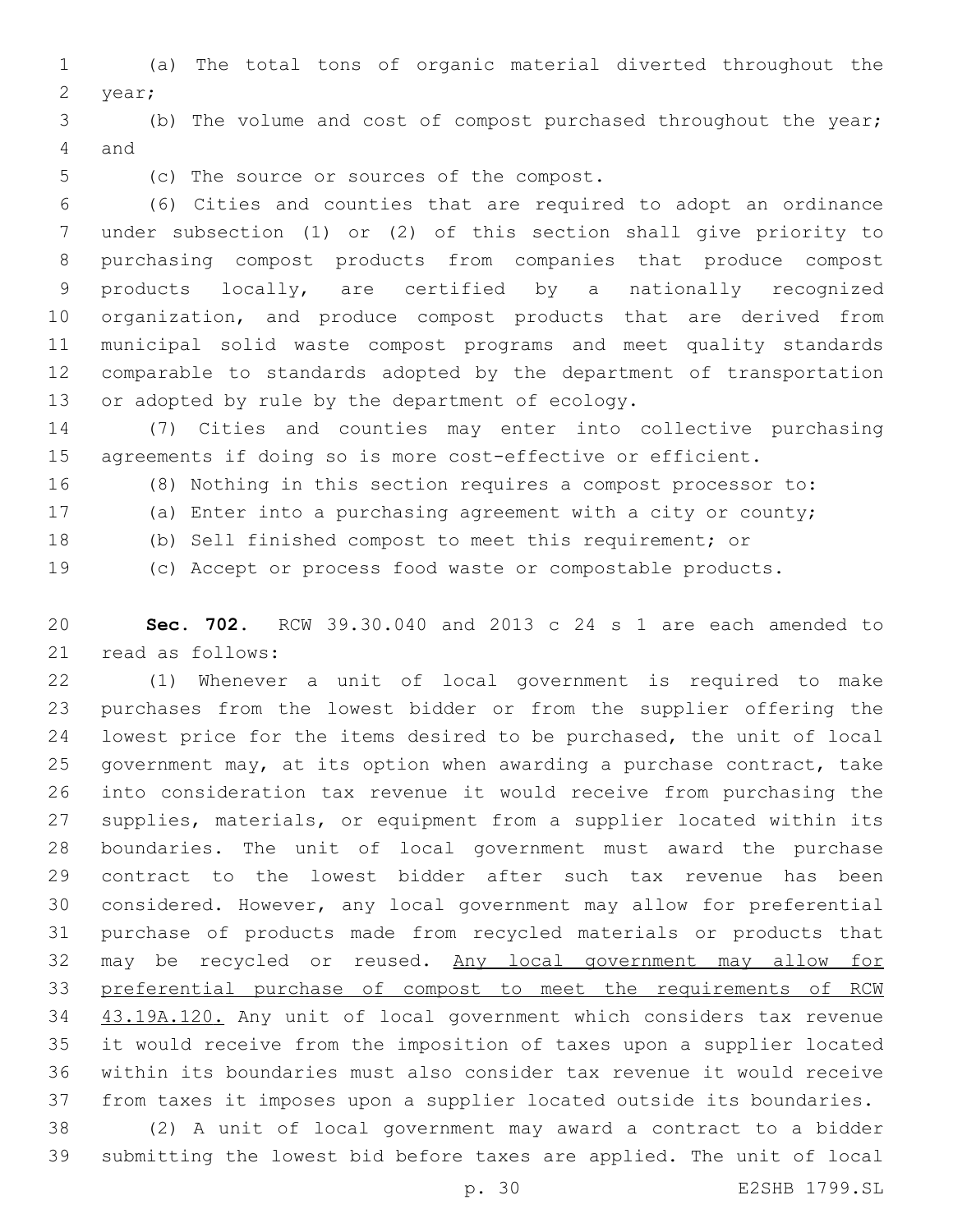government must provide notice of its intent to award a contract based on this method prior to bids being submitted. For the purposes of this subsection (2), "taxes" means only those taxes that are included in "tax revenue" as defined in this section.

 (3) The definitions in this subsection apply throughout this section unless the context clearly requires otherwise.

 (a) "Tax revenue" means sales taxes that units of local government impose upon the sale of supplies, materials, or equipment from the supplier to units of local government, and business and occupation taxes that units of local government impose upon the supplier that are measured by the gross receipts of the supplier from 12 the sale.

 (b) "Unit of local government" means any county, city, town, metropolitan municipal corporation, public transit benefit area, county transportation authority, or other municipal or quasi- municipal corporation authorized to impose sales and use taxes or 17 business and occupation taxes.

 NEW SECTION. **Sec. 703.** A new section is added to chapter 43.19A 19 RCW to read as follows:

 A contract by a local government or state agency must require the use of compost products to the maximum extent economically feasible to meet the requirements established in RCW 43.19A.120.

# **PART 8**

# **Product Degradability Labeling**

 **Sec. 801.** RCW 70A.455.010 and 2019 c 265 s 1 are each amended to 26 read as follows:

 (1) The legislature finds and declares that it is the public 28 policy of the state that:

 (a) Environmental marketing claims for plastic products, whether implicit or implied, should adhere to uniform and recognized standards for "compostability" and "biodegradability," since misleading, confusing, and deceptive labeling can negatively impact local composting programs and compost processors. Plastic products marketed as being "compostable" should be readily and easily 35 identifiable as meeting these standards;

 (b) Legitimate and responsible packaging and plastic product manufacturers are already properly labeling their compostable

p. 31 E2SHB 1799.SL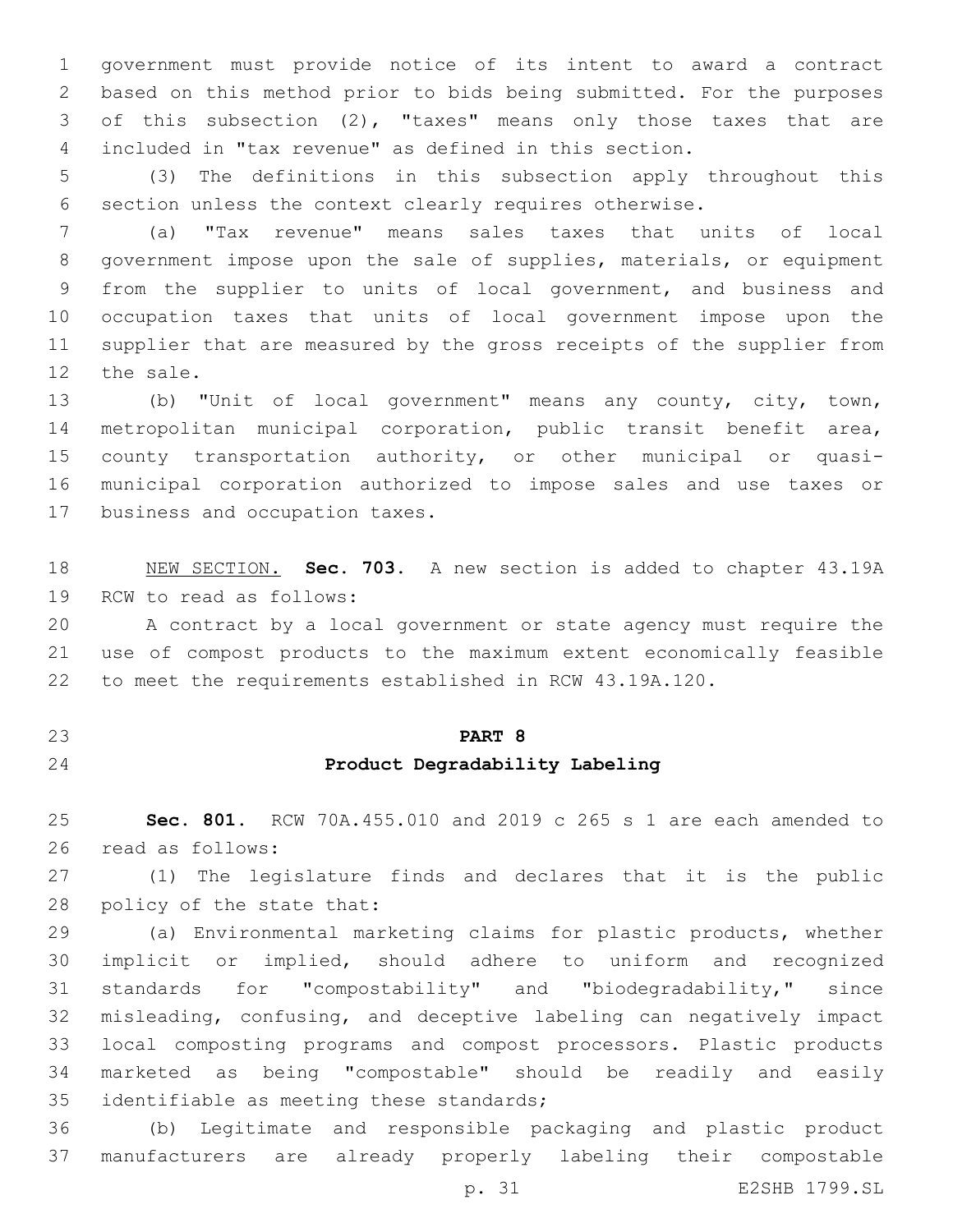products, but many manufacturers are not. Not all compost facilities and their associated processing technologies accept or are required to accept compostable packaging as feedstocks. However, implementing a standardized system and test methods may create the ability for 5 them to take these products in the future.

 (2) Therefore, it is the intent of the legislature to authorize 7 the ((state's attorney general and local governments)) department of 8 ecology, cities, and counties to pursue false or misleading environmental claims and "greenwashing" for plastic products claiming to be "compostable" or "biodegradable" when in fact they are not.

 **Sec. 802.** RCW 70A.455.020 and 2019 c 265 s 2 are each amended to 12 read as follows:

 The definitions in this section apply throughout this chapter 14 unless the context clearly requires otherwise.

(1) "ASTM" means the American society for testing and materials.

 (2) "Biodegradable mulch film" means film plastic used as a technical tool in commercial farming applications that biodegrades in 18 soil after being used, and:

 (a) The film product fulfills plant growth and regulated metals 20 requirements of ASTM D6400; and

 (b)(i) Meets the requirements of Vincotte's "OK Biodegradable Soil" certification scheme, as that certification existed as of 23 January 1, 2019;

 (ii) At ambient temperatures and in soil, shows at least 25 ((ninety)) 90 percent biodegradation absolute or relative to microcrystalline cellulose in less than two years' time, tested according to ISO 17556 or ASTM 5988 standard test methods, as those 28 test methods existed as of January 1, 2019; or

 (iii) Meets the requirements of EN 17033 "plastics-biodegradable mulch films for use in agriculture and horticulture" as it existed on 31 January 1, 2019.

 (3) "Federal trade commission guides" means the United States federal trade commission's guides for the use of environmental marketing claims (Part 260, commencing at section 260.1), compostability claims, including section 260.8, and degradation claims (subchapter B of chapter I of Title 16 of the Code of Federal Regulations), as those guides existed as of January 1, 2019.

 (4) "Film product" means a bag, sack, wrap, or other sheet film 39 product.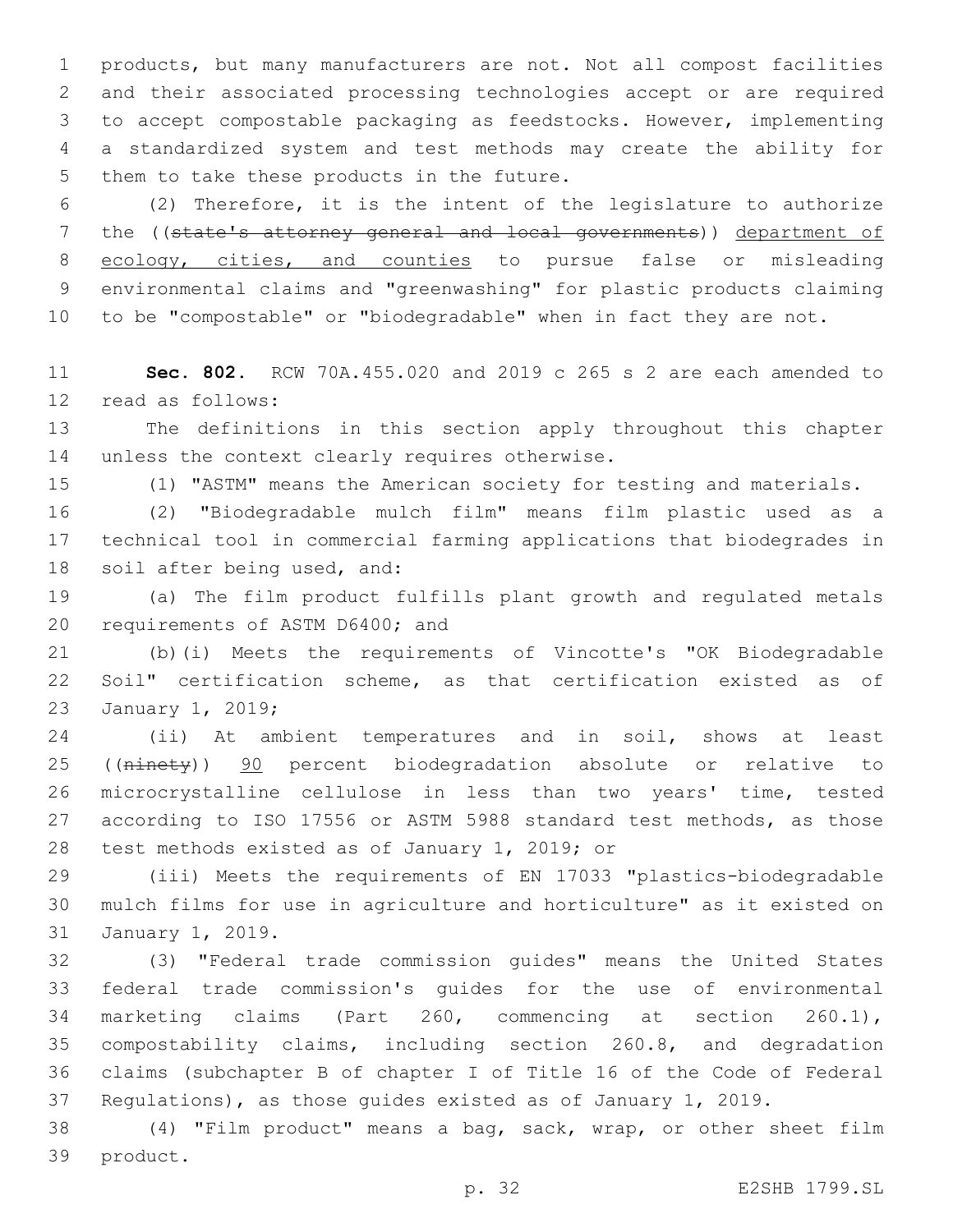1 (5) "Food service product" ((means a product including, but not 2 <del>limited to, containers, plates, bowls, cups, lids, meat trays,</del> 3 straws, deli rounds, cocktail picks, splash sticks, condiment 4 packaging, clam shells and other hinged or lidded containers, 5 sandwich wrap, utensils, sachets, portion cups, and other food 6 service products that are intended for one-time use and used for food 7 or drink offered for sale or use)) has the same meaning as defined in 8 RCW 70A.245.010.

9 (6) (("Manufacturer" means a person, firm, association, 10 partnership, or corporation that produces a product.

11 (7))) "Person" means individual, firm, association, 12 copartnership, political subdivision, government agency, 13 municipality, industry, public or private corporation, or any other 14 entity whatsoever.

15 (((8)) (7) "Plastic food packaging and food service products" 16 means food packaging and food service products that is composed of:

17 (a) Plastic; or

18 (b) Fiber or paper with a plastic coating, window, component, or 19 additive.

 $((+9+))$   $(8)$  "Plastic product" means a product made of plastic, whether alone or in combination with another material including, but not limited to, paperboard. A plastic product includes, but is not 23 limited to, any of the following:

24 (a) A product or part of a product that is used, bought, or 25 leased for use by a person for any purpose;

26 (b) A package or a packaging component including, but not limited 27 to, packaging peanuts;

28 (c) A film product; or

29 (d) Plastic food packaging and food service products.

30 (((10)) (9) "Standard specification" means either:

31 (a) ASTM D6400 – standard specification labeling of plastics 32 designed to be aerobically composted in municipal or industrial 33 facilities, as it existed as of January 1, 2019; or

 (b) ASTM D6868 – standard specification for labeling of end items that incorporate plastics and polymers as coatings or additives with paper and other substrates designed to be aerobically composted in municipal or industrial facilities, as it existed as of January 1, 2019.38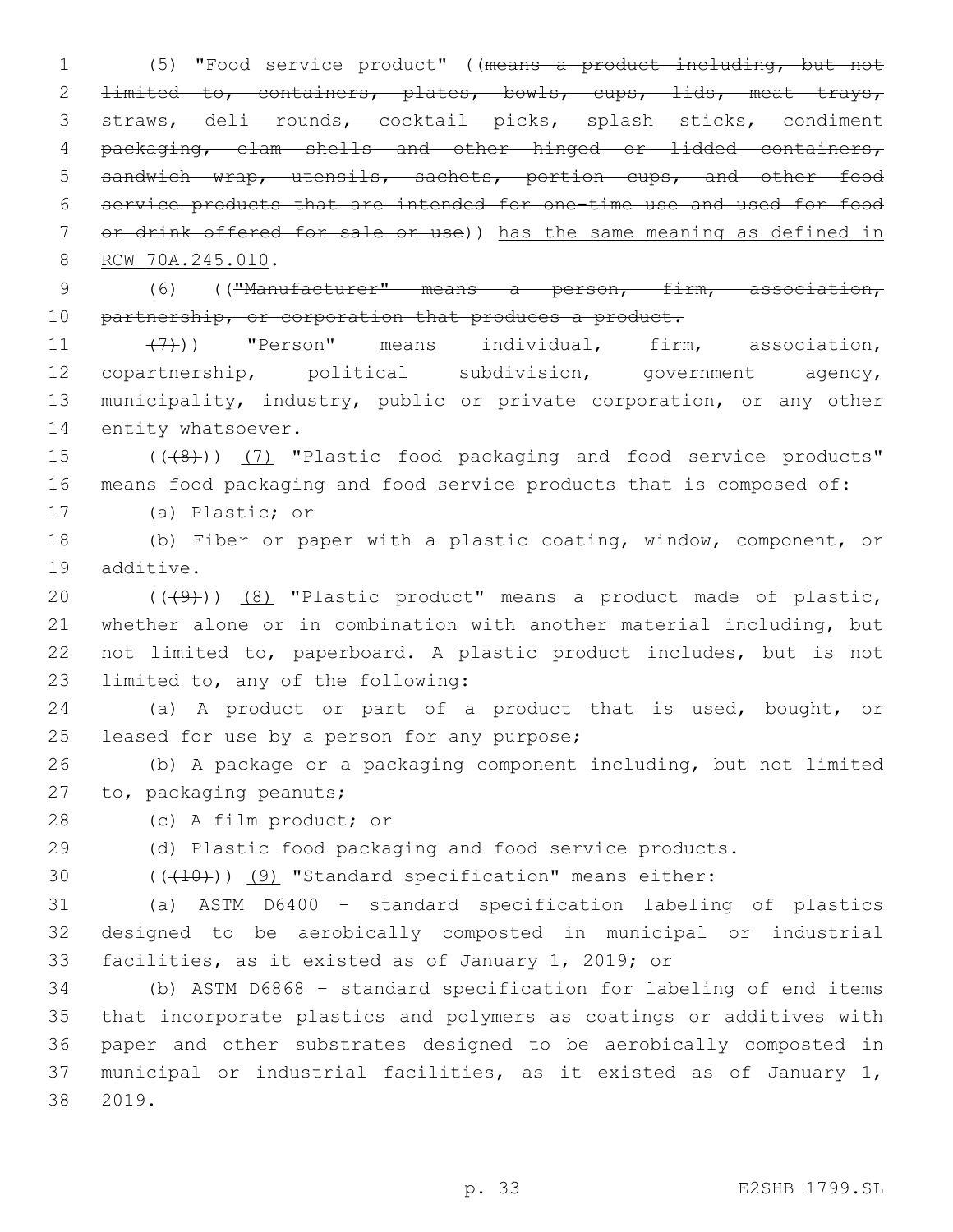1 (((11)(a) "Supplier" means a person, firm, association, 2 partnership, company, or corporation that sells, offers for sale, 3 offers for promotional purposes, or takes title to a product. 4 (b) "Supplier" does not include a person, firm, association, 5 partnership, company, or corporation that sells products to end users 6 as a retailer. 7 (12))) (10) "Utensil" means a product designed to be used by a 8 consumer to facilitate the consumption of food or beverages, 9 including knives, forks, spoons, cocktail picks, chopsticks, splash 10 sticks, and stirrers. 11 (11) "Department" means the department of ecology. 12 (12) "Producer" means the following person responsible for 13 compliance under this chapter for a product sold, offered for sale, 14 or distributed in or into this state: 15 (a) If the product is sold under the manufacturer's own brand or 16 lacks identification of a brand, the producer is the person who 17 manufactures the product; 18 (b) If the product is manufactured by a person other than the 19 brand owner, the producer is the person that is the licensee of a 20 brand or trademark under which a product is used in a commercial 21 enterprise, sold, offered for sale, or distributed in or into this 22 state, whether or not the trademark is registered in this state, 23 unless the manufacturer or brand owner of the product has agreed to 24 accept responsibility under this chapter; or 25 (c) If there is no person described in (a) and (b) of this 26 subsection over whom the state can constitutionally exercise 27 jurisdiction, the producer is the person who imports or distributes 28 the product in or into the state. 29 **Sec. 803.** RCW 70A.455.040 and 2019 c 265 s 4 are each amended to read as follows:30 31  $(1)((\overline{a}))$  A product labeled as "compostable" that is sold, 32 offered for sale, or distributed for use in Washington by a 33 ((supplier or manufacturer)) producer must:

 $34$  (( $\left(\frac{1}{1}\right)$ ) (a) Meet ASTM standard specification D6400;

 $35$  (( $(i+i)$ )) (b) Meet ASTM standard specification D6868; or

36 (( $(i+1+i)$ ) (c) Be comprised of wood, which includes renewable 37 wood, or fiber-based substrate only;

38  $((+b))$   $(2)$  A product described in  $((+a)+(i)$  or  $(i)$  of this)) 39 subsection (1)(a) or (b) of this section must: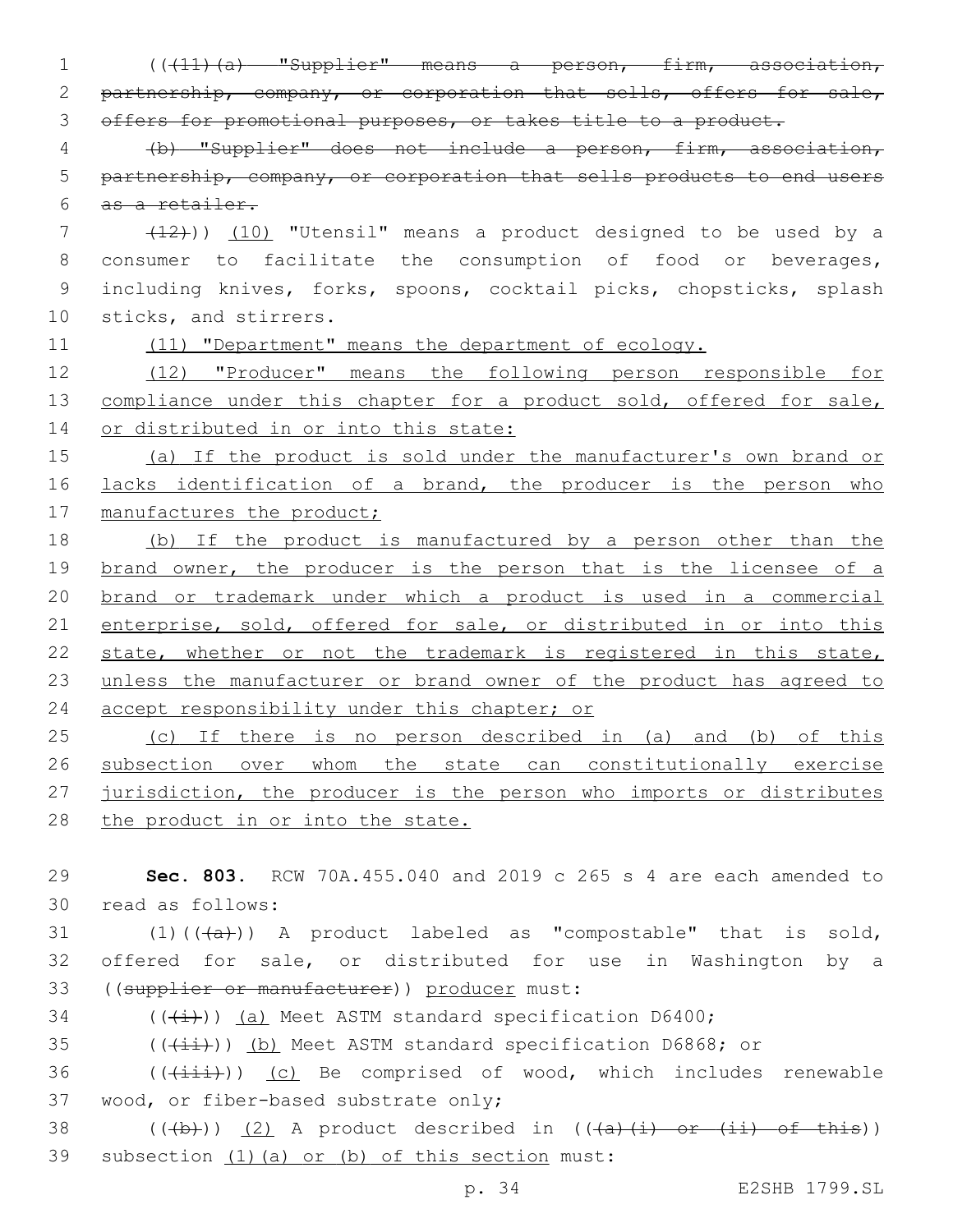1  $((\downarrow \downarrow))$  (a) Meet labeling requirements established under the 2 United States federal trade commission's guides; and

 $($   $($  $($  $\{$ ii $)$ ) $)$   $($ b) Feature labeling that:

4 (((A))) (i) Meets industry standards for being distinguishable 5 upon quick inspection in both public sorting areas and in processing 6 facilities;

7 (((B)) (ii) Uses a logo indicating the product has been 8 certified by a recognized third-party independent verification body 9 as meeting the ASTM standard specification; ((and

10  $\left(\frac{C}{C}\right)$ ) (iii) Displays the word "compostable," where possible, 11 indicating the product has been tested by a recognized third-party 12 independent body and meets the ASTM standard specification; and

13 (iv) Uses green, beige, or brown labeling, color striping, or 14 other green, beige, or brown symbols, colors, tinting, marks, or 15 design patterns that help differentiate compostable items from 16 noncompostable items.

17 (((2) A compostable product described in subsection (1)(a)(i) or 18 (ii) of this section must be considered compliant with the 19 requirements of this section if it:

20 (a) Has green or brown labeling;

21 (b) Is labeled as compostable; and

22 (c) Uses distinctive color schemes, green or brown color 23 striping, or other adopted symbols, colors, marks, or design patterns 24 that help differentiate compostable items from noncompostable 25 materials.))

26 **Sec. 804.** RCW 70A.455.050 and 2019 c 265 s 5 are each amended to 27 read as follows:

28 (1) A ((manufacturer or supplier)) producer of a film bag that 29 meets ASTM standard specification D6400 and is distributed or sold by 30 retailers must ensure that the film bag is readily and easily 31 identifiable from other film bags in a manner that is consistent with 32 the federal trade commission guides.

33 (2) For purposes of this section, "readily and easily 34 identifiable" products must meet the following requirements:

 (a) Be labeled with a certification logo indicating the bag meets the ASTM D6400 standard specification if the bag has been certified as meeting that standard by a recognized third-party independent 38 verification body;

39 (b) Be labeled in accordance with one of the following:

p. 35 E2SHB 1799.SL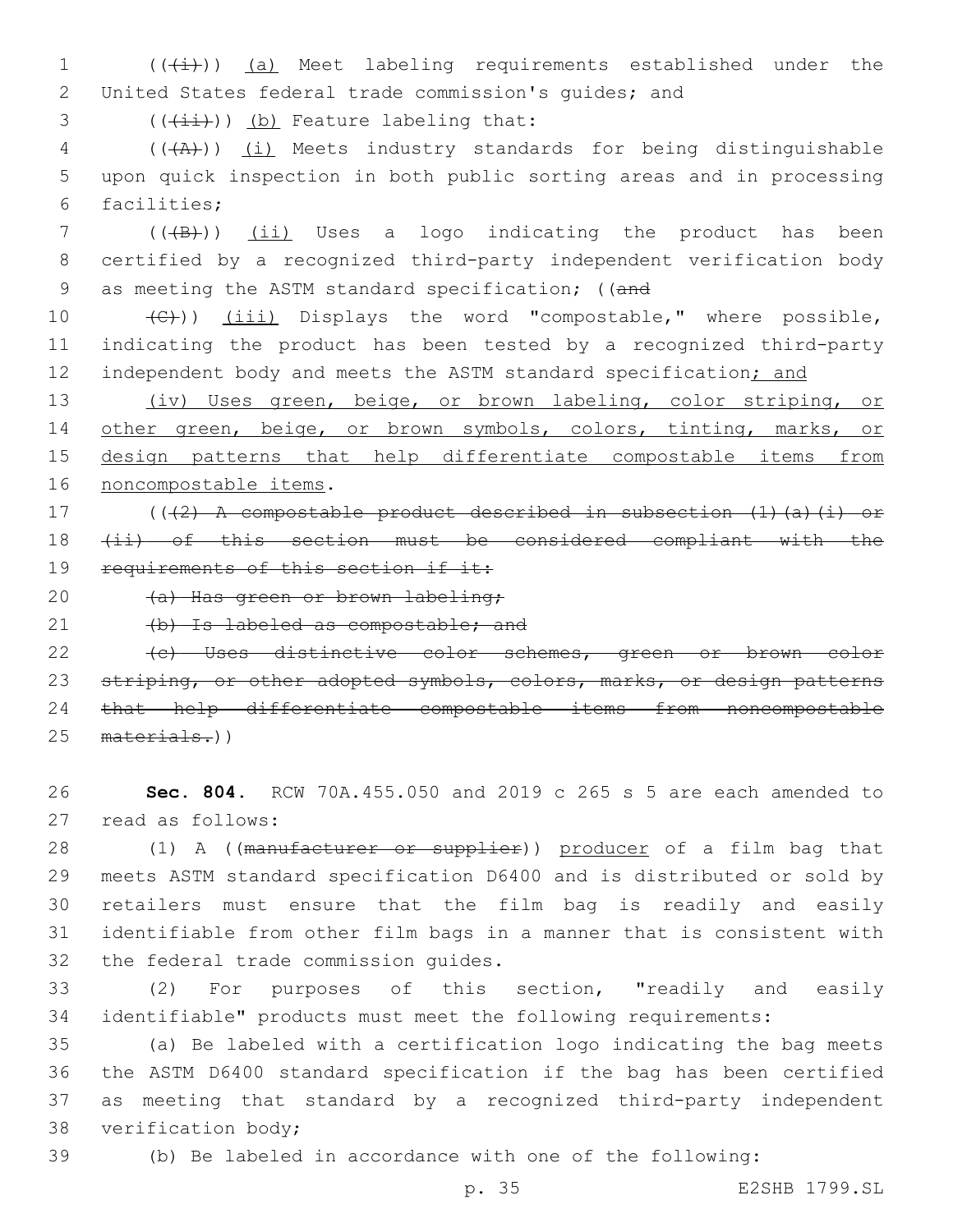(i) The bag is tinted or made of a uniform color of green, beige, or brown and labeled with the word "compostable" on one side of the bag and the label must be at least one inch in height; or

 (ii) Be labeled with the word "compostable" on both sides of the 5 bag and the label must be one of the following:

 (A) Green, beige, or brown color lettering at least one inch in 7 height; or

 (B) Within a contrasting green, beige, or brown color band of at least one inch in height on both sides of the bag with color 10 contrasting lettering of at least one-half inch in height; and

 (c) Meet industry standards for being distinguishable upon quick inspection in both public sorting areas and in processing facilities.

13 (3) If a bag is smaller than ((fourteen)) 14 inches by 14 ((fourteen)) 14 inches, the lettering and stripe required under subsection (2)(b)(ii) of this section must be in proportion to the 16 size of the bag.

 (4) A film bag that meets ASTM standard specification D6400 that is sold or distributed in this state may not display a chasing arrow resin identification code or recycling type of symbol in any form.

20 (5) A ((manufacturer or supplier)) producer is required to comply with this section only to the extent that the labeling requirements do not conflict with the federal trade commission guides.

 **Sec. 805.** RCW 70A.455.060 and 2020 c 20 s 1446 are each amended to read as follows:24

25 (1)(a) A ((manufacturer or supplier)) producer of plastic food service products or film products that meet ASTM standard specification D6400 or ASTM standard specification D6868 must ensure that the items are readily and easily identifiable from other plastic food service products or plastic film products in a manner that is consistent with the federal trade commission guides.

 (b) Film bags are exempt from the requirements of this section, and are instead subject to the requirements of RCW 70A.455.050.

 (2) For the purposes of this section, "readily and easily identifiable" products must:34

 (a) Be labeled with a logo indicating the product has been certified by a recognized third-party independent verification body 37 as meeting the ASTM standard specification;

 (b) Be labeled with the word "compostable," where possible, indicating the food packaging or film product has been tested by a

p. 36 E2SHB 1799.SL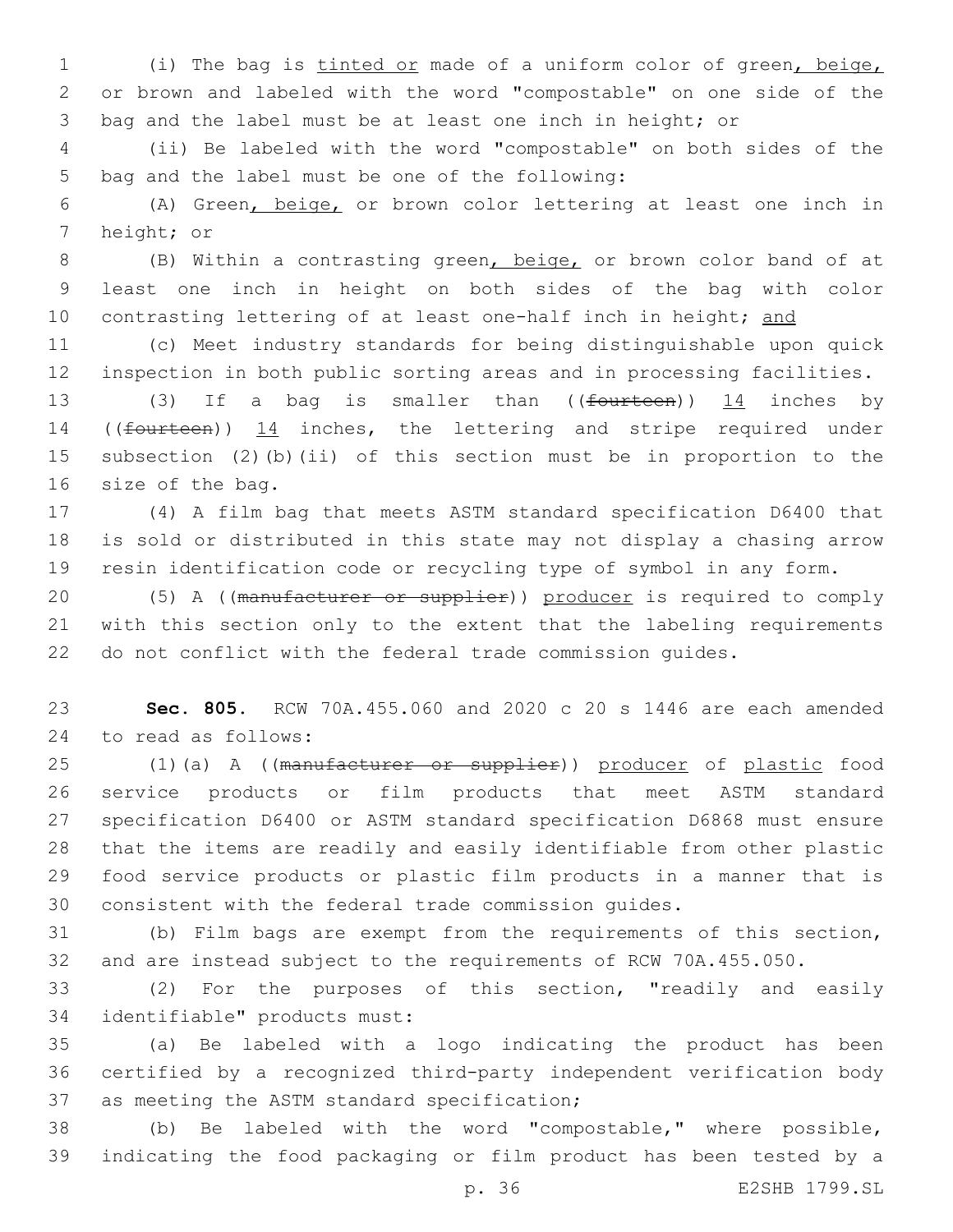1 recognized third-party independent body and meets the ASTM standard 2 specification; ((and))

 (c) Meet industry standards for being distinguishable upon quick 4 inspection in both public sorting areas and in processing facilities; (d) If the product is a plastic food service product or food contact film product, be at least partially colored or partially tinted green, beige, or brown, or have a green, beige, or brown 8 stripe or band at least .25 inches wide; and

9 (e) If the product is a nonfood contact film product, be at least 10 partially colored or partially tinted green or have a green stripe or 11 band at least .25 inches wide and display the word "compostable".

12 (3) ((A compostable product described in subsection (1) of this 13 section must be considered compliant with the requirements of this 14 section if it:

15 (a) Has green or brown labeling;

16 (b) Is labeled as compostable; and

 (c) Uses distinctive color schemes, green or brown color 18 striping, or other adopted symbols, colors, marks, or design patterns that help differentiate compostable items from noncompostable materials.

21  $(4)$ )) It is encouraged that each product described in subsection 22 (1) of this section  $($ :

23 (a) Display)) display labeling language via printing, embossing, 24 or compostable adhesive stickers using, when possible, either the 25 colors green, beige, or brown that contrast with background product 26 color for easy identification ( $\rightarrow$  or

27 (b) Be tinted green or brown)).

 $28$   $((+5+))$   $(4)$  Graphic elements are encouraged to increase 29 legibility of the word "compostable" and overall product distinction 30 that may include text boxes, stripes, bands, or a green, beige, or 31 brown tint of the product.

 ((( $6$ ))) (5) A ((manufacturer or supplier)) producer is required to comply with this section only to the extent that the labeling requirements do not conflict with the federal trade commission 35 quides.

36 **Sec. 806.** RCW 70A.455.070 and 2020 c 20 s 1447 are each amended to read as follows:37

38 (1) A ((manufacturer or supplier of film products or food service 39 products)) producer of plastic film bags sold, offered for sale, or

p. 37 E2SHB 1799.SL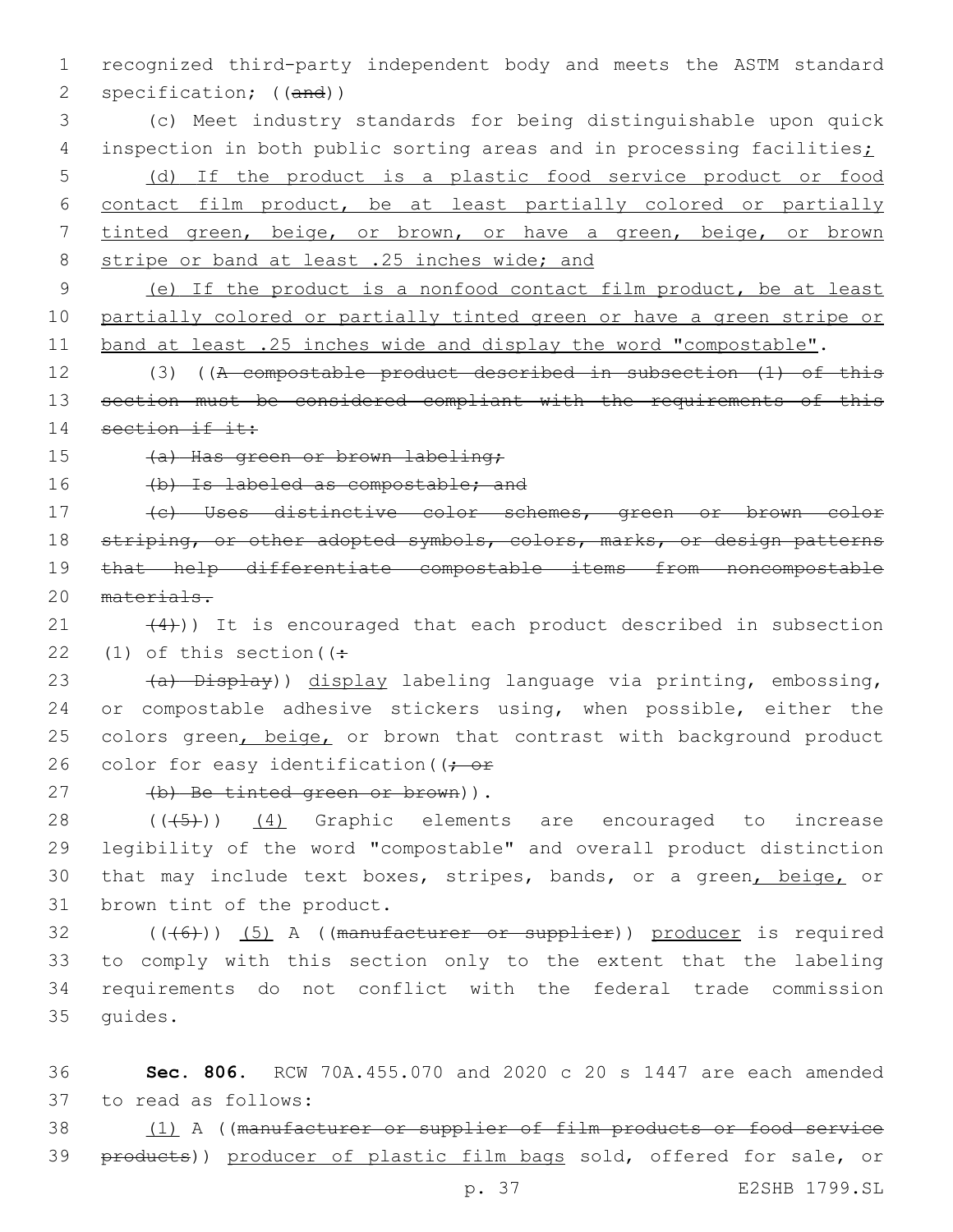1 distributed for use in Washington that does not meet the applicable 2 ASTM standard specifications provided in RCW 70A.455.050 ((and 3 70A.455.060)) is:

4 (((4))) (a) Prohibited from using tinting, color schemes, 5 labeling,  $((and))$  or terms that are required of products that meet 6 the applicable ASTM standard specifications under RCW 70A.455.050  $7 ((and 70A.455.060));$ 

8  $((+2))$  (b) Discouraged from using ((coloration,)) labeling, 9 images, and terms that may reasonably be anticipated to confuse 10 consumers into believing that noncompostable ((bags and food service 11 packaging)) products are compostable; and

12  $((\langle 3 \rangle)(c)$  Encouraged to use  $((\text{colocation}_r))$  labeling, images, 13 and terms to help consumers identify noncompostable bags ((and food 14 service packaging)) as either:  $((+a))$  (i) Suitable for recycling; or  $15$   $((+b))$   $(ii)$  necessary to dispose as waste.

16 (2) A producer of food service products, or plastic film products other than plastic film bags subject to subsection (1) of this section, sold, offered for sale, or distributed for use in Washington that does not meet the applicable ASTM standard specifications provided in RCW 70A.455.060 is:

21 (a) Prohibited from using labeling, or terms that are required of 22 products that meet the applicable ASTM standard specifications under 23 RCW 70A.455.060;

24 (b) Discouraged from using labeling, images, and terms that may 25 reasonably be anticipated to confuse consumers into believing that 26 noncompostable products are compostable; and

 (c) Encouraged to use tinting, coloration, labeling, images, and 28 terms to help consumers identify film products and food service packaging as either: (i) Suitable for recycling; or (ii) necessary to dispose as waste.

31 **Sec. 807.** RCW 70A.455.080 and 2019 c 265 s 8 are each amended to 32 read as follows:

33 (1) Upon the request by a person, including the department, a 34 ((manufacturer or supplier)) producer shall submit to that person or 35 the department, within ( $(n\text{inety})$ )  $\frac{90}{90}$  days of the request, 36 nonconfidential business information and documentation demonstrating 37 compliance with this chapter, in a format that is easy to understand 38 and scientifically accurate.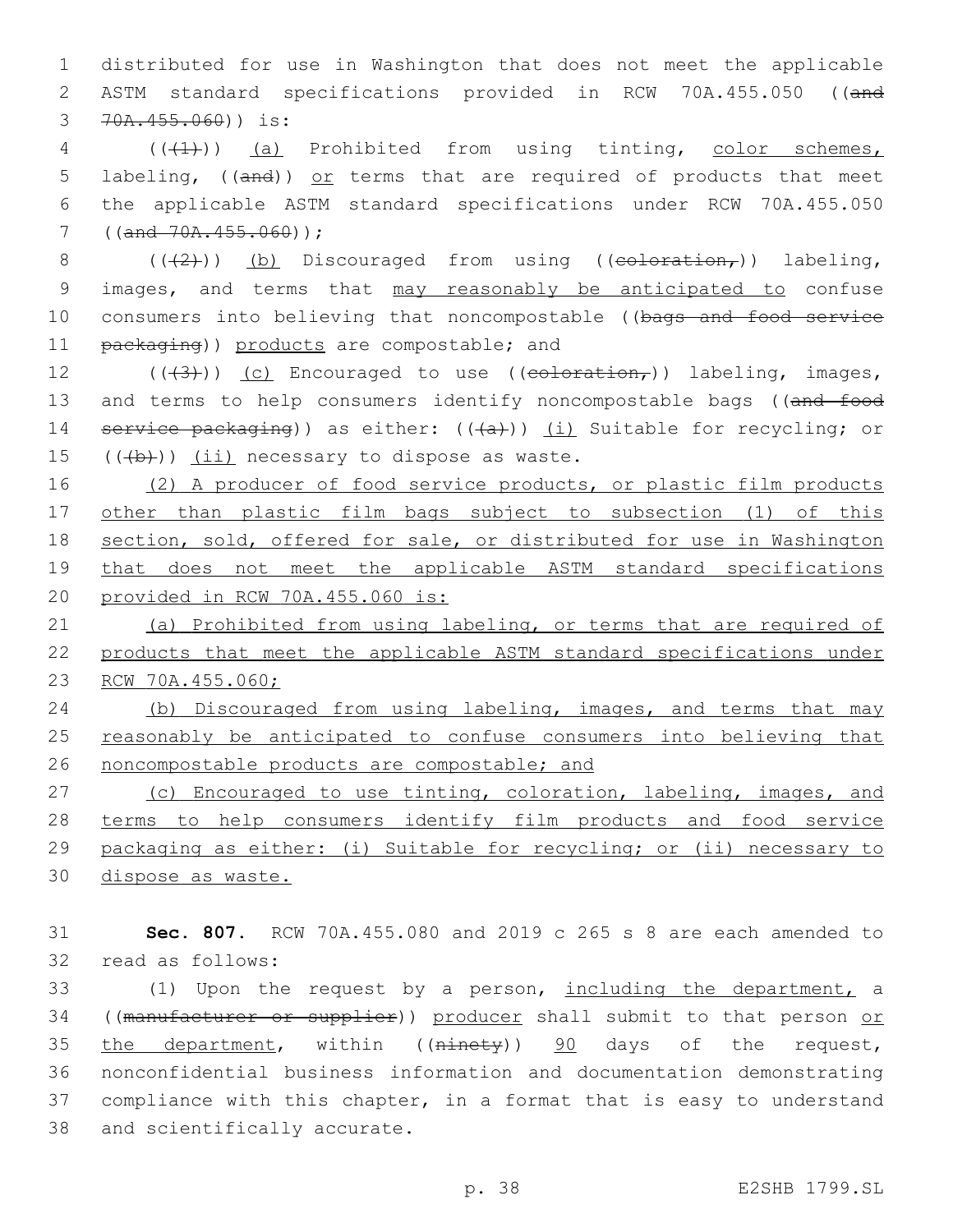(2) Upon request by a commercial compost processing facility, ((manufacturers)) producers of compostable products are encouraged to provide the facility with information regarding the technical aspects of a commercial composting environment, such as heat or moisture, in 5 which the ((manufacturer's)) producer's product has been field tested 6 and found to degrade.

7 **Sec. 808.** RCW 70A.455.090 and 2020 c 20 s 1448 are each amended 8 to read as follows:

9  $(1)$   $(a)$  The ((state, acting through the attorney general,)) 10 department and cities and counties have concurrent authority to 11 enforce this chapter and to issue and collect civil penalties for a 12 violation of this chapter, subject to the conditions in this section 13 and RCW 70A.455.100. An enforcing government entity may impose a 14 civil penalty in the amount of up to ((two thousand dollars)) \$2,000 15 for the first violation of this chapter, up to ((five thousand 16 dollars)) \$5,000 for the second violation of this chapter, and up to 17 ((ten thousand dollars)) \$10,000 for the third and any subsequent 18 violation of this chapter. If a ((manufacturer or supplier)) producer 19 has paid a prior penalty for the same violation to a different 20 government entity with enforcement authority under this subsection, 21 the penalty imposed by a government entity is reduced by the amount 22 of the payment.

 (b) The enforcement of this chapter must be based primarily on 24 complaints filed with the department and cities and counties. The department must establish a forum for the filing of complaints. 26 Cities, counties, or any person may file complaints with the 27 department using the forum, and cities and counties may review complaints filed with the department via the forum. The forum 29 established by the department may include a complaint form on the department's website, a telephone hotline, or a public outreach strategy relying upon electronic social media to receive complaints 32 that allege violations. The department, in collaboration with the cities and counties, must provide education and outreach activities to inform retail establishments, consumers, and producers about the requirements of this chapter.

36 (2) ((Any civil penalties collected pursuant to this section must 37 be paid to the office of the city attorney, city prosecutor, district 38 attorney, or attorney general, whichever office brought the action. 39 Penalties collected by the attorney general on behalf of the state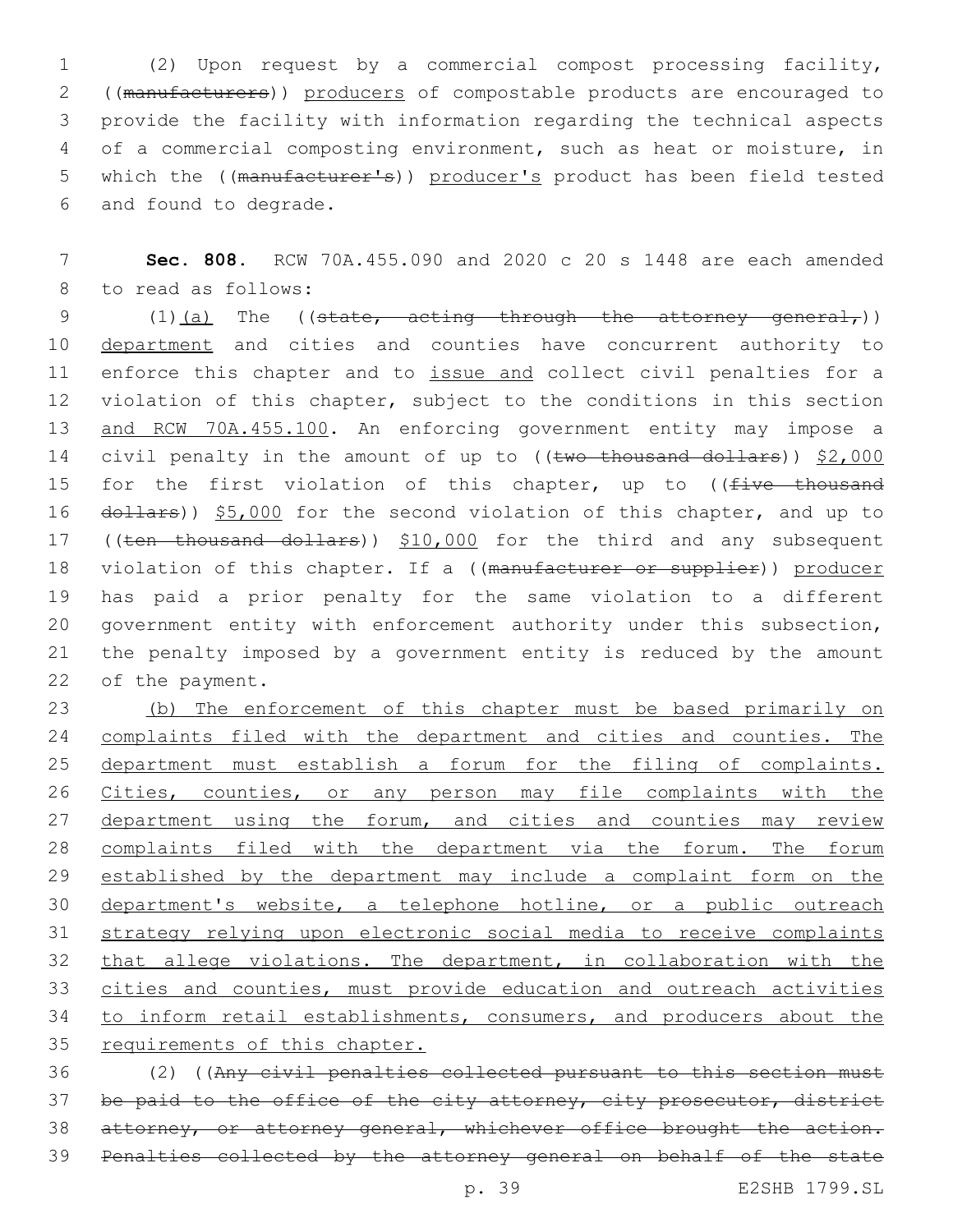1 must be deposited in the compostable products revolving account 2 created in RCW 70A.455.110)) Penalties issued by the department are 3 appealable to the pollution control hearings board established in chapter 43.21B RCW.4

5 (3) The remedies provided by this section are not exclusive and 6 are in addition to the remedies that may be available pursuant to 7 chapter 19.86 RCW or other consumer protection laws, if applicable.

8 (4) In addition to penalties recovered under this section, the 9 enforcing ((government entity)) city or county may recover reasonable 10 enforcement costs and attorneys' fees from the liable ((manufacturer 11 or supplier)) producer.

12 **Sec. 809.** RCW 70A.455.100 and 2020 c 20 s 1449 are each amended 13 to read as follows:

 ((Manufacturers and suppliers)) (1) Producers who violate the requirements of this chapter are subject to civil penalties described in RCW 70A.455.090. A specific violation is deemed to have occurred upon the sale of noncompliant product by stock-keeping unit number or unique item number. The repeated sale of the same noncompliant product by stock-keeping unit number or unique item number is 20 considered a single violation. ( $(A$  city, county, or the state))

21 (2)(a) A city or county enforcing a requirement of this chapter 22 must send a written notice and a copy of the requirements to a 23 noncompliant ((manufacturer or supplier)) producer of an alleged 24 violation, who will have ((ninety)) 90 days to become compliant. ((A 25 eity, county, or the state may assess a first penalty if the 26 manufacturer or supplier has not met the requirements ninety days 27 following the date the notification was sent. A city, county, or the 28 state))

29 (b) A city or county enforcing a requirement of this chapter may 30 assess a first penalty if the producer has not met the requirements 31 90 days following the date the notification was sent. A city or 32 county may impose second, third, and subsequent penalties on a 33 ((manufacturer or supplier)) producer that remains noncompliant with 34 the requirements of this chapter for every month of noncompliance.

35 (3) The department may only impose penalties under this chapter 36 consistent with the standards established in RCW 43.21B.300.

37 NEW SECTION. **Sec. 810.** A new section is added to chapter 38 70A.455 RCW to read as follows: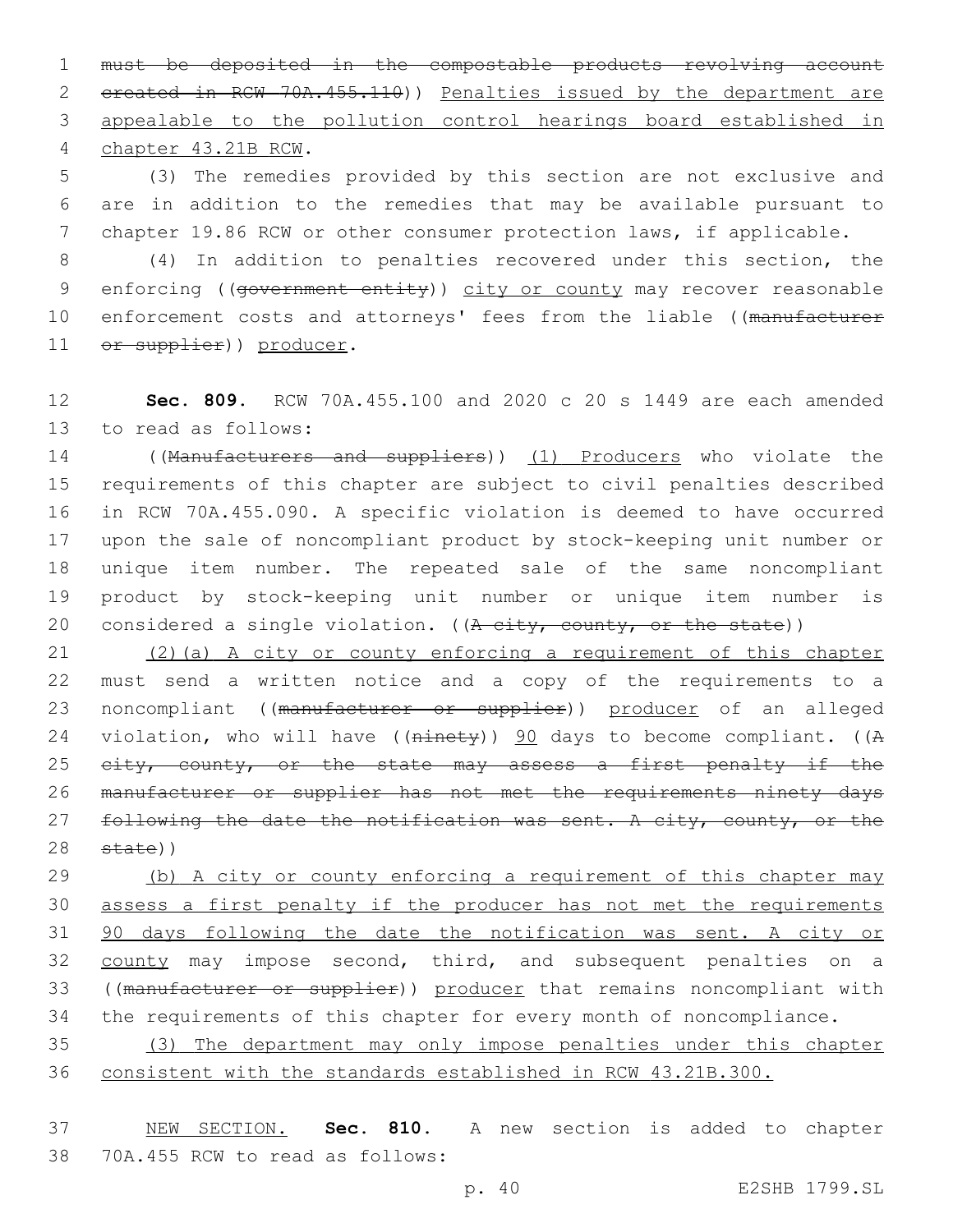(1) The department may adopt rules as necessary for the purpose of implementing, administering, and enforcing this chapter.

 (2) Producers of a product subject to RCW 70A.455.040, 70A.455.050, or 70A.455.060 must submit, under penalty of perjury, a declaration that the product meets the standards established under those sections of this chapter for the product. This declaration must 7 be submitted to the department:

 (a) By January 1, 2024, for a product that is or will be sold or distributed into Washington beginning January 1, 2024;

 (b) Prior to the sale or distribution of a product newly sold or distributed into Washington after January 1, 2024; and

 (c) Prior to the sale or distribution of a product whose method of compliance with the standards established in RCW 70A.455.040, 70A.455.050, or 70A.455.060 is materially changed from the method of compliance used at the last declaration submission under this 16 section.

 (3) The department must begin enforcing the requirements of this 18 chapter by July 1, 2024.

 **Sec. 811.** RCW 70A.455.030 and 2019 c 265 s 3 are each amended to 20 read as follows:

21 (1) Except as provided in this chapter, no ((manufacturer or 22 supplier)) producer may sell, offer for sale, or distribute for use in this state a plastic product that is labeled with the term "biodegradable," "degradable," "decomposable," "oxo-degradable," or any similar form of those terms, or in any way imply that the plastic product will break down, fragment, biodegrade, or decompose in a 27 landfill or other environment.

 (2) This section does not apply to biodegradable mulch film that meets the required testing and has the appropriate third-party certifications.30

 **Sec. 812.** RCW 43.21B.110 and 2021 c 316 s 41 and 2021 c 313 s 16 are each reenacted and amended to read as follows:

 (1) The hearings board shall only have jurisdiction to hear and decide appeals from the following decisions of the department, the director, local conservation districts, the air pollution control boards or authorities as established pursuant to chapter 70A.15 RCW, local health departments, the department of natural resources, the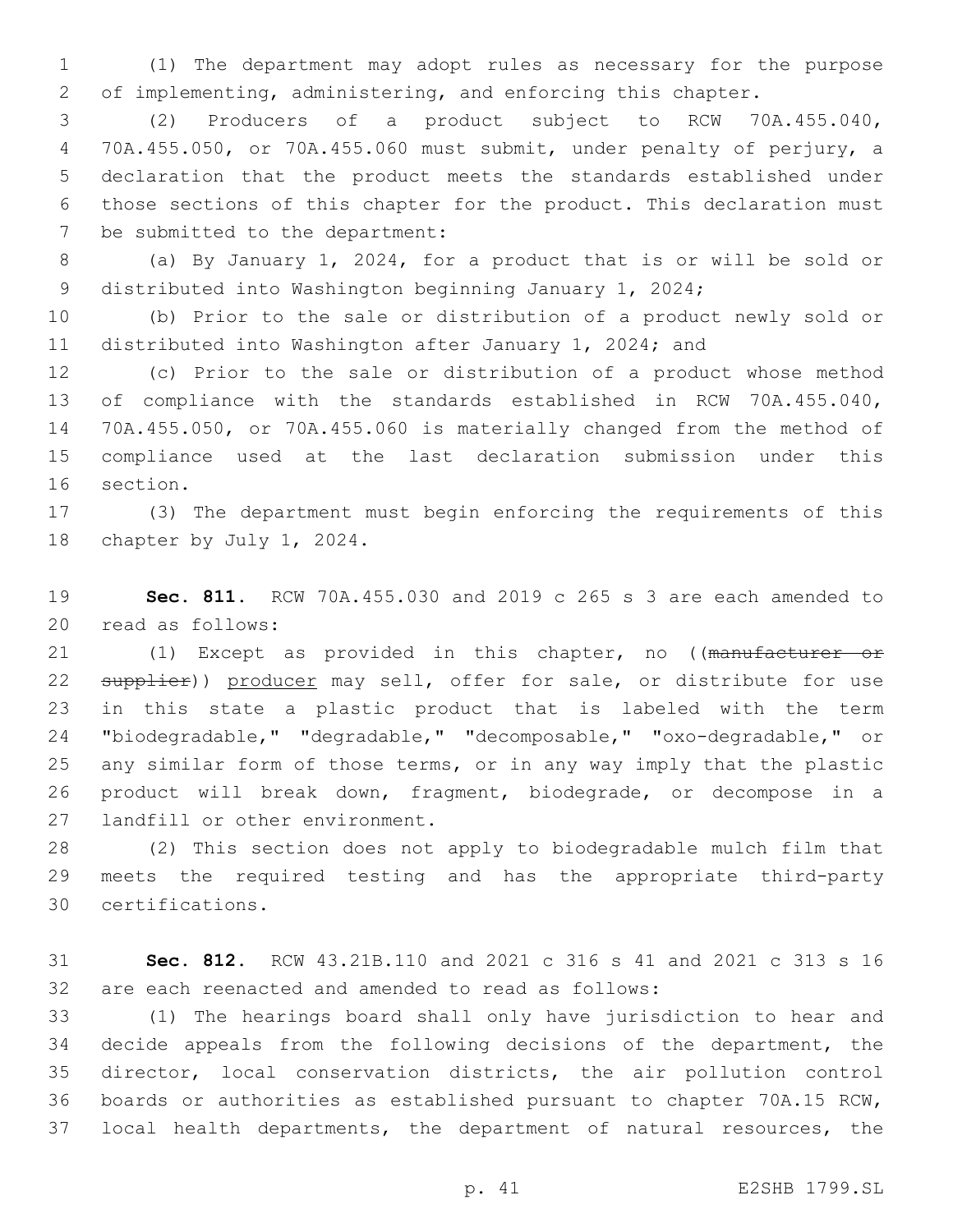department of fish and wildlife, the parks and recreation commission, and authorized public entities described in chapter 79.100 RCW:

 (a) Civil penalties imposed pursuant to RCW 18.104.155, 70A.15.3160, 70A.300.090, 70A.20.050, 70A.530.040, 70A.350.070, 70A.515.060, 70A.245.040, 70A.245.050, 70A.245.070, 70A.245.080, 70A.65.200, 70A.455.090, 76.09.170, 77.55.440, 78.44.250, 88.46.090, 90.03.600, 90.46.270, 90.48.144, 90.56.310, 90.56.330, and 90.64.102.

 (b) Orders issued pursuant to RCW 18.104.043, 18.104.060, 43.27A.190, 70A.15.2520, 70A.15.3010, 70A.300.120, 70A.350.070, 70A.245.020, 70A.65.200, 86.16.020, 88.46.070, 90.14.130, 90.46.250, 11 90.48.120, and 90.56.330.

 (c) Except as provided in RCW 90.03.210(2), the issuance, modification, or termination of any permit, certificate, or license by the department or any air authority in the exercise of its jurisdiction, including the issuance or termination of a waste disposal permit, the denial of an application for a waste disposal permit, the modification of the conditions or the terms of a waste disposal permit, or a decision to approve or deny an application for a solid waste permit exemption under RCW 70A.205.260.

 (d) Decisions of local health departments regarding the grant or denial of solid waste permits pursuant to chapter 70A.205 RCW.

 (e) Decisions of local health departments regarding the issuance and enforcement of permits to use or dispose of biosolids under RCW 24 70A.226.090.

 (f) Decisions of the department regarding waste-derived fertilizer or micronutrient fertilizer under RCW 15.54.820, and decisions of the department regarding waste-derived soil amendments 28 under RCW 70A.205.145.

 (g) Decisions of local conservation districts related to the denial of approval or denial of certification of a dairy nutrient management plan; conditions contained in a plan; application of any dairy nutrient management practices, standards, methods, and technologies to a particular dairy farm; and failure to adhere to the plan review and approval timelines in RCW 90.64.026.

 (h) Any other decision by the department or an air authority which pursuant to law must be decided as an adjudicative proceeding 37 under chapter 34.05 RCW.

 (i) Decisions of the department of natural resources, the department of fish and wildlife, and the department that are reviewable under chapter 76.09 RCW, and the department of natural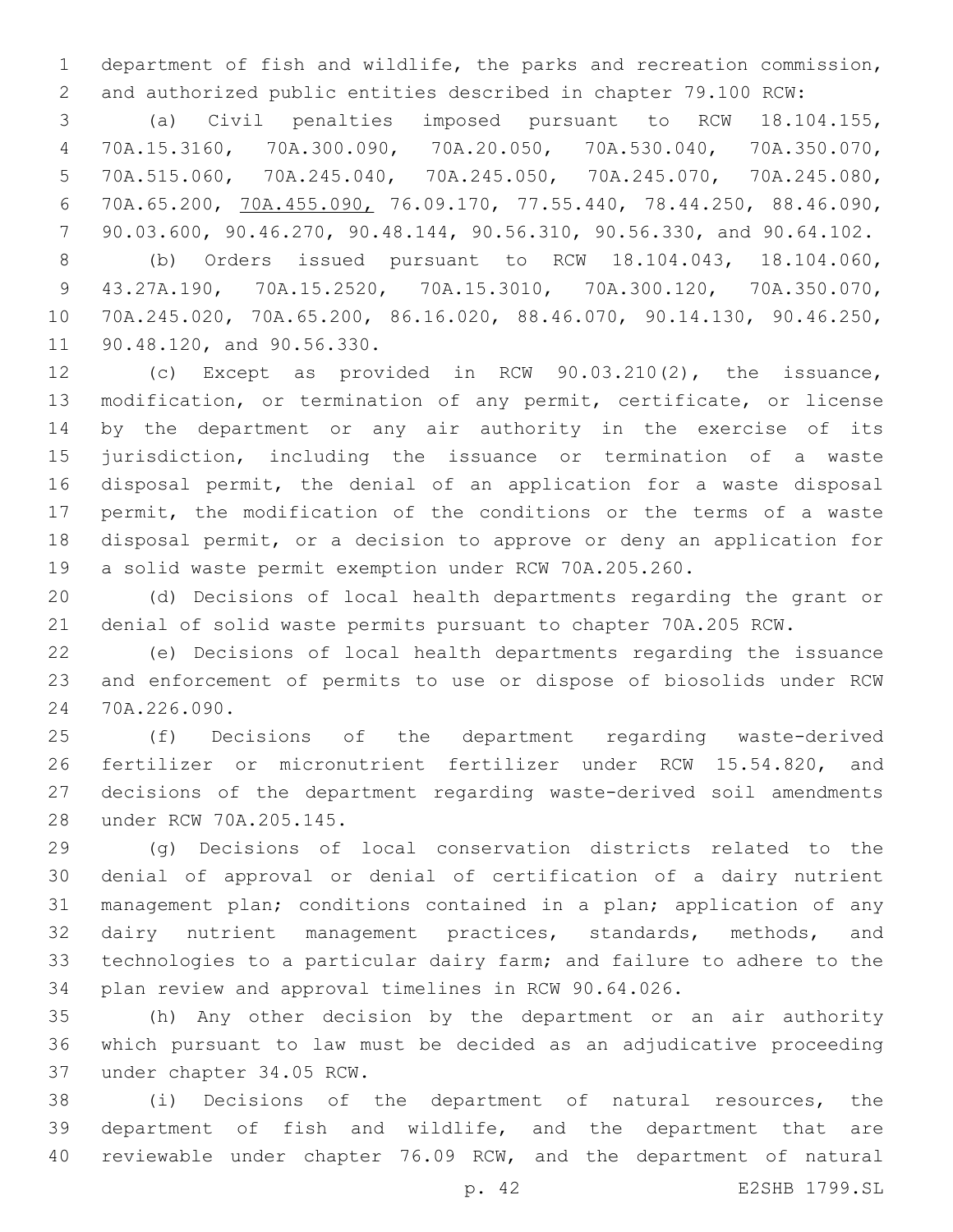resources' appeals of county, city, or town objections under RCW  $2, 76.09.050(7)$ .

 (j) Forest health hazard orders issued by the commissioner of public lands under RCW 76.06.180.4

 (k) Decisions of the department of fish and wildlife to issue, deny, condition, or modify a hydraulic project approval permit under chapter 77.55 RCW, to issue a stop work order, to issue a notice to comply, to issue a civil penalty, or to issue a notice of intent to 9 disapprove applications.

 (l) Decisions of the department of natural resources that are 11 reviewable under RCW 78.44.270.

 (m) Decisions of an authorized public entity under RCW 79.100.010 to take temporary possession or custody of a vessel or to contest the amount of reimbursement owed that are reviewable by the hearings 15 board under RCW 79.100.120.

 (n) Decisions of the department of ecology that are appealable under RCW 70A.245.020 to set recycled minimum postconsumer content for covered products or to temporarily exclude types of covered products in plastic containers from minimum postconsumer recycled 20 content requirements.

(o) Orders by the department of ecology under RCW 70A.455.080.

 (2) The following hearings shall not be conducted by the hearings 23 board:

 (a) Hearings required by law to be conducted by the shorelines 25 hearings board pursuant to chapter 90.58 RCW.

 (b) Hearings conducted by the department pursuant to RCW 70A.15.3010, 70A.15.3070, 70A.15.3080, 70A.15.3090, 70A.15.3100, 28 70A.15.3110, and 90.44.180.

 (c) Appeals of decisions by the department under RCW 90.03.110 30 and 90.44.220.

 (d) Hearings conducted by the department to adopt, modify, or 32 repeal rules.

 (3) Review of rules and regulations adopted by the hearings board shall be subject to review in accordance with the provisions of the 35 administrative procedure act, chapter 34.05 RCW.

 **Sec. 813.** RCW 43.21B.300 and 2021 c 316 s 42 and 2021 c 313 s 17 are each reenacted and amended to read as follows:

 (1) Any civil penalty provided in RCW 18.104.155, 70A.15.3160, 70A.205.280, 70A.300.090, 70A.20.050, 70A.245.040, 70A.245.050,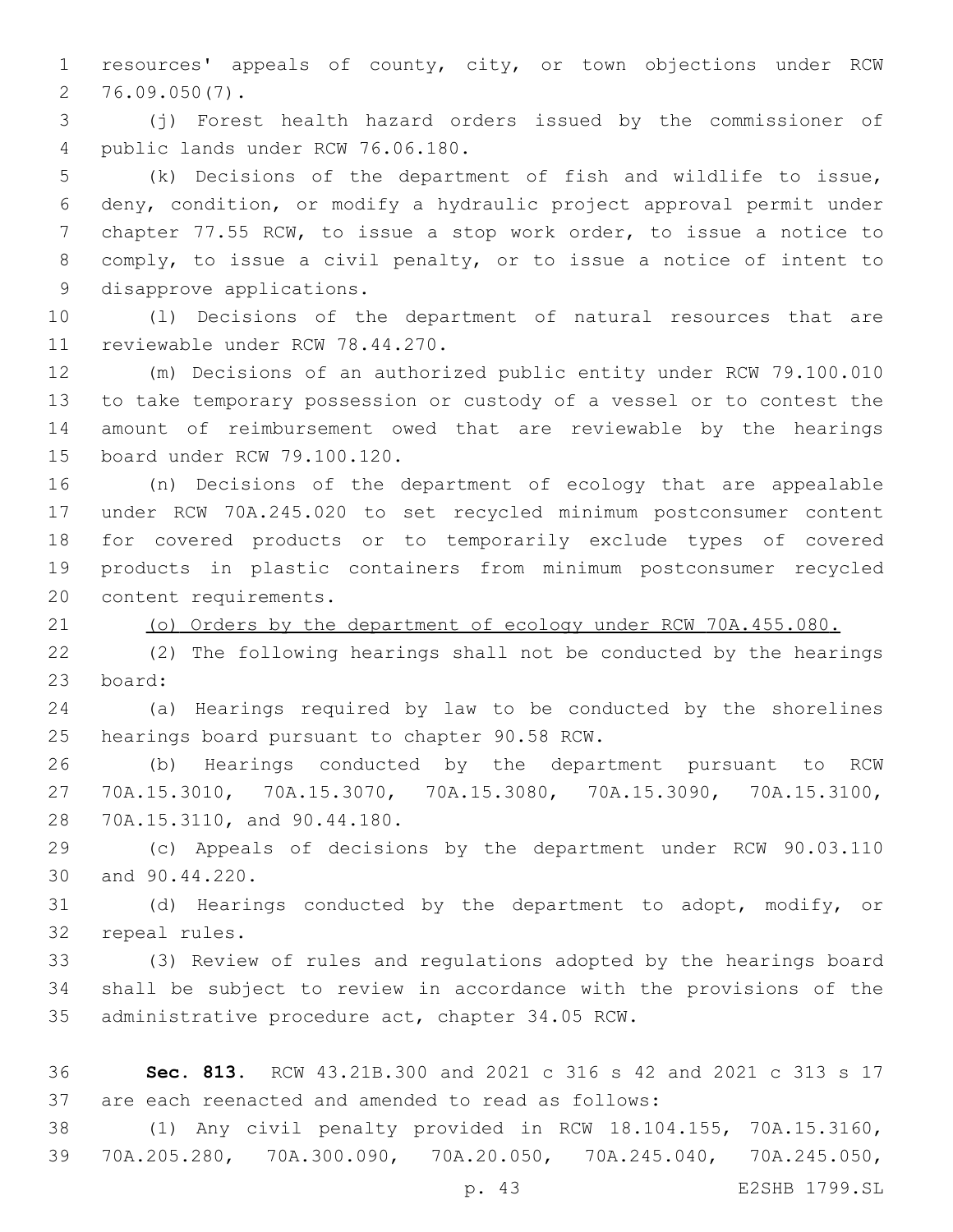70A.245.070, 70A.245.080, 70A.65.200, 70A.455.090, 88.46.090, 90.03.600, 90.46.270, 90.48.144, 90.56.310, 90.56.330, and 90.64.102 and chapter 70A.355 RCW shall be imposed by a notice in writing, either by certified mail with return receipt requested or by personal service, to the person incurring the penalty from the department or the local air authority, describing the violation with reasonable particularity. For penalties issued by local air authorities, within 8 (( $\text{thirty}$ ) 30 days after the notice is received, the person incurring the penalty may apply in writing to the authority for the remission 10 or mitigation of the penalty. Upon receipt of the application, the authority may remit or mitigate the penalty upon whatever terms the authority in its discretion deems proper. The authority may ascertain the facts regarding all such applications in such reasonable manner and under such rules as it may deem proper and shall remit or mitigate the penalty only upon a demonstration of extraordinary circumstances such as the presence of information or factors not 17 considered in setting the original penalty.

 (2) Any penalty imposed under this section may be appealed to the pollution control hearings board in accordance with this chapter if the appeal is filed with the hearings board and served on the 21 department or authority ( $(\text{thi}$ rty)) 30 days after the date of receipt by the person penalized of the notice imposing the penalty or 23 ((thirty)) 30 days after the date of receipt of the notice of disposition by a local air authority of the application for relief 25 from penalty.

(3) A penalty shall become due and payable on the later of:

27 (a) Thirty days after receipt of the notice imposing the penalty;

 (b) Thirty days after receipt of the notice of disposition by a local air authority on application for relief from penalty, if such 30 an application is made; or

 (c) Thirty days after receipt of the notice of decision of the 32 hearings board if the penalty is appealed.

 (4) If the amount of any penalty is not paid to the department 34 within  $((\text{thirty}))$  30 days after it becomes due and payable, the attorney general, upon request of the department, shall bring an action in the name of the state of Washington in the superior court of Thurston county, or of any county in which the violator does business, to recover the penalty. If the amount of the penalty is not 39 paid to the authority within (( $\text{thirty}$ )) 30 days after it becomes due and payable, the authority may bring an action to recover the penalty

p. 44 E2SHB 1799.SL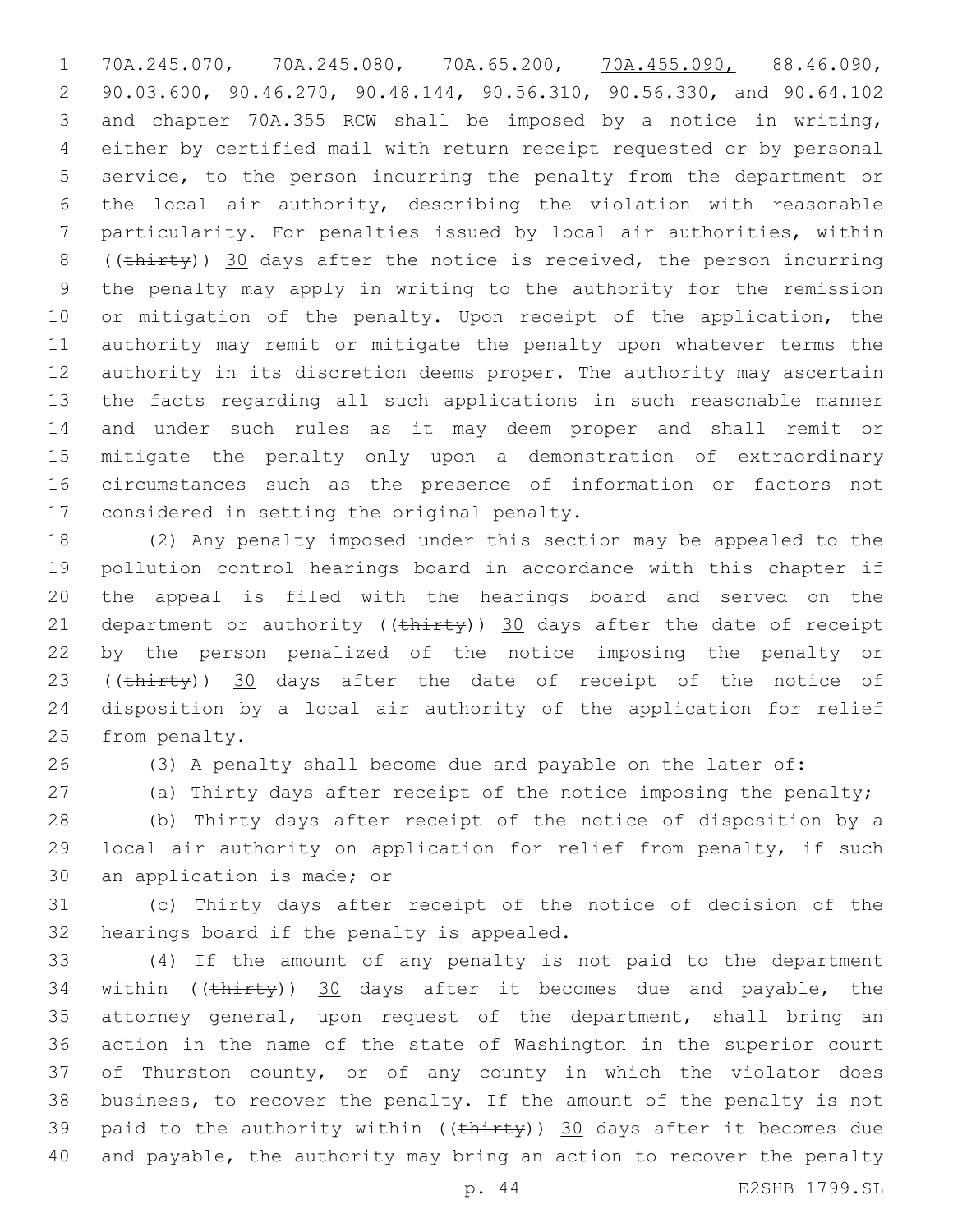in the superior court of the county of the authority's main office or of any county in which the violator does business. In these actions, the procedures and rules of evidence shall be the same as in an ordinary civil action.4

 (5) All penalties recovered shall be paid into the state treasury and credited to the general fund except those penalties imposed pursuant to RCW 18.104.155, which shall be credited to the reclamation account as provided in RCW 18.104.155(7), RCW 70A.15.3160, the disposition of which shall be governed by that provision, RCW 70A.245.040 and 70A.245.050, which shall be credited to the recycling enhancement account created in RCW 70A.245.100, RCW 70A.300.090, which shall be credited to the model toxics control operating account created in RCW 70A.305.180, RCW 70A.65.200, which shall be credited to the climate investment account created in RCW 70A.65.250, RCW 90.56.330, which shall be credited to the coastal protection fund created by RCW 90.48.390, and RCW 70A.355.070, which shall be credited to the underground storage tank account created by 18 RCW 70A.355.090.

# **PART 9**

# **Miscellaneous**

 NEW SECTION. **Sec. 901.** Sections 401, 402, and 405 of this act constitute a new chapter in Title 70A RCW.

 NEW SECTION. **Sec. 902.** Nothing in this act changes or limits the authority of the Washington utilities and transportation commission to regulate the collection of solid waste, including curbside collection of residential recyclable materials, nor does this section change or limit the authority of a city or town to provide the service itself or by contract under RCW 81.77.020.

 NEW SECTION. **Sec. 903.** The following acts or parts of acts are each repealed:

 (1) RCW 70A.455.110 (Compostable products revolving account) and 32 2020 c 20 s 1450 & 2019 c 265 s 11; and

 (2) RCW 70A.455.900 (Effective date—2019 c 265) and 2019 c 265 s 34 13.